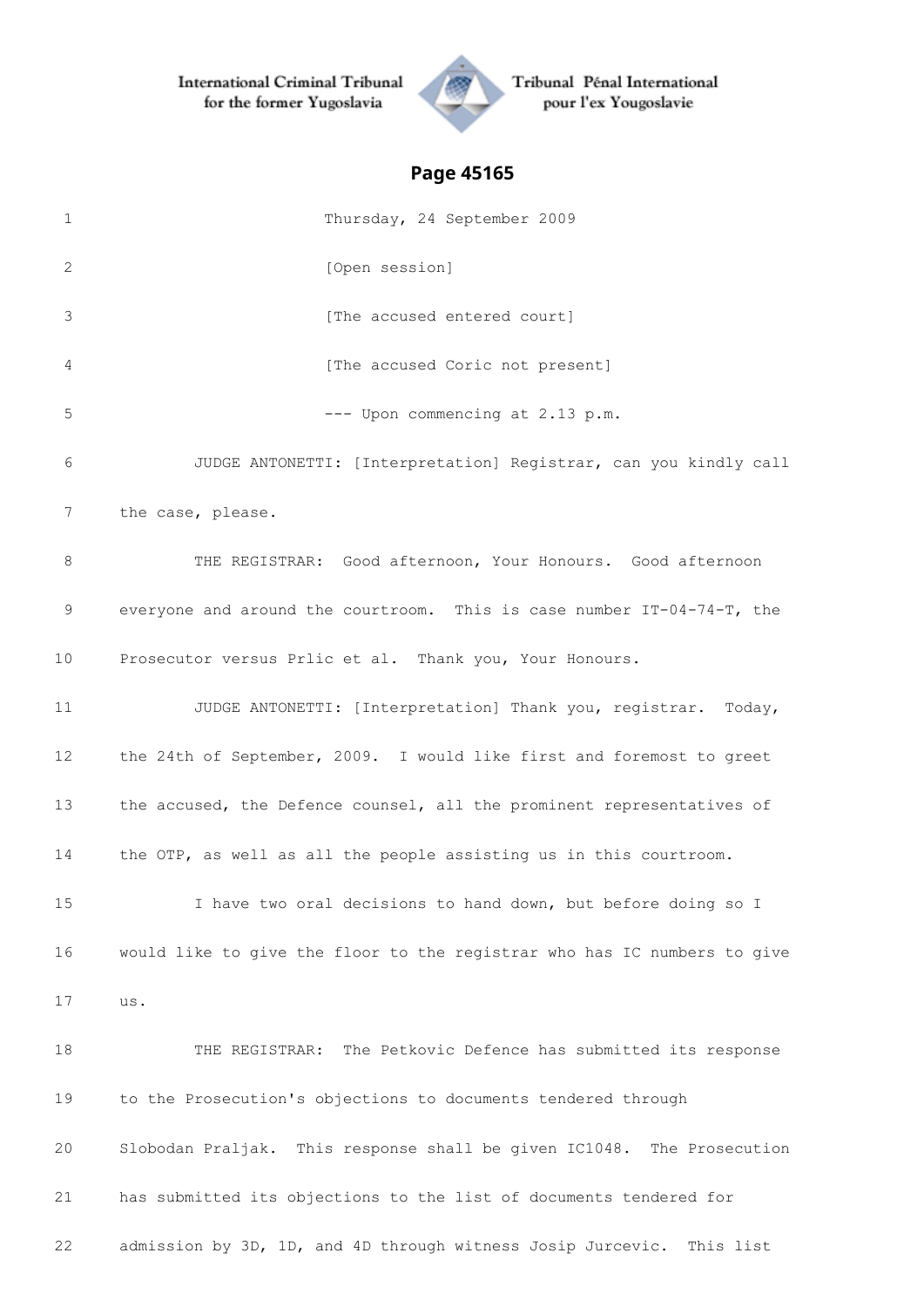shall be given IC1049, and 3D has submitted its list of documents to be tendered through Witness Arbutina Alojz, this list shall be given IC1050. Thank you, Your Honours.

| $\mathbf 1$ | THE INTERPRETER: Microphone, please, Your Honour.                         |
|-------------|---------------------------------------------------------------------------|
| 2           | JUDGE ANTONETTI: [Interpretation] I had forgotten my microphone.          |
| 3           | This is an oral decision relating to the testimony of the expert          |
| 4           | Witness Milan Gorjanc. In support of a motion recorded on the 2nd of      |
| 5           | September, 2009, the Praljak and Petkovic Defence have disclosed to the   |
| 6           | parties and to the Chamber the expert report of their common witness,     |
| 7           | Mr. Milan Gorjanc. The two Defence teams have indicated that the witness  |
| 8           | would testify when the Petkovic Defence teams present its case, which     |
| 9           | they agreed upon. The schedule presented by the Petkovic Defence          |
| 10          | indicates that this witness should come to testify on the 2nd of          |
| 11          | November, 2009.                                                           |
| 12          | The Trial Chamber would like to remind the Praljak Defence that           |
| 13          | to date -- at that date it will have no time left for the presentation of |
| 14          | its case. Therefore, it will not be able to conduct the                   |
| 15          | examination-in-chief of the witness Milan Gorjanc. It is only the         |
| 16          | Petkovic Defence that will be able to conduct the examination-in-chief.   |
| 17          | Furthermore, the Trial Chamber that -- reminds you that the               |
| 18          | Praljak Defence will not be able cross-examine -- to cross-examine this   |
| 19          | witness insofar as it is one of its own witnesses. When this expert       |
| 20          | witness comes to testify, it is Ms. Alaburic who will conduct the         |
| 21          | examination-in-chief.                                                     |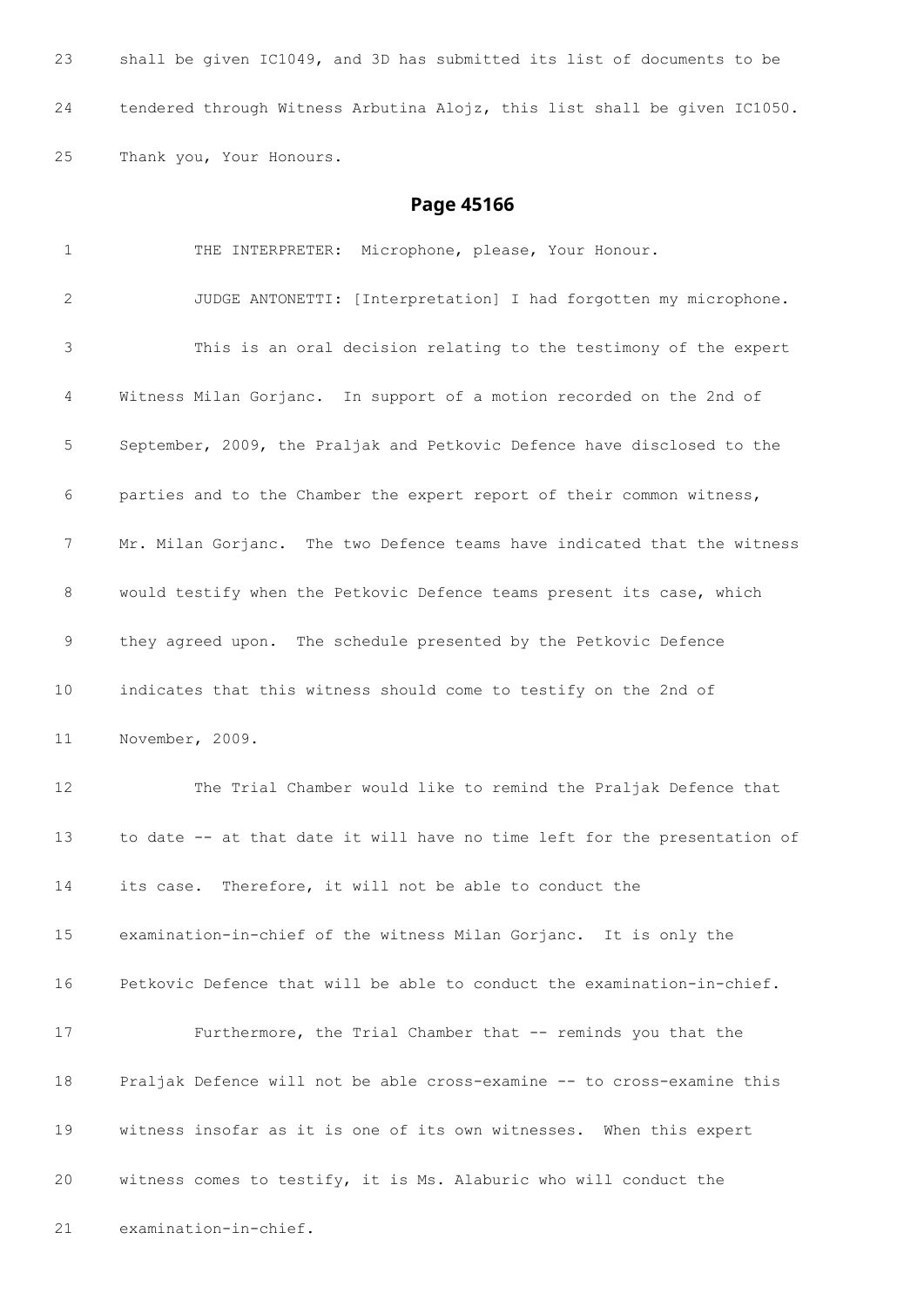Second oral decision, which relates to time allocation for the testimony of witness Zrinko Tokic on 28th -- from 28th of September to the 1st of October, 2009.

According to an e-mail that was sent on the 23rd of September,

**Page 45167**

 2009, to the legal officer, and a copy was sent to the other Defence teams, the Trial Chamber understands that the Petkovic and Praljak Defence teams would like to conduct their examination-in-chief one after the other for one hour and 15 minutes and 45 minutes respectively. This means that the Petkovic and Praljak Defence teams agree to deduct the time of the examination-in-chief and redirect used by the Praljak Defence team from the overall time for the presentation of the Petkovic Defence case.

 The Trial Chamber therefore decides to accord one hour and 15 minutes to the Petkovic Defence to conduct its examination-in-chief and possible redirect of the witness and decides to grant 45 minutes to the Praljak Defence to conduct its examination-in-chief and possible redirect of the witness. The Trial Chamber would like to stipulate that those 45 minutes allocated to the Praljak Defence will be deducted from the overall time allocated to the Petkovic Defence team. Since the parties have not made any specific request and in light of the subjects to be addressed in the presence of this witness, the Trial Chamber decides to grant one hour to all the other Defence teams to conduct their cross-examination and two hours for the Prosecution.

The Trial Chamber would like to specify that the Praljak and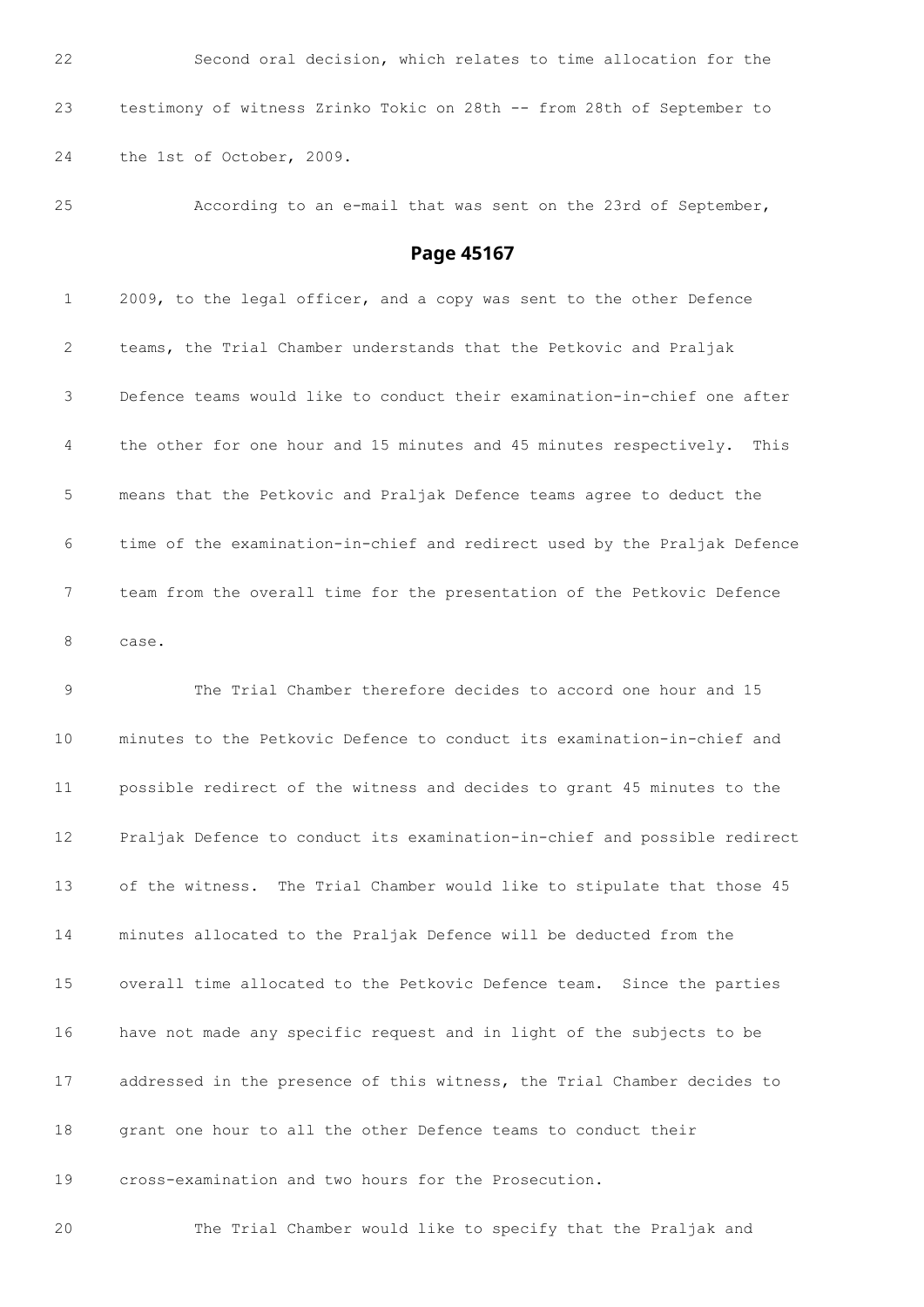Petkovic Defence teams will not conduct a cross-examination of this

witness.

 In short, the Trial Chamber has decided that the Petkovic Defence team will have one hour and 15 minutes, and the Praljak Defence will have 45 minutes. The 45 minutes of the Praljak Defence will be deducted from

| $\mathbf 1$     | the time allocated to the Petkovic Defence team. The Petkovic and         |
|-----------------|---------------------------------------------------------------------------|
| 2               | Praljak Defence teams will, of course, not cross-examine the witness.     |
| 3               | The other Defence counsel will have one hour, and the Prosecutor will     |
| 4               | have two hours.                                                           |
| 5               | I believe that all of this is clear for everyone.                         |
| 6               | In addition, Mr. Stringer has sent us an e-mail indicating that           |
| 7               | he will be able to cross-examine of -- the expert witness Gorjanc on the  |
| 8               | 26th of October, 2009.                                                    |
| 9               | MS. ALABURIC: [Interpretation] Good afternoon to you and                  |
| 10              | everybody else in the courtroom. I would like in this open session to     |
| 11              | thank my colleagues from the Prosecution for investing extra effort to    |
| 12 <sup>°</sup> | prepare for the testimony of our joint military expert and to enable the  |
| 13              | Petkovic Defence to start off as they had planned to do with Mr. Gorjanc. |
| 14              | Now, I contacted Mr. Gorjanc today and looked into the                    |
| 15              | possibility of going ahead one week in advance, that is, earlier on, and  |
| 16              | he said that he was ready to come in October. So I'd like to tell you     |
| 17              | now that we are going to start with our Defence case on the 26th of       |
| 18              | October. And in conformity with that, we'll be preparing a new list and   |
| 19              | schedule for our witnesses. So we'll let you know who is going to come    |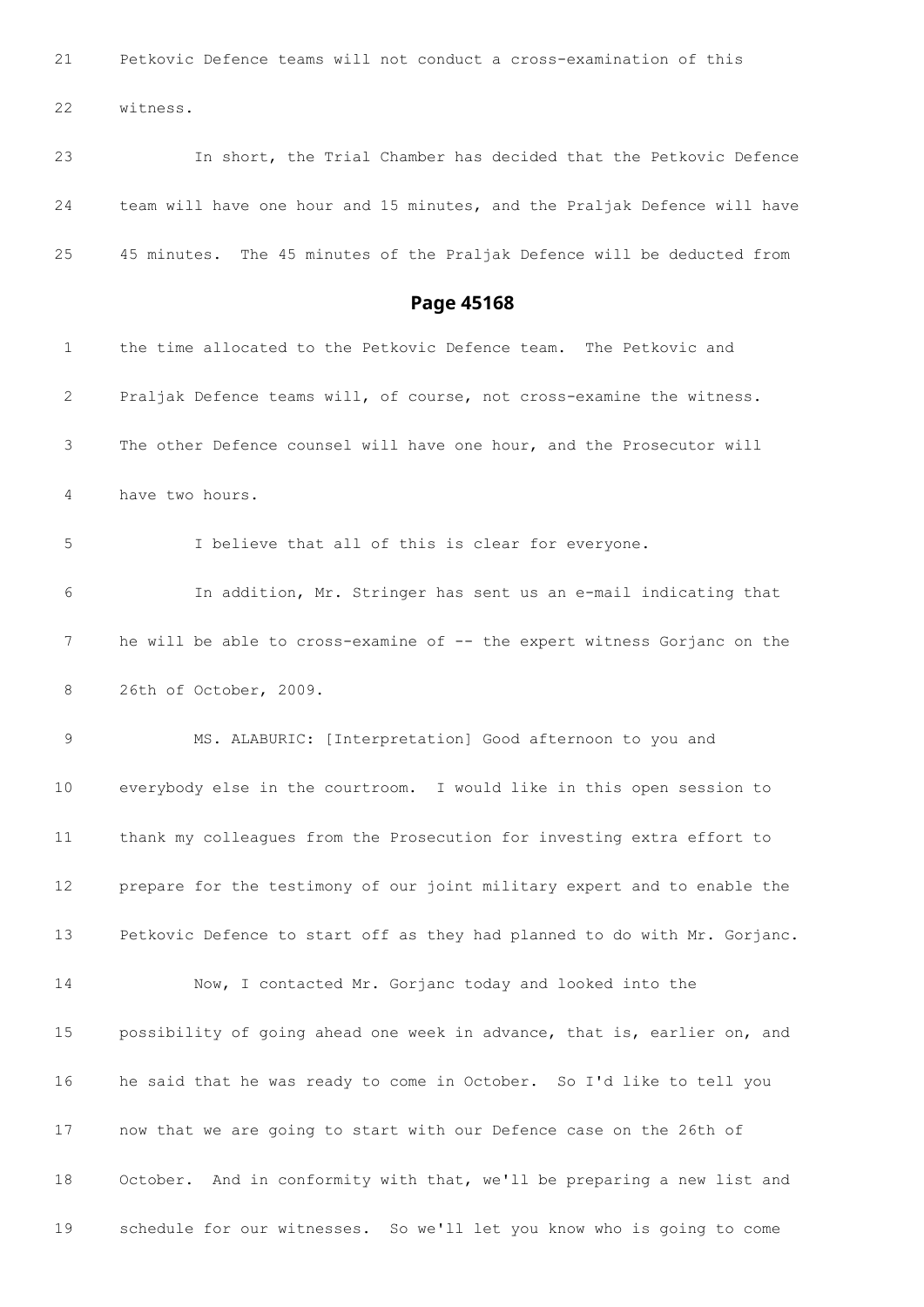into this courtroom to the end of November. Thank you.

 JUDGE ANTONETTI: [Interpretation] Very well. Thank you, Ms. Alaburic.

 I would also like to thank Mr. Stringer for having responded so quickly, which enables everyone to work in excellent conditions.

There's just one outstanding issue, which is to know whether 3DA,

#### **Page 45169**

 this witness will be coming or not. If this witness comes he will come in the week precedes the 26th of October. If he doesn't come, there's a fair chance that we will have no witness for that particular week. We will wait for the Praljak Defence to tell us exactly how it stands vis-a-vis Witness 3DA. Mr. Stringer. MR. STRINGER: Thank you, Mr. President. Good afternoon. Good 8 afternoon, Your Honours, Counsel, and to everyone else. Just in respect to scheduling, I wanted to inform the Trial Chamber of two things. The 30-day deadline on the Prosecution filing on the expert report of Mr. Gorjanc is next Tuesday, and when we file that on Tuesday, we're going to also indicate to the Trial Chamber how much time we would like to have on cross-examination. So that's going to be coming to the Trial Chamber by Tuesday at the latest. Also, one of the witnesses before Mr. Gorjanc, one of the remaining witnesses for the Praljak Defence, I won't say his name. I think it's public but I'm not a hundred per cent at the moment, so I won't say the name, but I expect that either later today or first thing tomorrow morning we'll send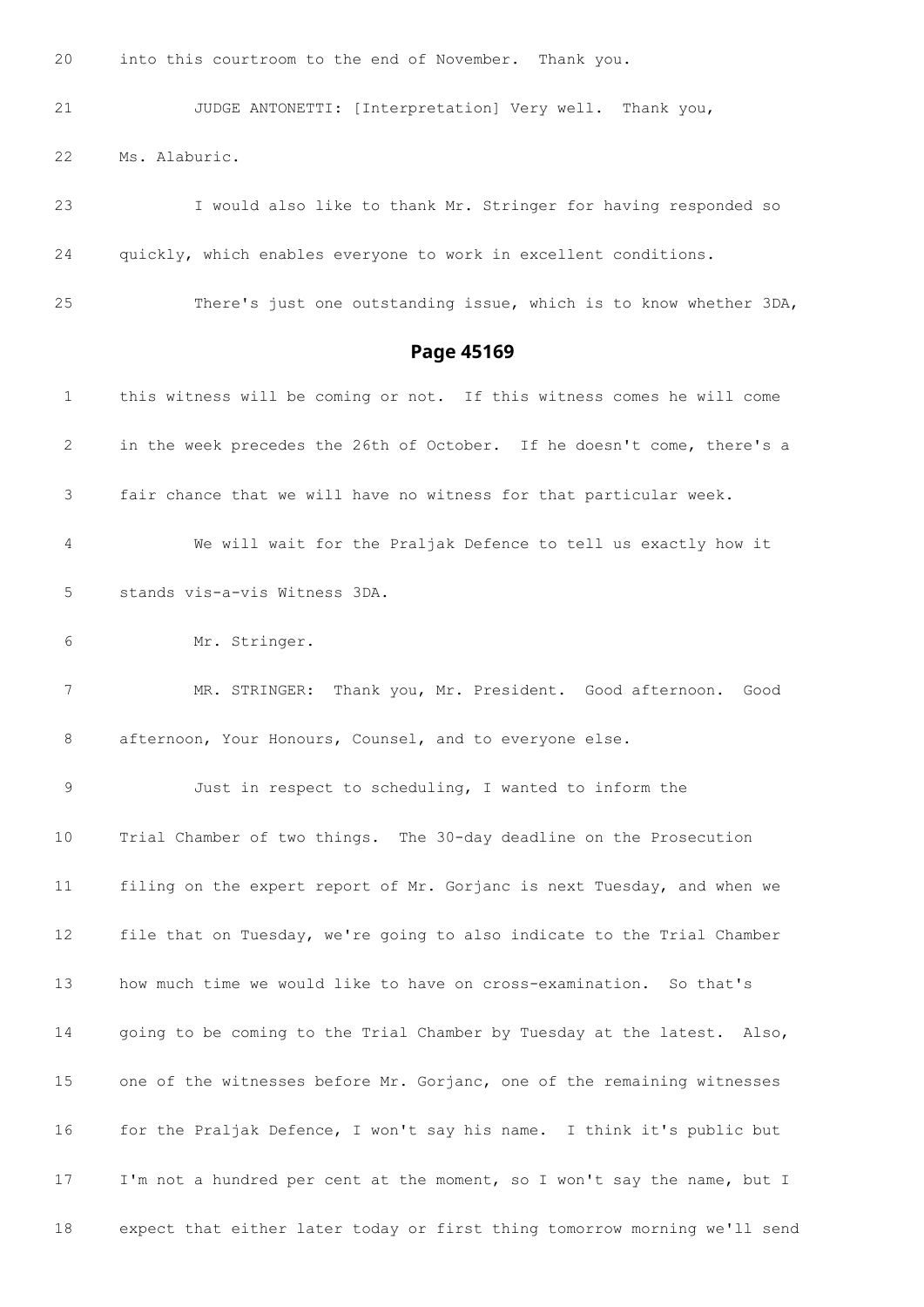a letter to the Trial Chamber indicating how much time the cross -- the Prosecution would like to cross for that witness. He's a 92 ter witness. He's indicated as a one-hour witness for direct. I think the Prosecution's going to ask for two hours for cross based upon his 92 ter statement, but you'll have that either today or tomorrow morning, Mr. President. JUDGE ANTONETTI: [Interpretation] Thank you. We shall introduce **Page 45170** Mr. Skender into the courtroom. Let me remind you that the Praljak Defence will have one hour, the other Defence teams will have 45 minutes, and the Prosecutor will have one hour and a half. Ideally we should be able to finish the examination-in-chief and the cross-examination of the witness, and the Prosecution could then start on its cross-examination on Monday. 7 [The witness entered court] WITNESS: ZVONIMIR SKENDER **12 [Witness answered through interpreter]**  JUDGE ANTONETTI: [Interpretation] Good afternoon, sir. Could you give us your first name, last name, and date of birth, please. 12 THE INTERPRETER: Microphone, please. THE WITNESS: [Interpretation] My name is Zvonimir Skender. My name is Zvonimir Skender. I was born on the 10th [as interpreted] of July, 1939, in Zagreb in Croatia. JUDGE ANTONETTI: [Interpretation] What is your nationality, or what are your nationalities?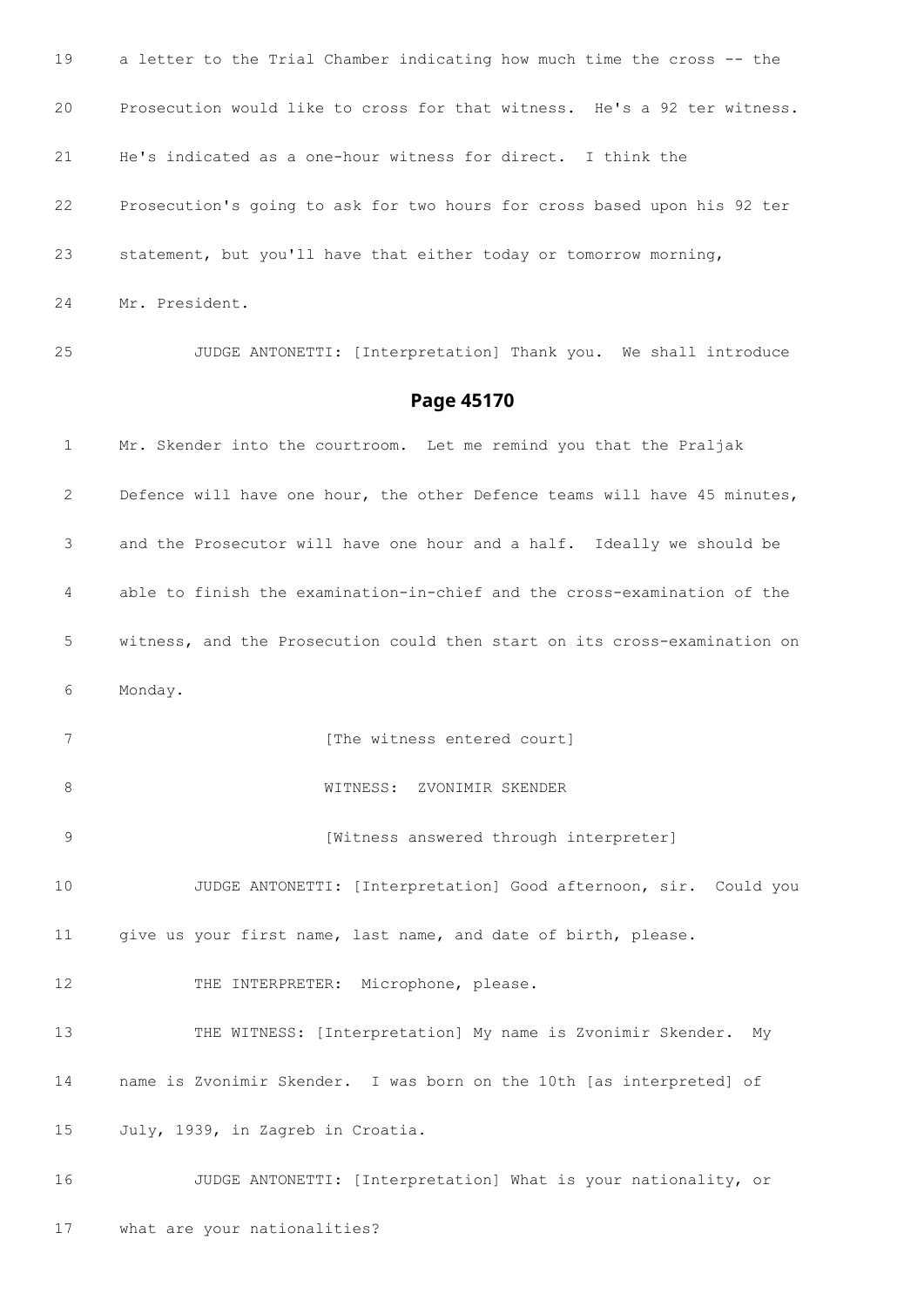THE WITNESS: [Interpretation] I have dual nationality. I'm both French and Croatian. JUDGE ANTONETTI: [Interpretation] What is your current position? Are you retired? Do you have a job? THE WITNESS: [Interpretation] I am retired. JUDGE ANTONETTI: [Interpretation] You are retired from the

Croatian Army and the French Army?

THE WITNESS: [Interpretation] I am retired from the French Army

#### **Page 45171**

and from the Croatian Army.

 JUDGE ANTONETTI: [Interpretation] What were your ranks in both these armies?

 THE WITNESS: [Interpretation] I'm lieutenant-colonel in the French Army and major general in the Croatian Army.

 JUDGE ANTONETTI: [Interpretation] General, have you already testified before a Tribunal on the events that unfolded in the former Yugoslavia or are you testifying for the first time today?

 THE WITNESS: [Interpretation] This is the first time -- I'm testifying for the first time today on the events concerning Croatia.

 JUDGE ANTONETTI: [Interpretation] Could you please read the solemn declaration which the usher is about to show you.

 THE WITNESS: [Interpretation] I declare that I shall tell the truth -- I solemnly declare that I shall tell the truth, the whole truth, and nothing but the truth.

JUDGE ANTONETTI: [Interpretation] Thank you, General. You may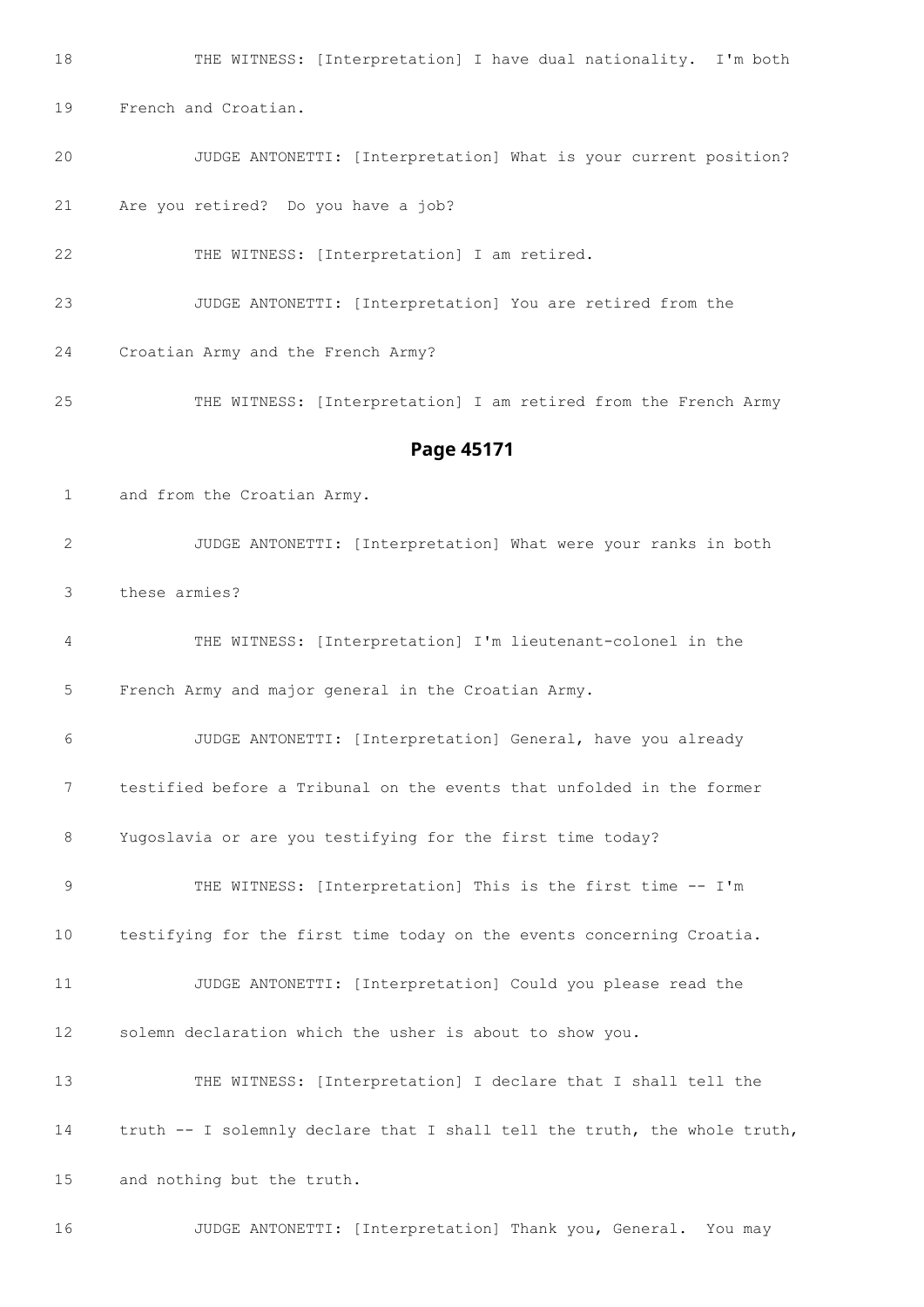sit down.

 General, some information about the way in which this hearing will unfold. You have been called by the Praljak Defence team. You will therefore answer questions which will be put to you by his counsel, Ms. Pinter, whom I'm sure you have met either this morning or yesterday. After that, the other Defence counsel of the other accused who are sitting on your left may put questions to you as part of their cross-examination. General Praljak may even put questions to you of a military nature in the time limit he has been granted. The four members

**Page 45172**

 of the bench may at any time intervene to put questions to you, and the Prosecutor, who is on your right, will undoubtedly take the floor on Monday as part of his cross-examination.

 Had you come yesterday, we could have held our hearing yesterday and today, which means you could have gone home today since you come from Corsica which is long way away. You were unable to be here yesterday. You will, therefore, unfortunately have to stay here over the weekend.

 Please try and be as accurate as you possibly can when you answer the questions. If there's something you don't understand, please don't hesitate to ask the person who has put the question to you to rephrase it, even if it is a Judge who put the questions to you. If you don't understand the question, please let him know.

 Everything you are saying is being recorded on the transcript which is on the screen before you. This is -- these are oral

proceedings. Therefore, what you tell us is extremely important.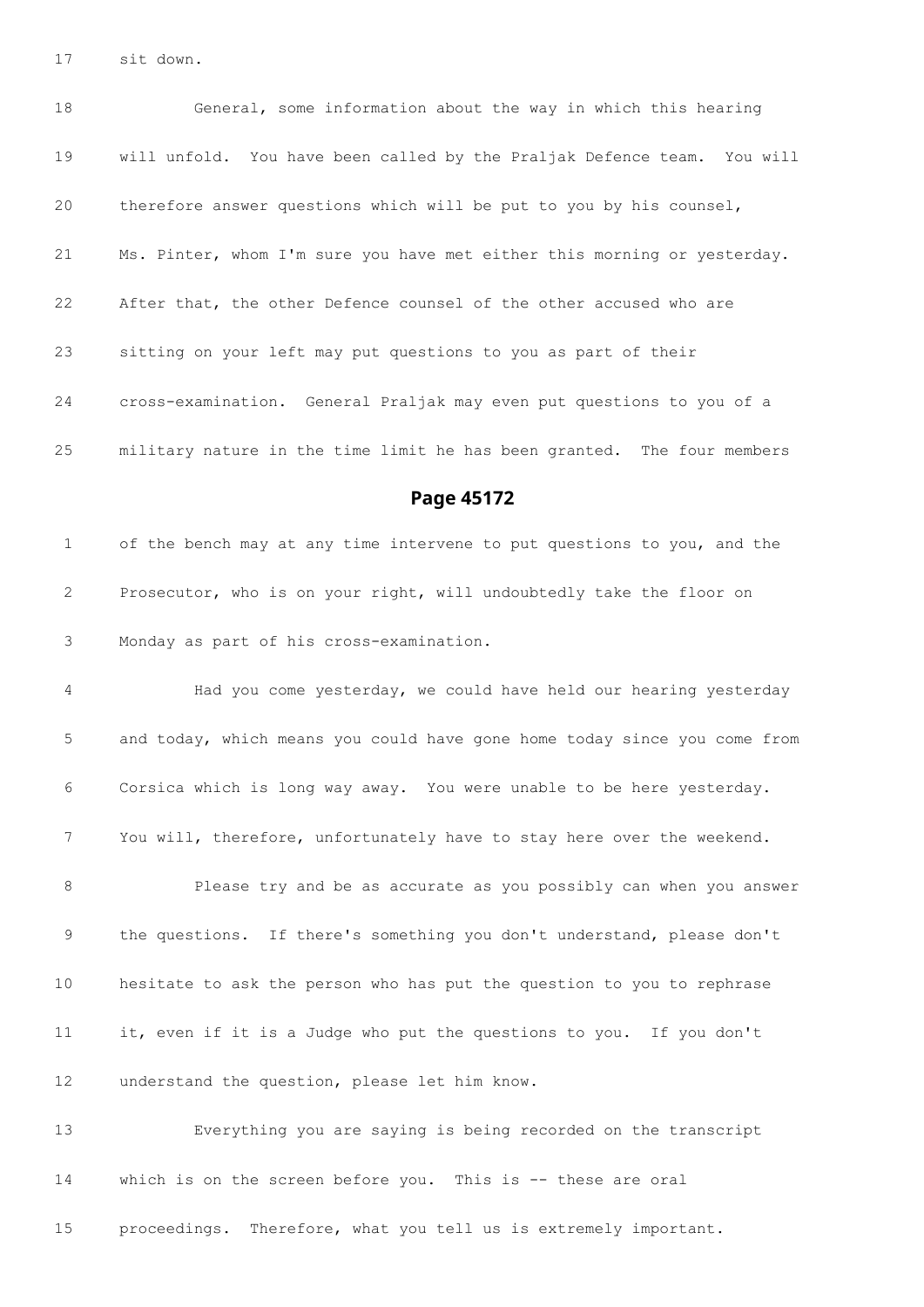The Praljak Defence team will show you documents, and during the cross-examination of the Prosecution some documents may also be shown to you.

 Today we will have 20-minute break after an hour and a half and resume our hearing again after that and finish at 6.00. Next week, on Monday, we shall start at a quarter past 2.00 and the hearing will end at 7.00 p.m.

 This is the information I wish to share with you to make sure this hearing unfolds as smoothly as possible so that you can contribute to the truth, General.

#### **Page 45173**

 On Friday and Saturday you will be staying here, and the Trial Chamber orders you not to have any contact with the media or anybody else, for that matter. You mustn't tell anyone, Those are the questions that I've been asked and this is what was being said. You mustn't say anything at all.

 In addition, there is another something else I would like to tell you, is that you have taken the oath and you are a witness of this Tribunal, and you may not have any contact whatsoever with the Praljak Defence team.

 Ms. Pinter, I shall now give you the floor so that you can conduct your examination-in-chief.

 MS. PINTER: [Interpretation] Thank you, Your Honour. Good afternoon to you and all my colleagues in the courtroom and good afternoon to everybody else in the courtroom, especially to the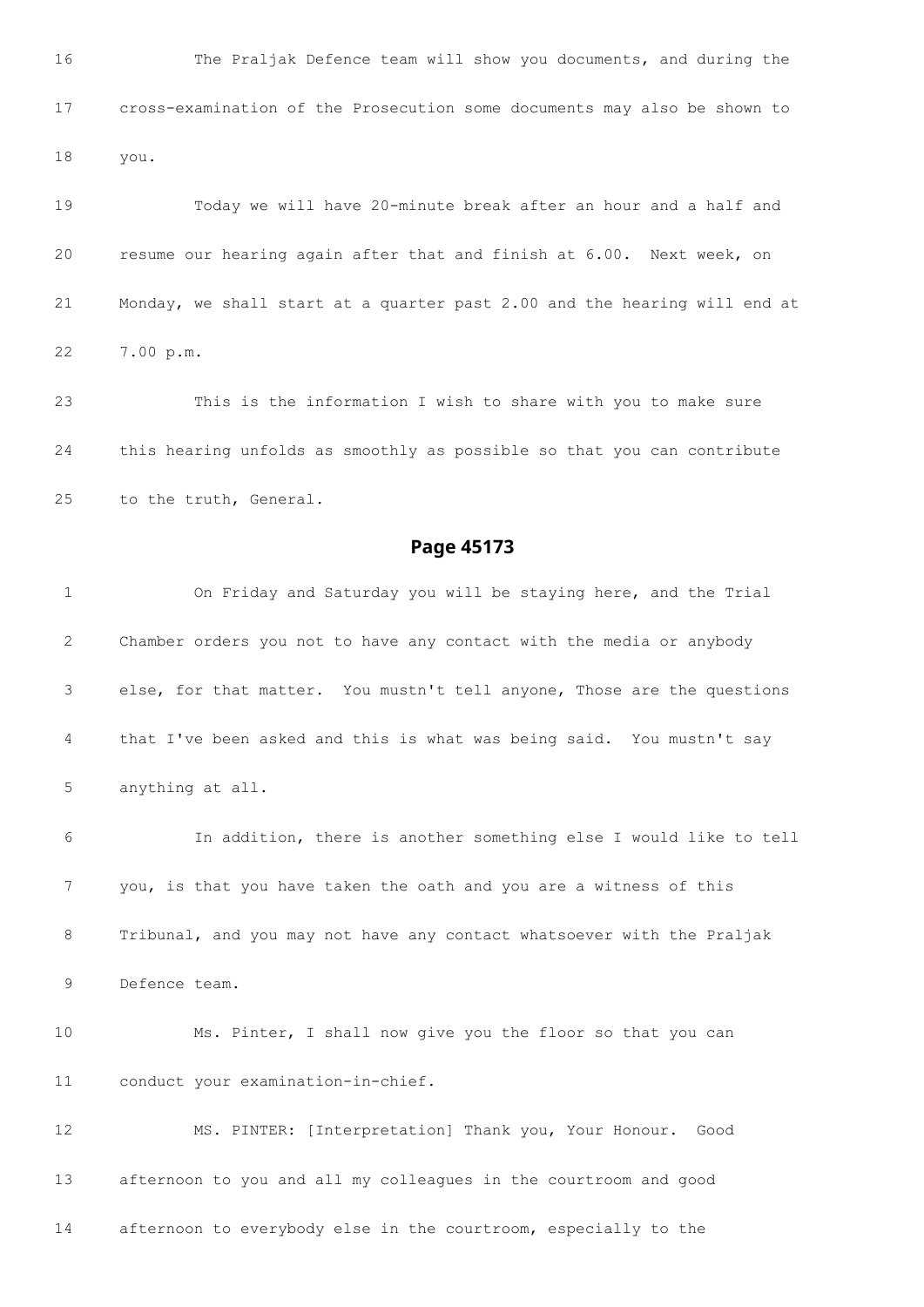| 15              | interpreters, who always have a bit of trouble with me, but I'll do my    |
|-----------------|---------------------------------------------------------------------------|
| 16              | best to be a good girl this afternoon and not go too fast.                |
| 17              | Examination by Ms. Pinter:                                                |
| 18              | [Interpretation] Good afternoon, General. May I ask you to<br>Q.          |
| 19              | decide whether you're going to speak Croatian or French, because that     |
| 20              | will facilitate the work of the interpreters -- or, rather, if you mix    |
| 21              | your languages, it's a bit difficult for them. I would suggest that you   |
| 22              | take off your headset while you're listening to me and while I'm asking   |
| 23              | you the questions, because you'll hear and understand me in Croatian, and |
| 24              | you'll understand and be able to hear the Presiding Judge when he speaks  |
| 25              | in French, and then you can decide. So perhaps that would be a good       |
|                 | Page 45174                                                                |
| 1               | idea.                                                                     |
| 2               | I shall be speaking French.<br>Α.                                         |
| 3               | Very well. Then take your headsets off.<br>Q.                             |
| 4               | MS. PINTER: [Interpretation] And may I ask the usher to --                |
| 5               | THE REGISTRAR: Your Honours, sorry to intervene, but I think              |
| 6               | it's not proper for the witness to take off his headset so he can at      |
| 7               | least hear when some other party intervenes in some other language.       |
| 8               | MS. PINTER: [Interpretation] And what channel is the French on,           |
| 9               | please?                                                                   |
| 10              | MS. ALABURIC: [Interpretation] I think that channel 3 is the              |
| 11              | floor. So perhaps it would be best if the witness were to switch to       |
| 12 <sup>°</sup> | channel 3, which is the floor, and then he can hear the languages in      |
| 13              | their original.                                                           |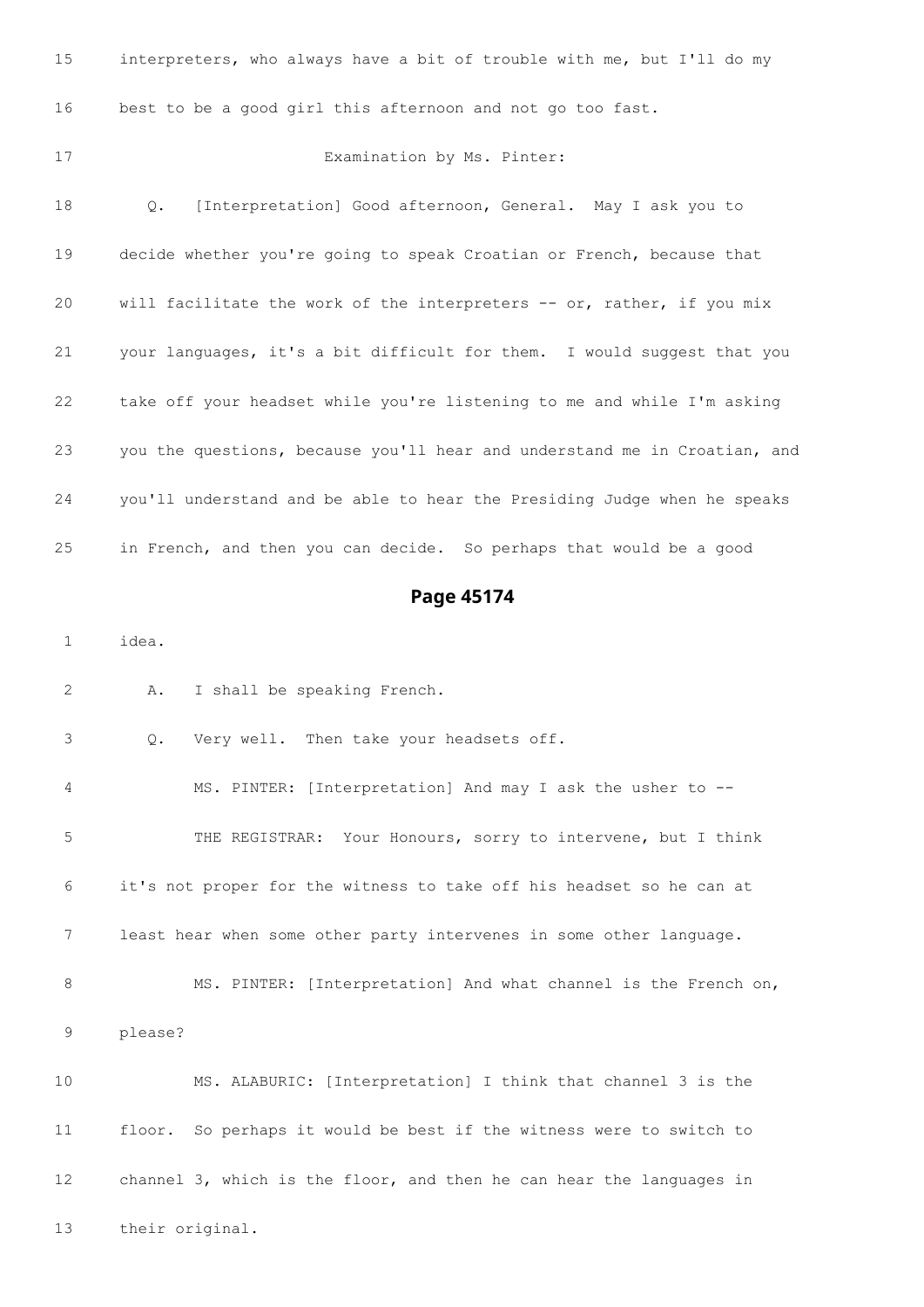#### MS. PINTER: [Interpretation]

Q. General, we're going to provide you with the documents now.

MS. PINTER: [Interpretation] Could the usher help us out, please,

and provide the General with the documents.

Q. General, I've been told that you would be required to put your

headsets on and switch to channel 3, please. Thank you.

- You've now been given the documents, and since that is the case,
- would you turn to the first document, and it is 3D03710. Do you
- recognise the document?
- A. Yes, I do. I wrote it. I wrote this.

 Q. It's the statement that you gave to the Praljak Defence. And did you give it to the best of your knowledge and recollections and

#### **Page 45175**

truthfully?

A. That's right.

Q. May I ask you to wait for me to finish before you start speaking,

which gives the interpreters a chance to interpret without any

overlapping.

So you signed this statement; right?

A. That's right.

 Q. The first part of your statement relates to your military education, training, and your experience in the army. Could you tell the Court, please, as briefly as possible, because we've already got it all in your statement, where you were educated and trained and so on? A. I was trained in the Foreign Legion in Algeria. I joined on the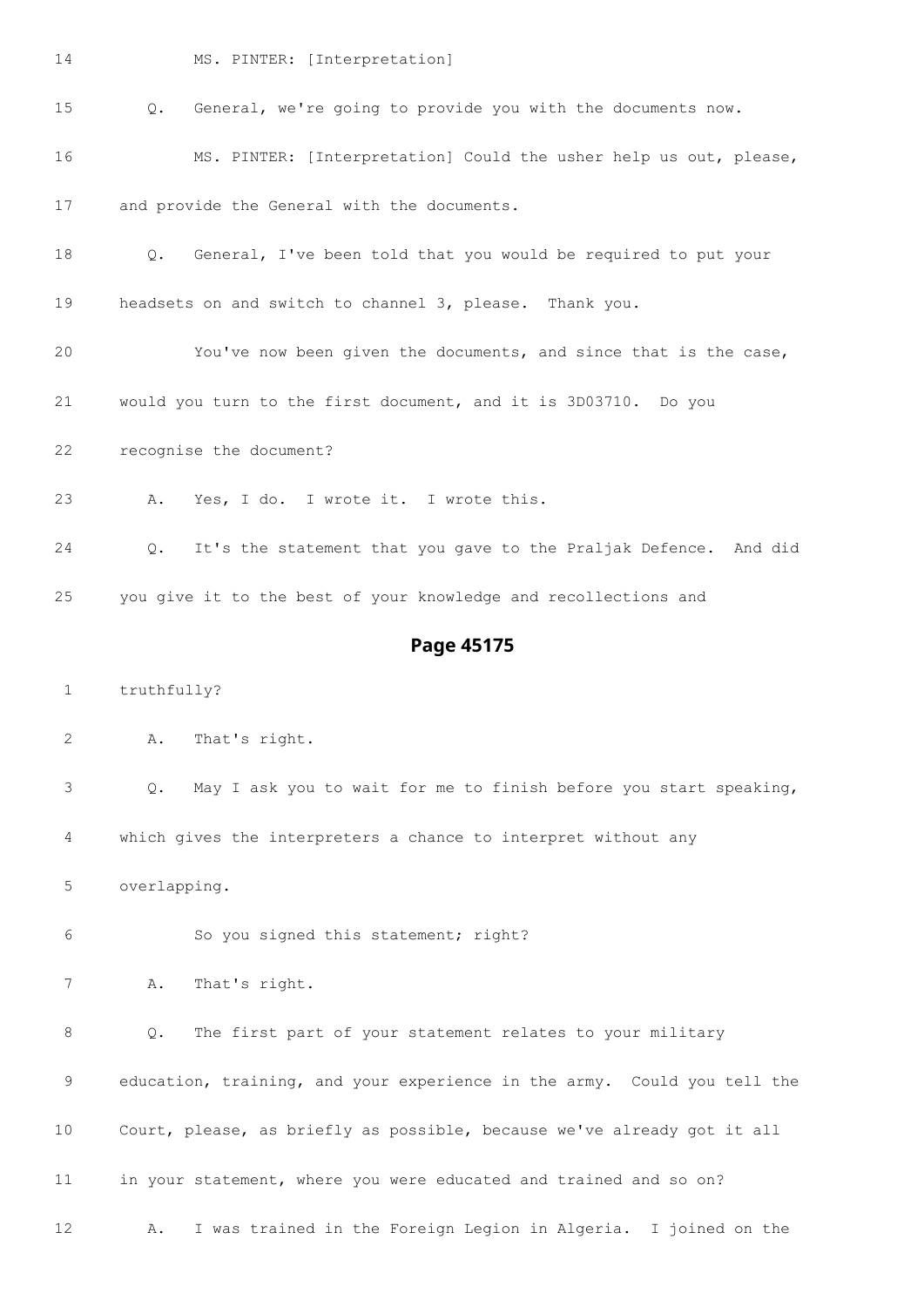| 13 | 10th of April, 1959. The basic training lasted four months. I then          |
|----|-----------------------------------------------------------------------------|
| 14 | joined a unit which was fighting as part of the Legion. After a few         |
| 15 | months, I went back for a four-months' training, and I then obtained the    |
| 16 | rank of corporal. After one year, approximately, I went back for another    |
| 17 | training course in Algeria and became a sergeant. I was part of a           |
| 18 | fighting unit until the end of the Algerian war. I then returned to         |
| 19 | France, more specifically to Corsica, on the 28th of June, 1962.            |
| 20 | General, you needn't go into the details. We've heard what<br>$Q_{\bullet}$ |
| 21 | you've just said. We have the details in your statement.                    |
| 22 | How long were you in the French Army, and what was the rank when            |
| 23 | you -- your rank when you left the French Army?                             |
| 24 | I retired from the French Army on the 17th of July, 1989. My<br>Α.          |
| 25 | rank was that of a lieutenant-colonel then.                                 |
|    |                                                                             |

#### **Page 45176**

 Q. And your military experience and knowledge enable me to ask you the following question: What, according to you, is the chain of command? JUDGE ANTONETTI: [Interpretation] One moment, General, before we address the issues of chain of command. So we know that you were a lieutenant-colonel when you left the French Army. If I understood you correctly, when you joined on the 10th of April, 1959, you were a Croatian by nationality. In the Foreign Legion you acquired French 8 nationality. As one says, in the Foreign Legion, through the blood that you have spilt. When did you become French actually?

 THE WITNESS: [Interpretation] I became French at the beginning of June 1965.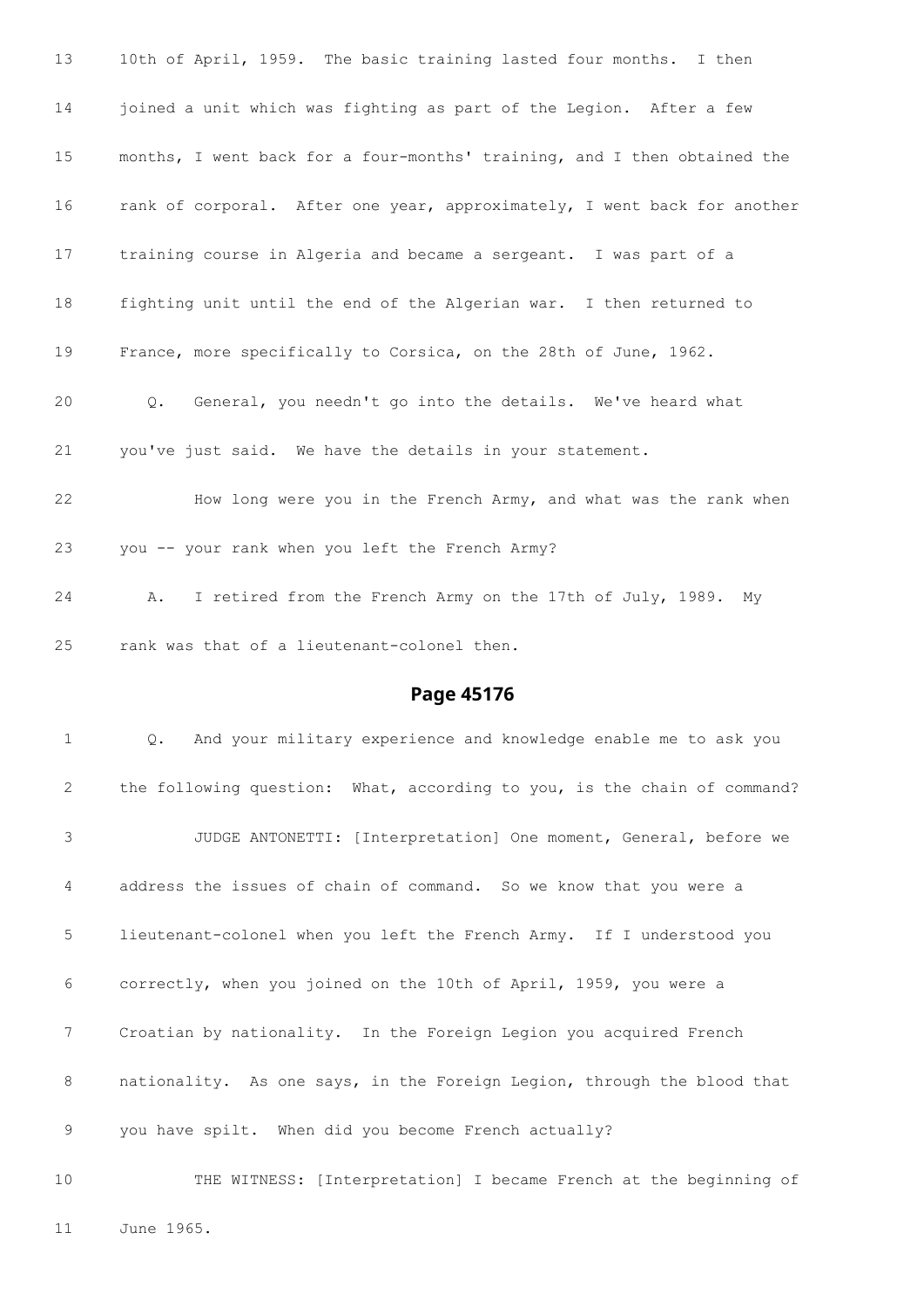

requirements for the chain of command to function without a hitch or to

function well?

 A. The chain of command is a chain -- when a commander of a unit gives an order, the order goes downwards, so to speak. In other words, down to the last echelon, i.e., the private. For this to work, it is necessary, of course, to have the right men, those that are used to giving the orders and those that are used to executing the orders. Q. Can we then say that for the functioning of -- we need a line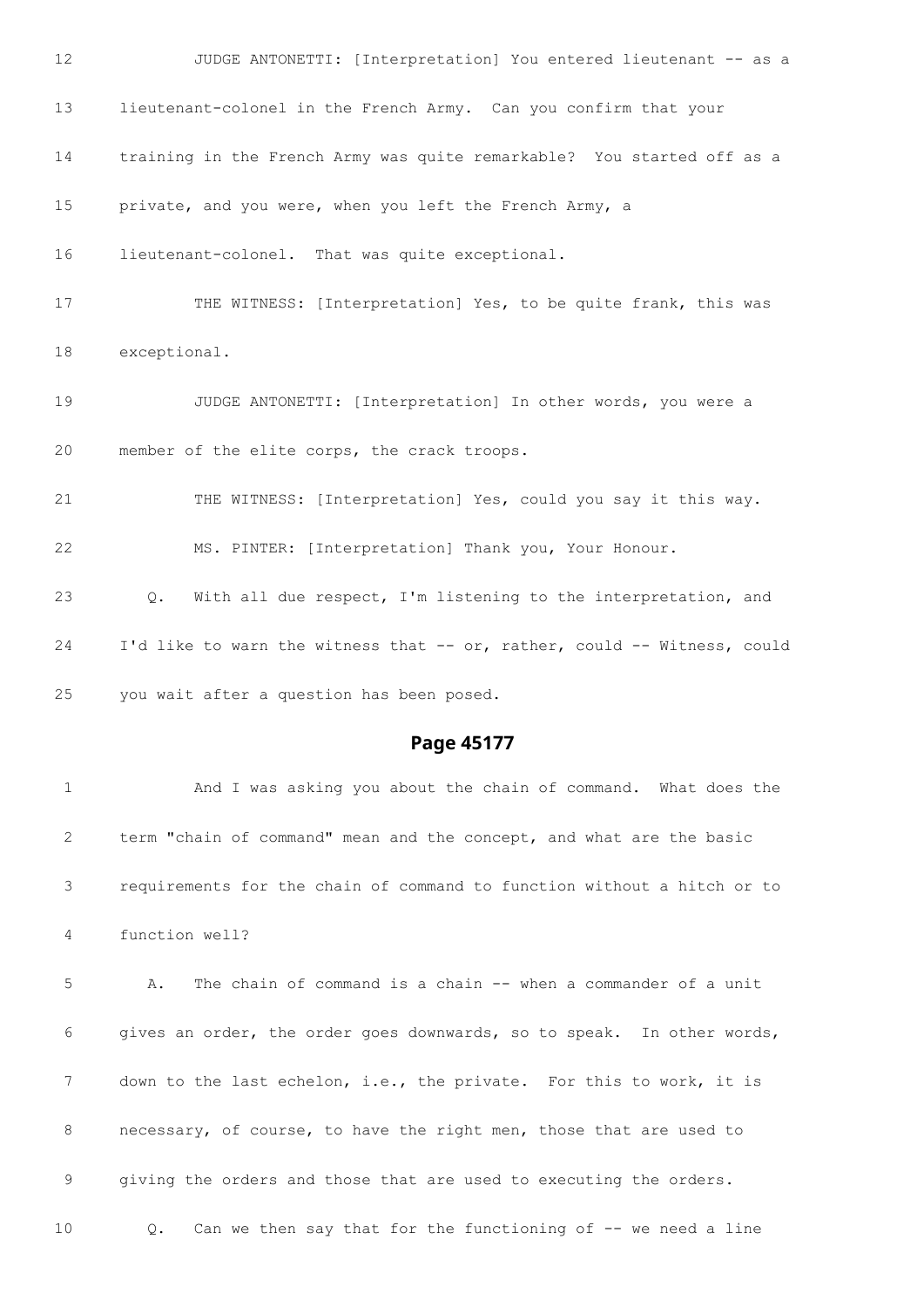from bottom to top and from top to bottom? Would that be right?

12 A. Yes, we can.

 Q. In your statement you say that you came to the Republic of Croatia -- well, could you tell the Court when that was and why? When did you come to Croatia and why? A. I arrived in Croatia in June of 1993. There was a Croatian officer there whom I had met in the Foreign Legion, who contacted me and who asked me if I wanted to go and come and give a helping hand to the Croatians to defend their country. Q. Did you stay in the Republic of Croatia for any longer, or did you go somewhere else? A. When I arrived in Zagreb, I knew no one there except this officer who commanded a battalion, and he asked me to -- he allowed me to be billeted with him. JUDGE ANTONETTI: [Interpretation] General, when in June you were

#### **Page 45178**

 called by this officer, you got this telephone call from this officer asking you to come, you were under oath and you were telling us that you went to Croatia on your own volition. No one in France told you, "You're needed over there. You must go over there," no one from the secret services, the French Army? Could you tell us whether anyone from the French State intervened to tell you that you must go over there, or is it or is it something you made on your own volition? THE WITNESS: [Interpretation] This is something I did on my own

volition.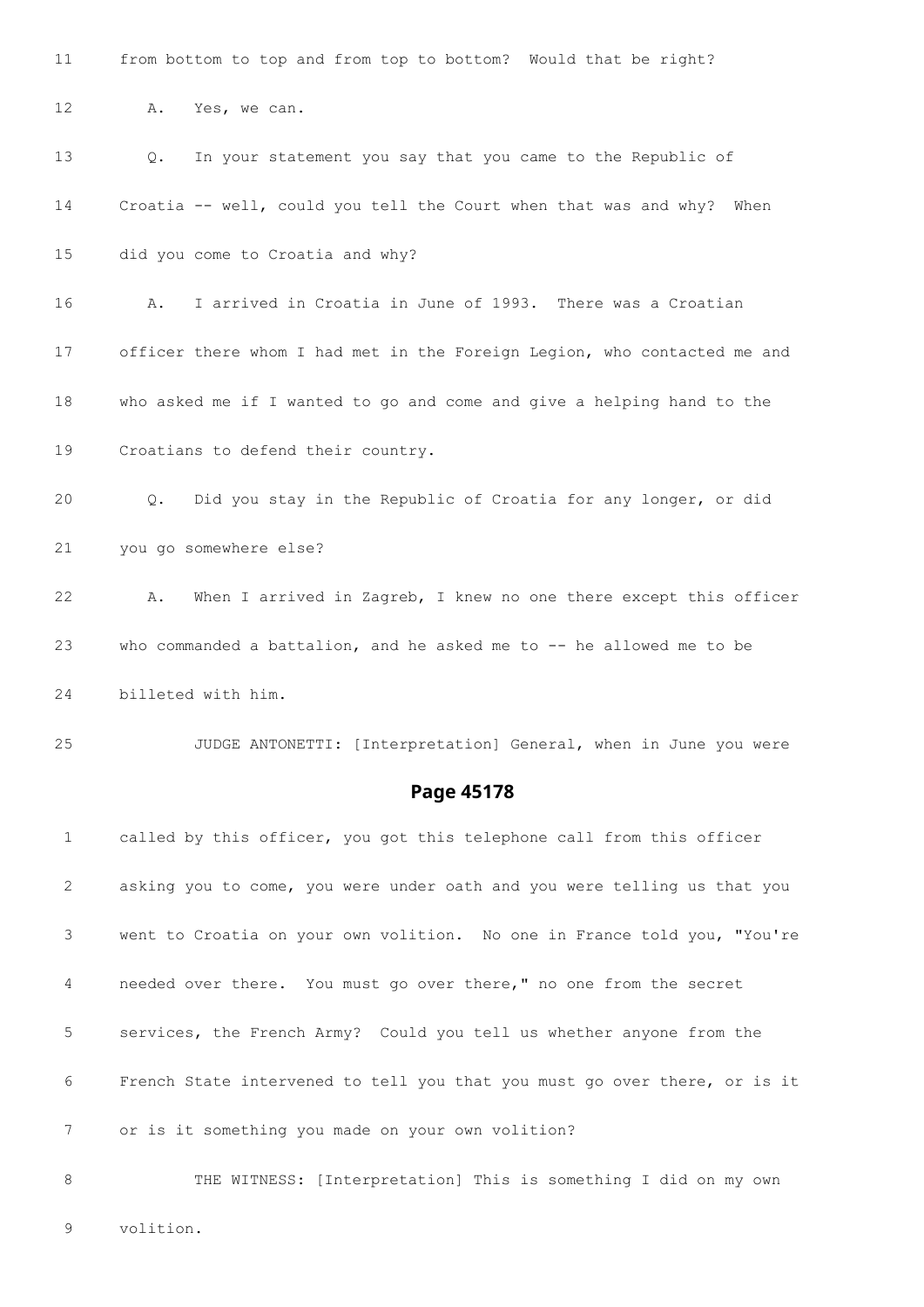JUDGE ANTONETTI: [Interpretation] What was the name of this officer who called you? 12 THE WITNESS: [Interpretation] Filipovic. JUDGE ANTONETTI: [Interpretation] At the time you were in Corsica, were stationed in Calvi? THE WITNESS: [Interpretation] I lived in Corte, in the middle of Corsica. JUDGE ANTONETTI: [Interpretation] Very well. Ms. Pinter. 18 MS. PINTER: [Interpretation] Q. General, you arrived in Croatia. Did you stay in Croatia or did you go elsewhere? JUDGE TRECHSEL: I'm sorry, on the 5th channel -- [Interpretation] Channel number 5 we're hearing Croatian instead of French. It's the second question from Ms. Pinter which was not translated. MS. PINTER: [Interpretation] **Page 45179** Q. My question to the General was: Could you please answer, General? A. No, I didn't stay in Croatia. I left for Bosnia-Herzegovina. Q. Where exactly? A. In Citluk. Q. Very well. In order to gain time - there is a lot in your statement - what was the situation in Citluk like when you came there? I'm interested in the military organisation. What was the situation in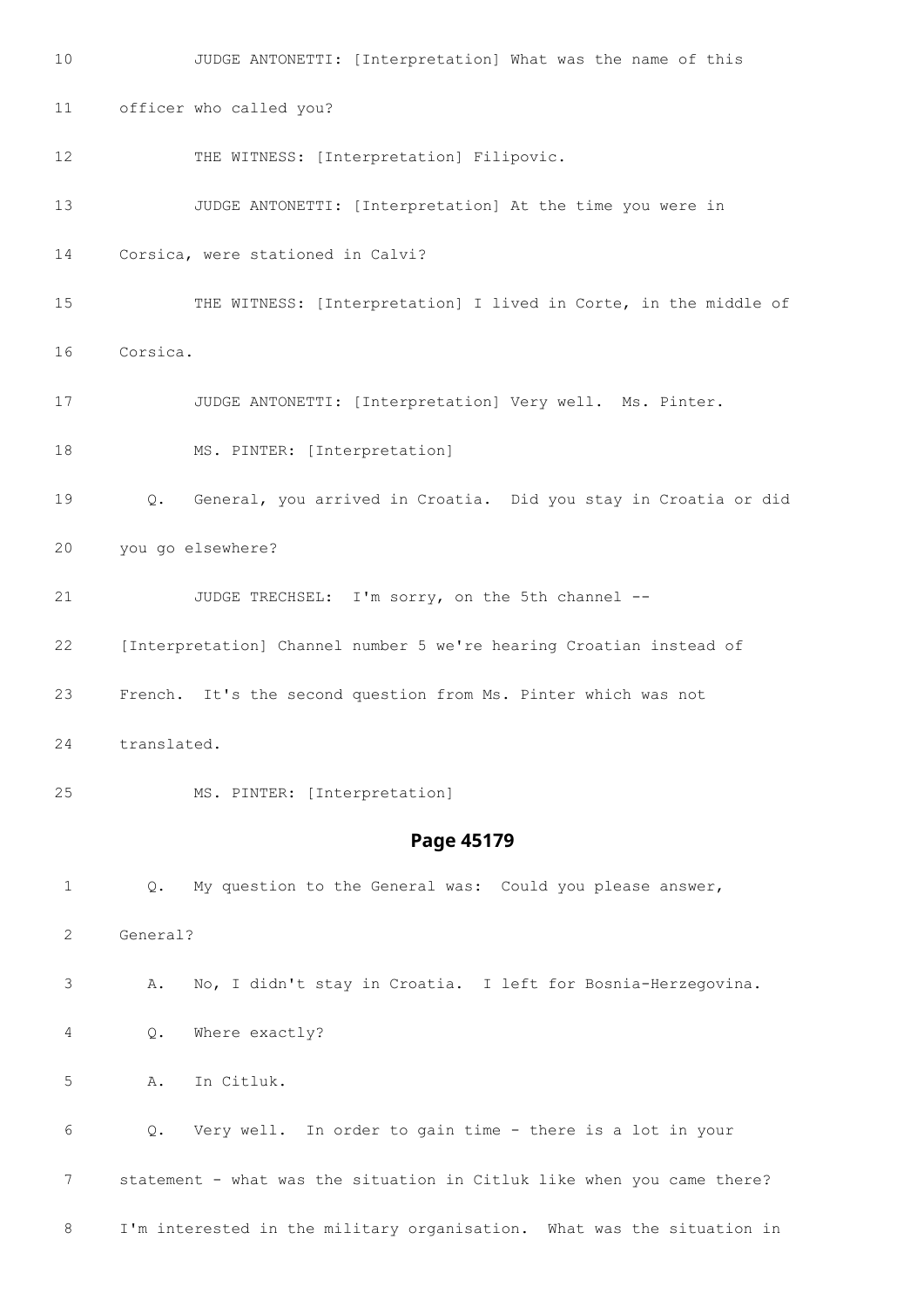JUDGE ANTONETTI: [Interpretation] General, the counsel is going very quickly, but I believe that we should go step-by-step. Filipovic called you and said, "We need you," and then you left for Citluk in the Republic of Bosnia-Herzegovina. Could you tell us whether at that time you actually signed a contract with the Croatian Army, or whether you were just a volunteer with a very undetermined status who just went to go and give a helping hand in Citluk? Could you tell us what your position was at the time? Or maybe you had been recruited as a "mercenary." THE WITNESS: [Interpretation] No, I was not recruited as a mercenary. I arrived in Croatia where I knew no one. I ended up in this barracks with Filipovic. At that moment, Bugojno in Bosnia-Herzegovina had fallen, and someone from the Ministry of Defence asked me whether I would volunteer to go to Bosnia-Herzegovina. I signed no contract whatsoever with the Croatian Army, but I decided to go as a volunteer to help the Croatians in Bosnia-Herzegovina. **Page 45180** JUDGE ANTONETTI: [Interpretation] Yourself, did you have any kinship with Bosnia-Herzegovina? Do you have relatives over there? Where does your family hail from? Does it hail from Croatia or from Bosnia and Herzegovina? THE WITNESS: [Interpretation] I have no connection whatsoever

with Bosnia-Herzegovina. My family comes from Zagreb. Well, what's left

of my family.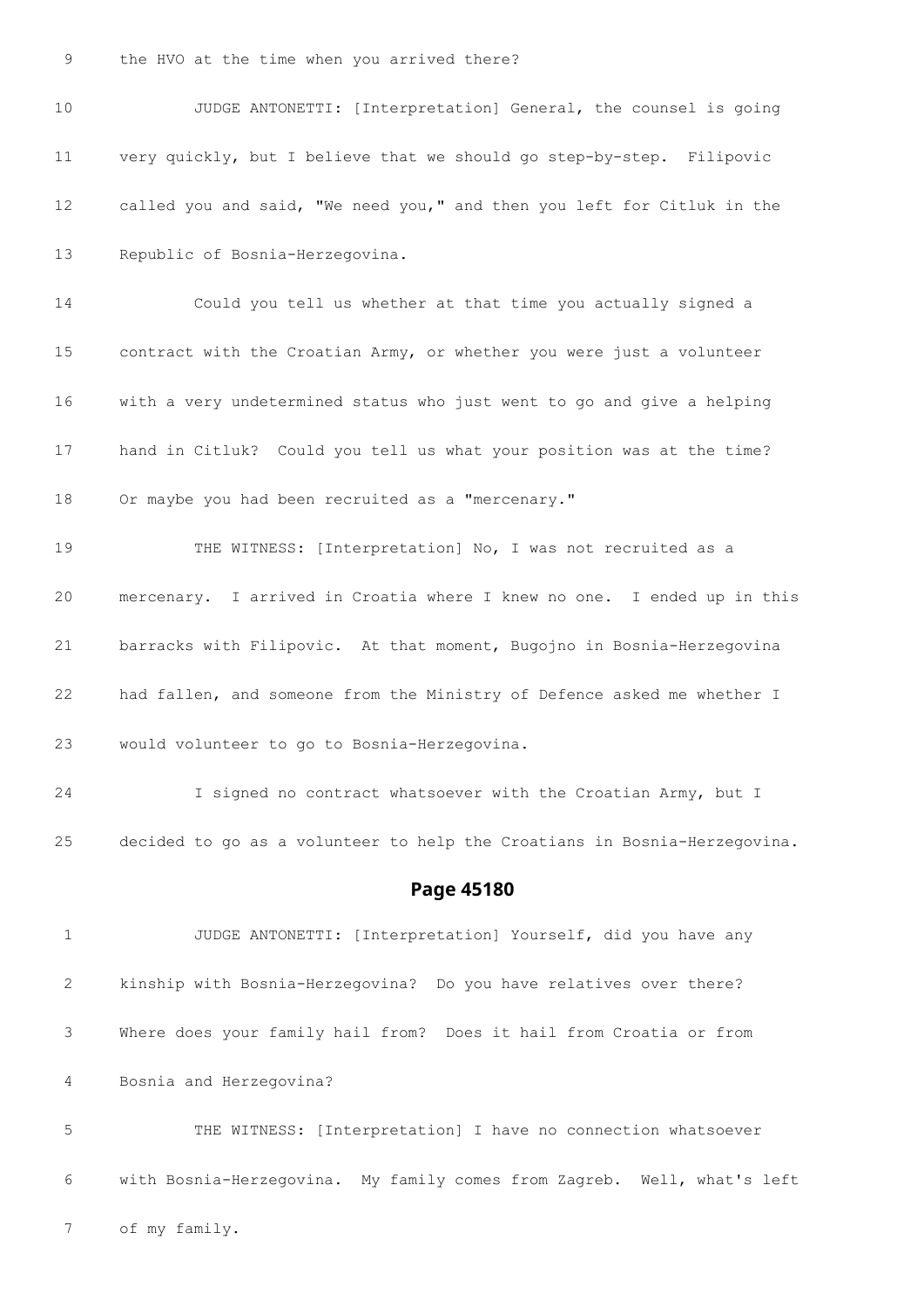JUDGE ANTONETTI: [Interpretation] So why did you go to Citluk? Why did you go to Bosnia-Herzegovina? What motivated you to go there? THE WITNESS: [Interpretation] I was motivated because of the problems encountered by the Croatian population. There was no afterthought or -- as far as separation or any other idea. I had -- did not have that in mind at all with Croats on the one side or on another side, whatever. JUDGE ANTONETTI: [Interpretation] Very well. Ms. Pinter. MS. PINTER: [Interpretation] Thank you, Your Honour. Q. General, my question was this: What did you find in Citluk? What was the situation like in terms of the HVO -- or, rather, the military component of the HVO? A. When I arrived in Citluk after a long road trip, going through the island of Pag, I was asked the following question: "How can you help the HVO?" Q. They [Previous translation continued]... A. I believe at the time it was Colonel Matisse. I believe that was his name, or close to that. Not Matisse, Matic. Matic. **Page 45181** Q. That's correct. A. There was no command post at the time, or command position, and therefore Colonel Matic asked me to tour, to inspect, if I could say so, the front line and then report to him.

Q. And what did you establish?

A. On the field I found a catastrophic situation. The units were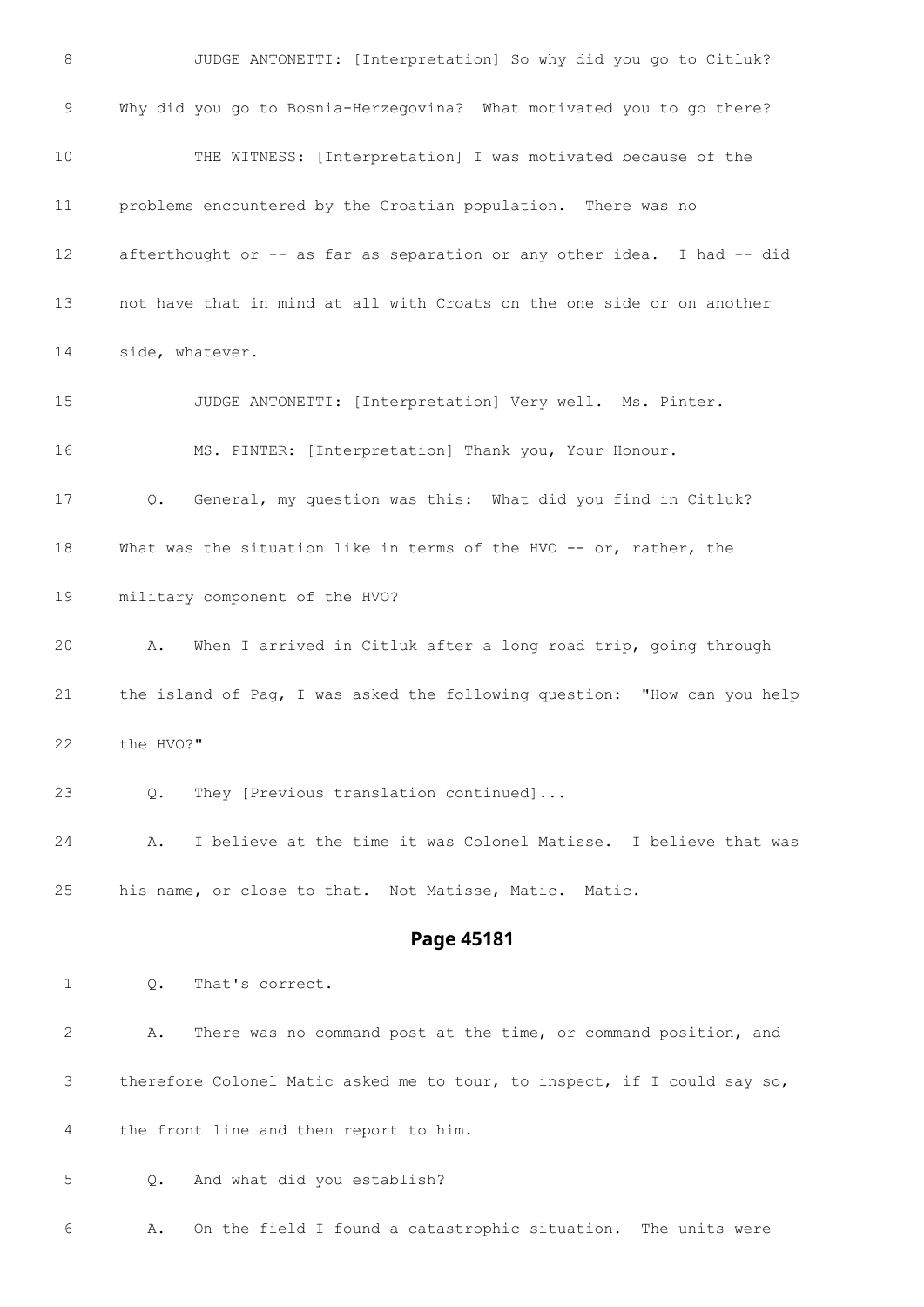poorly equipped, hardly trained, or very poorly trained. They were all volunteers, and they were commanded by people who had no basic military training.

 Q. You said that they were volunteers. Could you please describe a military unit for us when you toured the field and when you saw them? A. They were organised according to brigades or regiments. Either in brigades or regiments. They were just normal people, village people, or people coming from small towns. They were integrated into these units and sent to the front line. There was a rotation. There was a rotation, usually one-third at a time. Q. And were there any problems with sending people to the front line or whether that was organised well? Was the response good? Could you have troops along the whole front line without any problems? 20 A. The response was -- when these people joined the combat units, it was very difficult for them to be integrated into these units. There were a lot of people absent from the front, but mainly on the front line --

 THE INTERPRETER: Interpreter's correction: Notably when the front line was far from their own village.

#### **Page 45182**

 THE WITNESS: [Interpretation] These people just didn't like going to fight far away from their village.

 Q. Did you have an occasion to see what the discipline was like among the troops?

5 A. It was hardly -- there was no discipline whatsoever, or hardly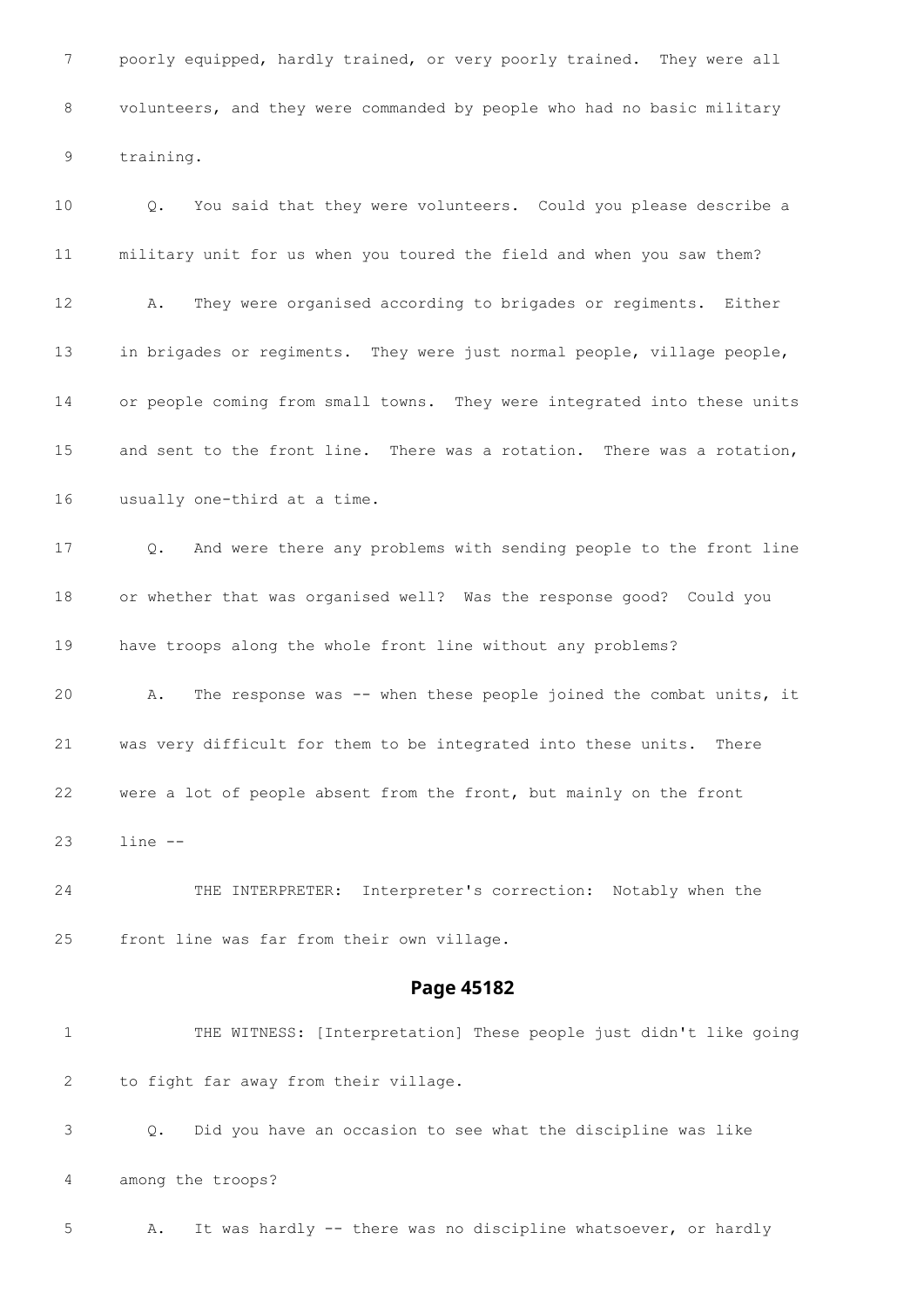any. There were small groups commanded by -- by small little chiefs in such a way that it was very difficult for the unit commander to command these people.

 JUDGE ANTONETTI: [Interpretation] Just one minute. These HVO soldiers who were often absent, who were far from their village, there was a total lack of discipline, no training, no military training whatsoever, compared to the situation you experienced during the war in Algeria with the Fellaghas, was there a different nature between those who you fought in Algeria who were civilians with a military command or were these HVO people just plain civilians? They were just given a weapon and a uniform but no military training whatsoever? Could you tell us?

 THE WITNESS: [Interpretation] These were civilians, civilians to 19 whom weapons were given, but they didn't -- there wasn't much command. There wasn't enough people commanding them. Whereas in Algeria, the French Army was organised, trained, and there was no -- there was no command problem. There was no problem regarding the reporting of orders also in the line of command, bottom to top, with reporting. This did not exist within the HVO.

 JUDGE ANTONETTI: [Interpretation] I have a question from my **Page 45183**

fellow Judge.

 JUDGE MINDUA: [Interpretation] Witness, I would like to come back to the volunteers in the HVO, these volunteer soldiers. You said that in the HVO you met volunteers and small chiefs, as you called them.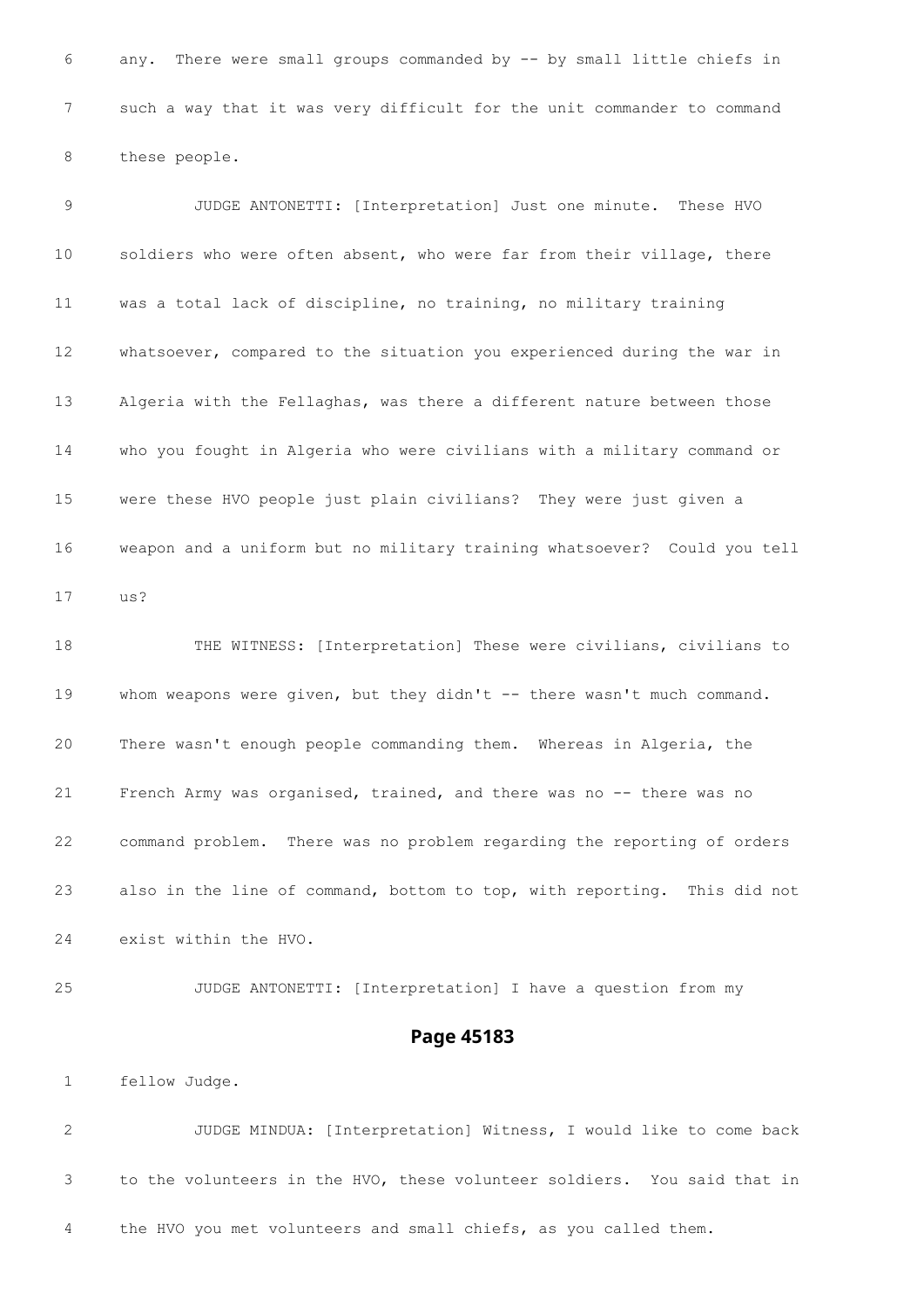According to you, is "volunteer" a pejorative or is it positive as far as you were concerned? And in the Foreign Legion you were a volunteer. THE WITNESS: [Interpretation] To answer your first question, the volunteers in the ranks of the HVO were civilians. On paper they were part of the military organisation, but only on paper, whereas in the Foreign Legion, the volunteers become professional soldiers. JUDGE MINDUA: [Interpretation] Thank you. So we talked about the volunteers. Now let's talk about the small chiefs. You know that an army can only work with discipline, and with discipline you have to have sanctions. If you have no sanction, there's no discipline and then there's no army. So you mentioned these small chiefs. Could you tell us whether they would severely punish their soldiers, their volunteers who were under their command? THE WITNESS: [Interpretation] No, because -- that was the 20 problem. These small -- small chiefs were able to impose their will on small groups, and the unit commanders were almost unable to do anything, because when they -- if they behaved with severity, they might lose a good number of volunteers. And actually, the situation became such -- was such -- became such that each man counted at that time. JUDGE MINDUA: [Interpretation] Thank you. **Page 45184** JUDGE ANTONETTI: [Interpretation] General, you told us that you

 toured the front line, that according to you the situation was catastrophic. Did you draft a written report on the situation, or did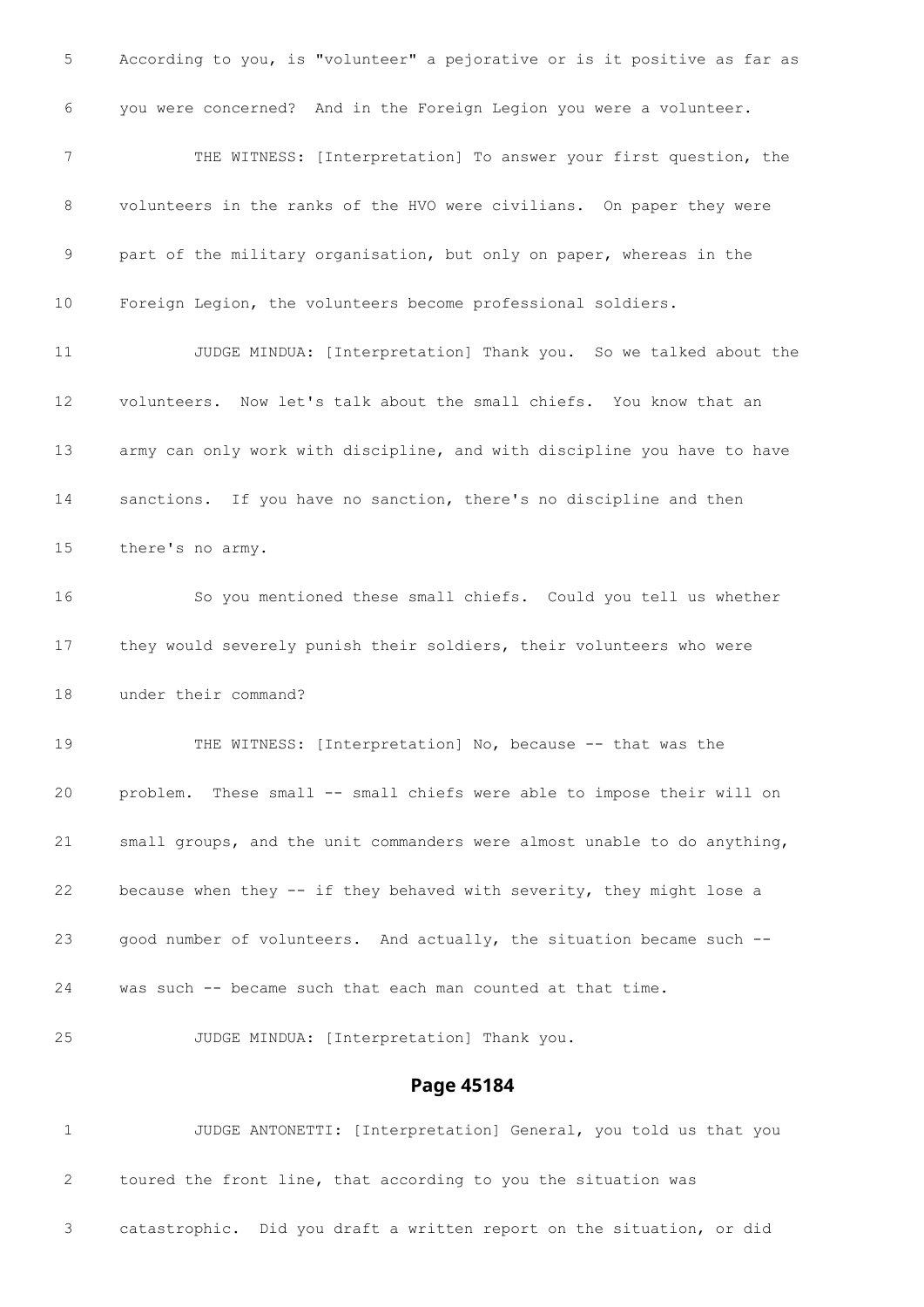you just report on this orally to those who were asking you about it? THE WITNESS: [Interpretation] I wrote a number of reports, reports which were addressed to the Main Staff. JUDGE ANTONETTI: [Interpretation] And there you drew -- you told 8 them about the situation, which was very poor, very bad. 9 THE WITNESS: [Interpretation] Yes. JUDGE ANTONETTI: [Interpretation] Given the situation, why did you stay? THE WITNESS: [Interpretation] It was just one additional motive for me to stay, to help out, to help these people out so they could stay on their land, and I wanted to provide them with my military knowledge. JUDGE ANTONETTI: [Interpretation] Thank you. Ms. Pinter. MS. PINTER: [Interpretation] Thank you, Your Honours. We have General Skender's reports, but through my omission they were not put on 65 ter list, and that's why they have not been prepared for this examination-in-chief. One of the reports have already been -- has already been used, and I can give you the Defence numbers for the documents. They have not been put on 65 ter list through my omission. Q. General, I'm going to refer to your statement in which you describe the situation with regard to reporting along the vertical line up and down, and you say that the situation was very difficult in terms

#### **Page 45185**

 of both control and reporting. You are saying this on page 3D42-5273 of Croatian, and in English it is 3D42-5281.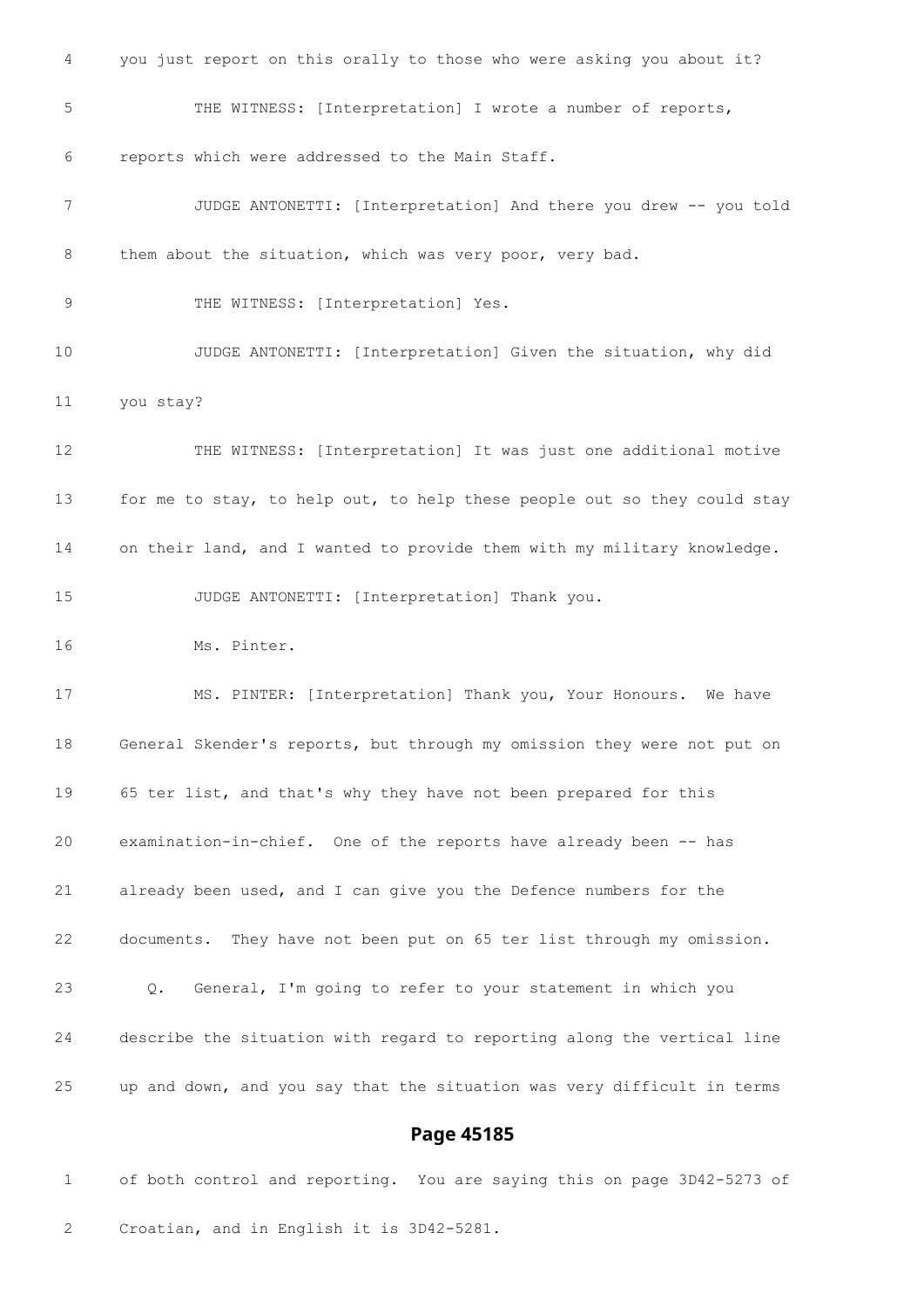Now I would like to ask you this. The situation was bad and that's how you found it. Your assessment in view of your experience and your stay in that area, would you say that the commanders consciously provided for such a bad situation, the chain of command and the flow of information up and down the chain, did they just simply ignore the facts 8 and issued an order that they then neglected, or is there a third reason why the situation was as it was?

10 A. No, they did not neglect that, but when an order was issued, an order was issued top down, it was very difficult if not impossible to be absolutely sure that this order actually ended up where it was supposed to end up, and it was even less sure to know whether the order hadn't been changed while it was being transmitted.

 What I mean is the following: When a unit commander said something, issued an order, to be sure that the order was correctly understood, the only solution was for the -- was to directly ask the -- the last addressee of this order whether he obtained the order, and there often there were surprises. Most of the time the order that had been issued, I'm not saying all the times, but most of the times the order that had been issued had changed along the line of command, and the reason for that was that the entire chain of command had been very poorly trained. Everyone would interpret the order according to his own ideas, and there were hardly any contradiction on the way back up. Because of this situation, the command never knew whether the order issued had

#### **Page 45186**

actually been carried out.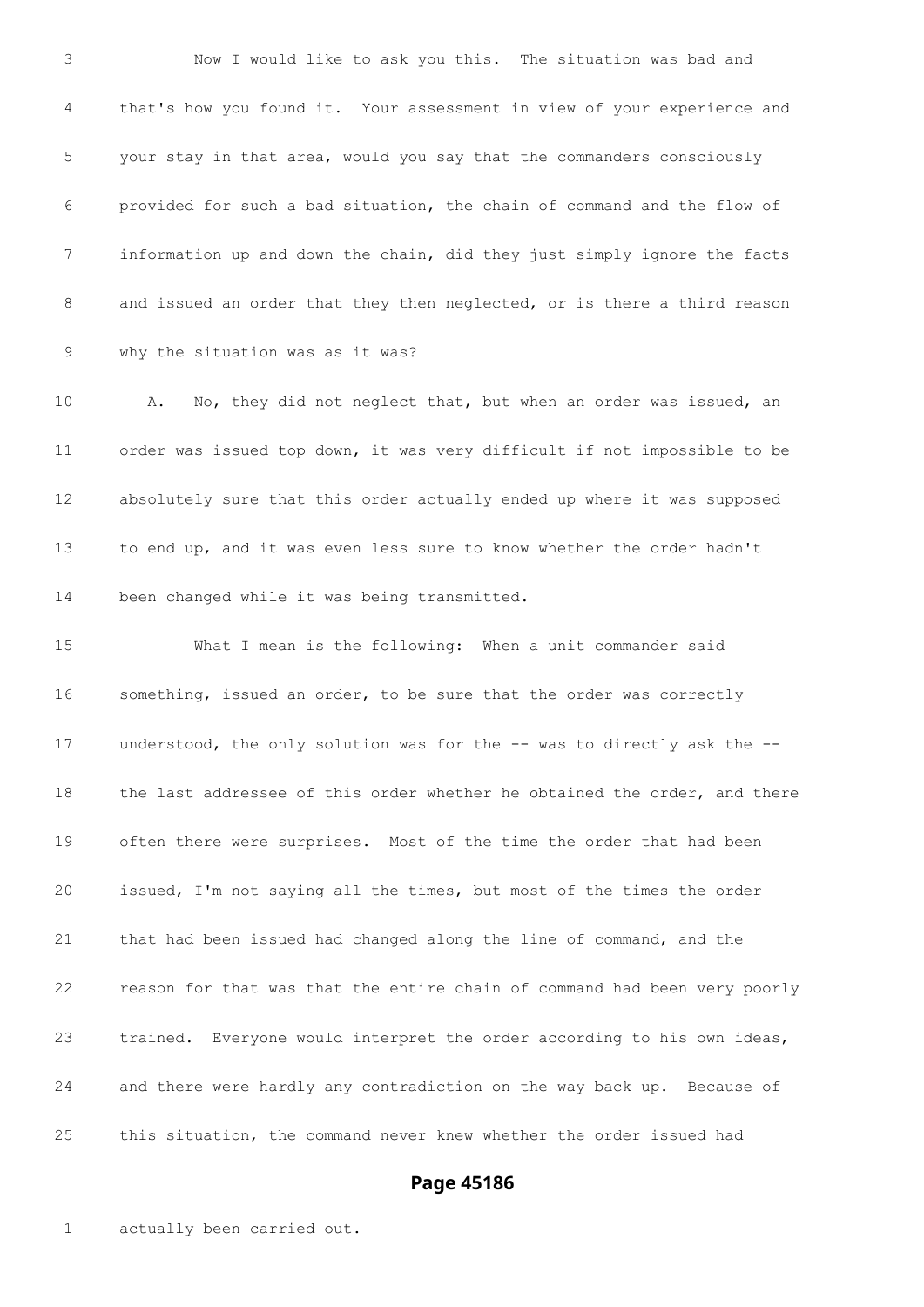JUDGE PRANDLER: Excuse me, Ms. Pinter, that I interrupt you.

 The general spoke about the implementation of the orders and the difficulties connected to those, to the implementation, and also in his statement there are references to the rules to be followed and -- and at the very beginning of his statement, on English text page 1, second paragraph, there are references to the -- at one of the places to the Geneva Conventions in plural, and then in the end of that very paragraph there is a reference and I quote that: "We are -- that even in harsh discipline environment we are not obliged to execute orders which are not in accordance with the Geneva Convention on -- Convention," in singular, "on human rights." And there are also references to the Geneva Conventions later on. I would like to ask the general, because probably it is a question of translation that there was a reference to the Geneva Convention on human rights that, according to his knowledge and what he learned, what kind of conventions are we speaking of, so what would he recall -- what would you recall about the Geneva Conventions in a more detailed way? I do not say that you have to give us a lecture about the Geneva Conventions, but if you would be able to tell us one or two of those Conventions which you are referring to. THE WITNESS: [Interpretation] Unfortunately, I don't speak English and I did not get the French translation. [In English] Excuse me.

JUDGE PRANDLER: Well, that's a pity. Of course, really I don't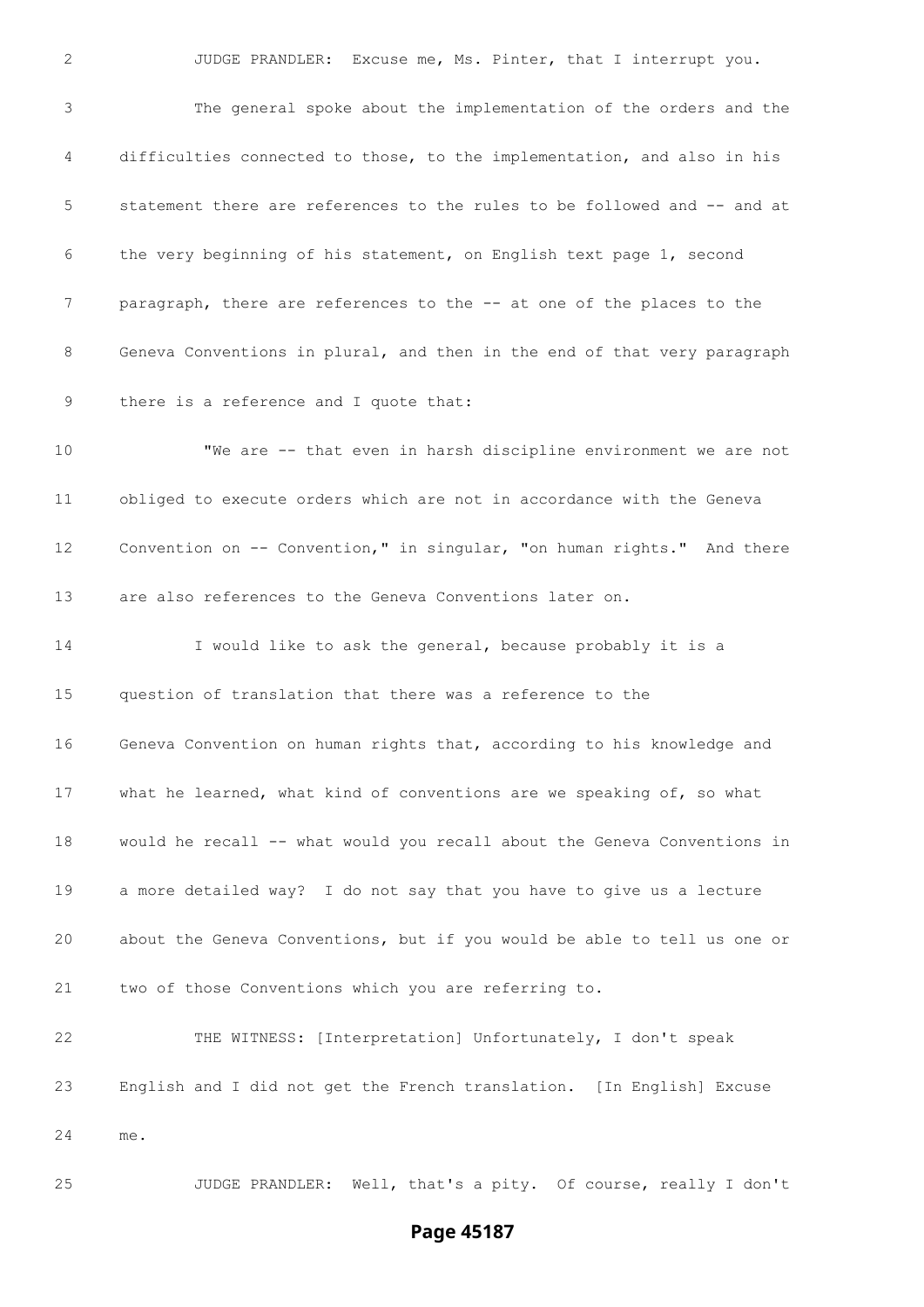| 1  | want to take too much time with this question. Let me summarise what I    |
|----|---------------------------------------------------------------------------|
| 2  | would like to -- to ask from you and give the following: In your          |
| 3  | statement there are references to the Geneva Conventions and also to a    |
| 4  | Geneva Convention on Human Rights, but I would like to ask you that as a  |
| 5  | soldier who was trained in the Foreign Legion, and also you later on took |
| 6  | responsibilities in the -- in -- actually in Herzegovina,                 |
| 7  | Bosnia-Herzegovina, what kind of Conventions do you know about when you   |
| 8  | talk about the Geneva Conventions? In concrete terms what kind of rules   |
| 9  | you believed that they are contained in the Geneva Conventions?<br>Thank  |
| 10 | you.                                                                      |
| 11 | THE WITNESS: [Interpretation] Of course there are a lot of rules          |
| 12 | in the Geneva Convention, but for the main part at that time that needed  |
| 13 | to be applied on the ground were the rules that stipulated that one       |
| 14 | should not brutalise, kill the prisoners of war of the opponent.          |
| 15 | JUDGE PRANDLER: Fine.<br>Thank you very much.                             |
| 16 | JUDGE ANTONETTI: [Interpretation] General, without addressing the         |
| 17 | legal issue of the Geneva Conventions, when you joined the                |
| 18 | Foreign Legion, you signed what is called the Code of Honour of any       |
| 19 | legionnaire. Can you confirm that at the time you joined the              |
| 20 | Foreign Legion you were shown this code which you signed?                 |
| 21 | THE WITNESS: [Interpretation] Quite right.                                |
| 22 | JUDGE ANTONETTI: [Interpretation] Do you remember that in this            |
| 23 | code of legionnaires, chapter 7, one mentions this, and I quote:          |
| 24 | "In combat you must act dispassionately and without hate.<br>You          |
| 25 | must respect the enemies that have been conquered. You must never         |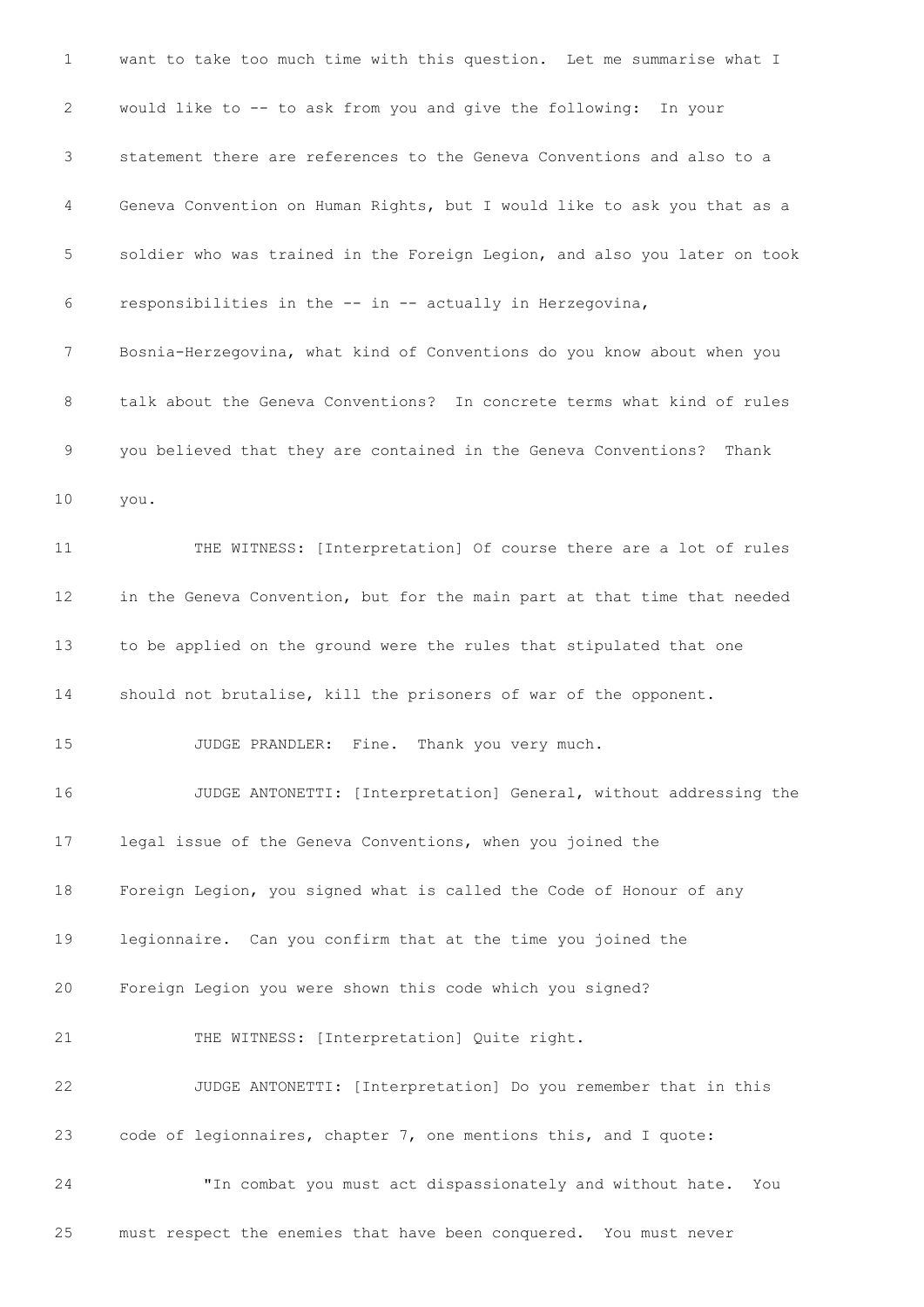| 1                 | abandon either the dead or the wounded or your arms."                     |
|-------------------|---------------------------------------------------------------------------|
| 2                 | In chapter 7 there is this sentence: "You must respect the                |
| 3                 | enemies that have been conquered."                                        |
| 4                 | Since you were a high-ranking officer, how did you understand             |
| 5                 | this when you were in the military in Citluk and elsewhere, this notion   |
| 6                 | of respecting the enemies that had been conquered?                        |
| 7                 | THE WITNESS: [Interpretation] This is indeed an item in the code          |
| 8                 | of the legionnaires. That is exactly it. When I arrived in                |
| 9                 | Bosnia-Herzegovina, I advocated this to everyone I was in contact with,   |
| 10                | and I told everyone that the prisoners should not be hurt, the prisoners  |
| 11                | should not be killed, even less so, because people who do that will be    |
| $12 \overline{ }$ | held liable for murder, but after these killings those people will never  |
| 13                | be able to rest in peace.                                                 |
| 14                | JUDGE ANTONETTI: [Interpretation] If I understand you correctly,          |
| 15                | you conveyed this message, and you told these men that they should not    |
| 16                | commit any crimes.                                                        |
| 17                | As far as the people under you were concerned, did you remind             |
| 18                | these men that the Conventions existed that had clear indications of what |
| 19                | to do with the prisoners of war? Did you really convey the spirit of the  |
| 20                | Geneva Conventions?                                                       |
| 21                | THE WITNESS: [Interpretation] Every time I had the opportunity, I         |
| 22                | did.                                                                      |
| 23                | JUDGE ANTONETTI: [Interpretation] Ms. Pinter.                             |
| 24                | MS. PINTER: [Interpretation]                                              |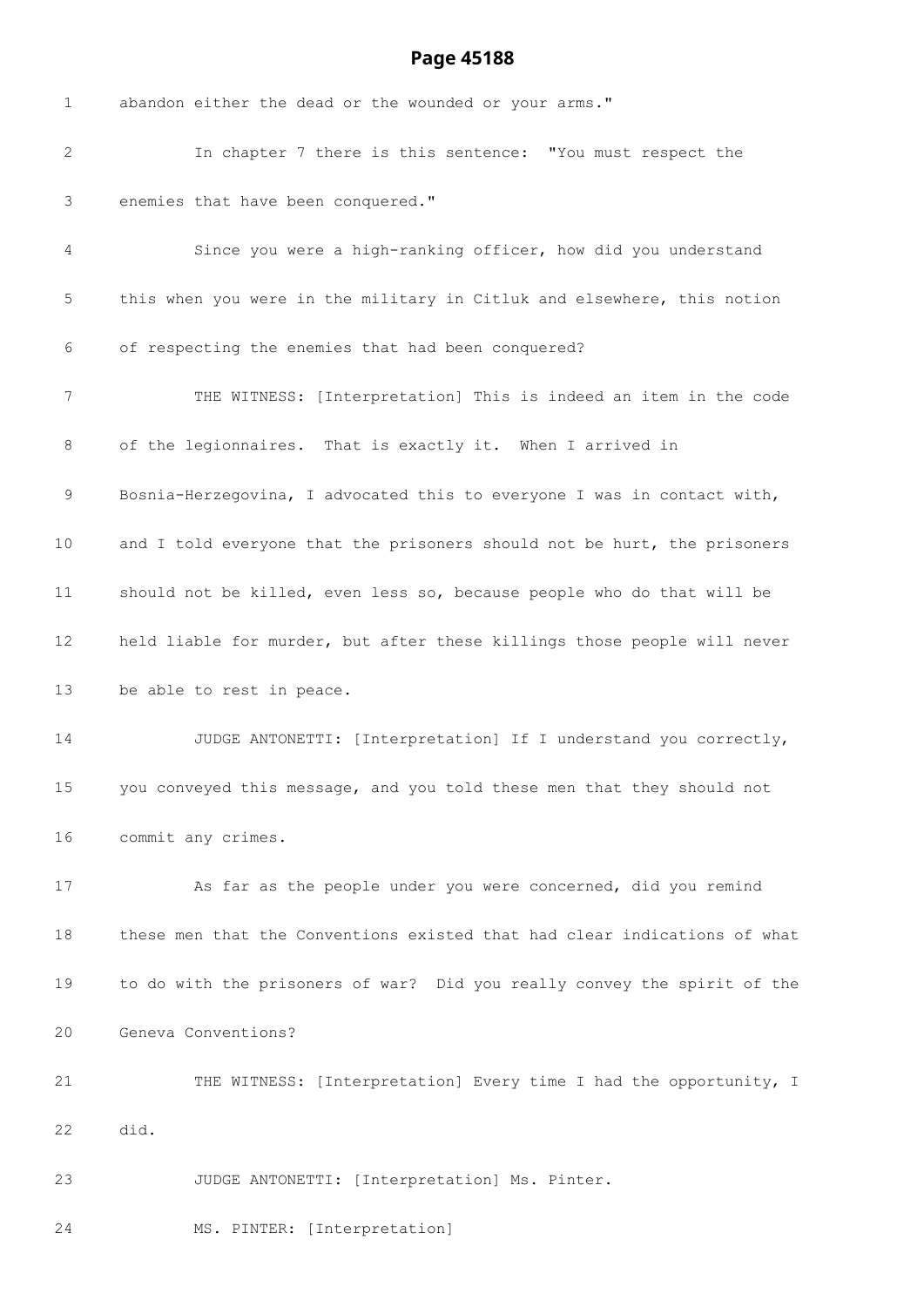| 1  | That is to say, did they caution their men about how to behave towards  |
|----|-------------------------------------------------------------------------|
| 2  | civilians, prisoners of war, and so on, or do you not know?             |
| 3  | I don't know, but what I do know is that I had in my possession a<br>Α. |
| 4  | small booklet - I don't know who had signed it - which explained or     |
| 5  | spelled out the Geneva Conventions. This had been published by the HVO. |
| 6  | Yes. Thank you. Thank you. Published by the HVO, yes.<br>Q.             |
| 7  | I'd now like to ask you to open the following document: It is           |
| 8  | 3D00796. And we'll come back to the situation in Herzegovina where you  |
| 9  | were. And it's a document dated the 26th of October, 1993.              |
| 10 | You were shown this document, General, yesterday. I showed it to        |
| 11 | you; right?                                                             |
| 12 | Could you please give me the number of this document?<br>Α.             |
| 13 | 3D00796. It's the first document after your statement?<br>Q.            |
| 14 | 76. Fine.<br>Α.                                                         |
| 15 | Q.<br>You've already seen the document. You saw it yesterday.           |
| 16 | Yes, of course.<br>Α.                                                   |
| 17 | Do you stand by what it says in this document, or do you<br>Q.          |
| 18 | disagree?                                                               |
| 19 | This is document 5D76, is it?<br>Α.                                     |
| 20 | JUDGE ANTONETTI: [Interpretation] Witness, I think it's difficult       |
| 21 | for you to find your way around the documents. In the binder which      |
| 22 | Ms. Pinter has given you, you have small tabs, yellow tabs. You should  |
| 23 | find this on the second and it, which is dated the 26th of October.     |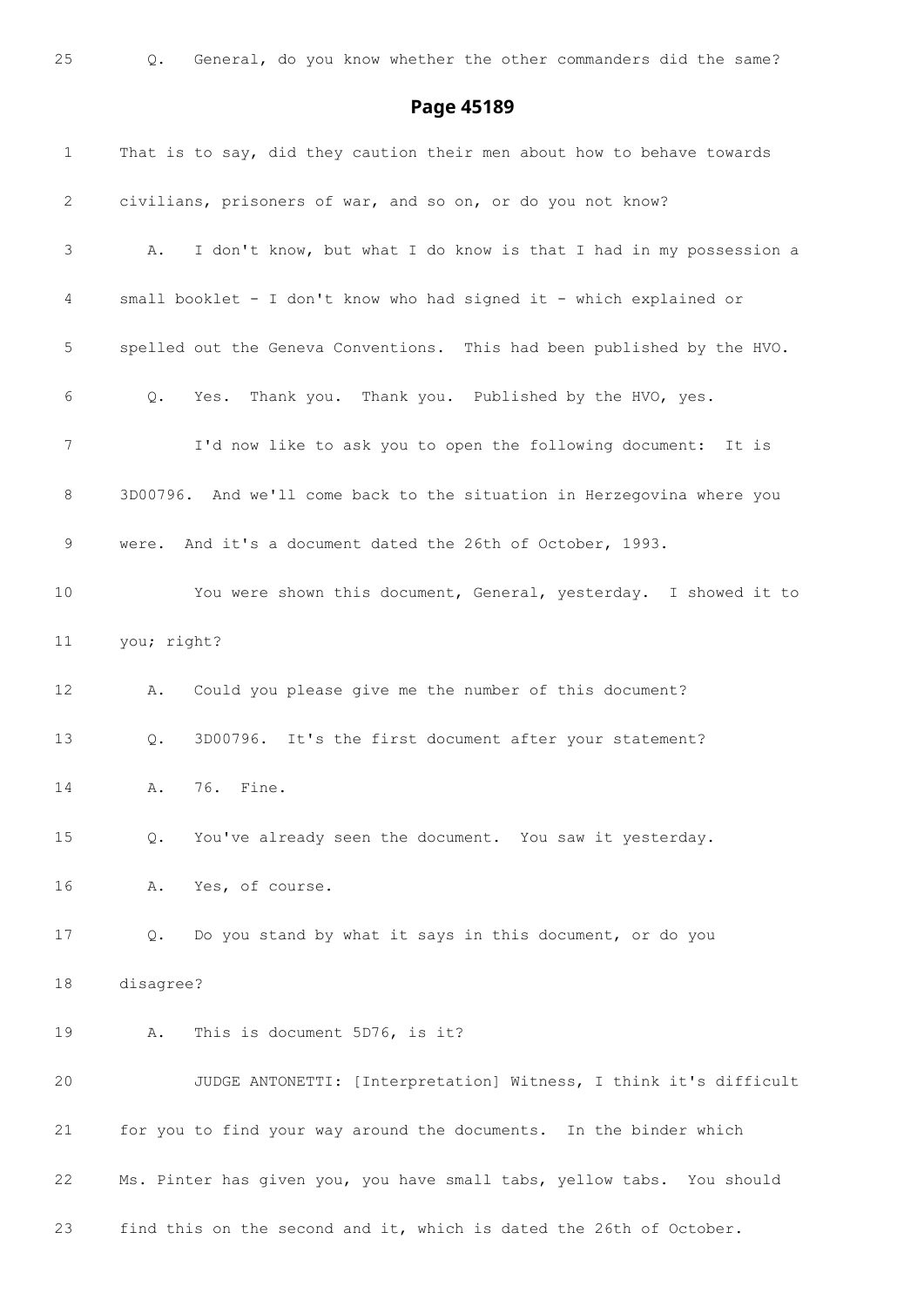24 THE WITNESS: [Interpretation] Yes, I got it.

### Yes, I can see this document. I must say that I did not attend

| $\mathbf{1}$      | this meeting for the simple reason that I was in France for a few days.   |
|-------------------|---------------------------------------------------------------------------|
| 2                 | But on reading this document, I find it quite adequate since a number of  |
| 3                 | questions are put to the Ministry [as interpreted] of Defence.<br>It's    |
| 4                 | quite appropriate.                                                        |
| 5                 | MS. PINTER: [Interpretation]                                              |
| 6                 | From anybody else in addition to the Ministry of Defence?<br>Q.           |
| 7                 | It's also addressed to the civilian and political authorities,<br>Α.      |
| 8                 | since they are to adopt a series of laws that would enable this proposal  |
| 9                 | to go through.                                                            |
| 10                | Very well. Thank you. Now, from this document may we conclude<br>Q.       |
| 11                | that the military component of the HVO had problems with mobilisation, or |
| $12 \overline{ }$ | was mobilisation something that did not pose a problem, that the brigades |
| 13                | were up to strength and equipped properly? And can we conclude that       |
| 14                | there weren't too many deserters either, so that didn't pose a problem?   |
| 15                | Or perhaps there were deserters and that did pose a problem. Which? And   |
| 16                | can we also say that all the components did their job?                    |
| 17                | Not at all. There were enormous amount of deserters and a great<br>Α.     |
| 18                | deal of absenteeism. I could -- this is something I could check myself    |
| 19                | when I inspected the brigades that were in the south, brigades of the HVO |
| 20                | on the military attendance list, and I could also check their presence on |
| 21                | the ground. There were huge gaps between the two, huge discrepancies.     |
| 22                | For instance, there was something like 1.700 men on the                   |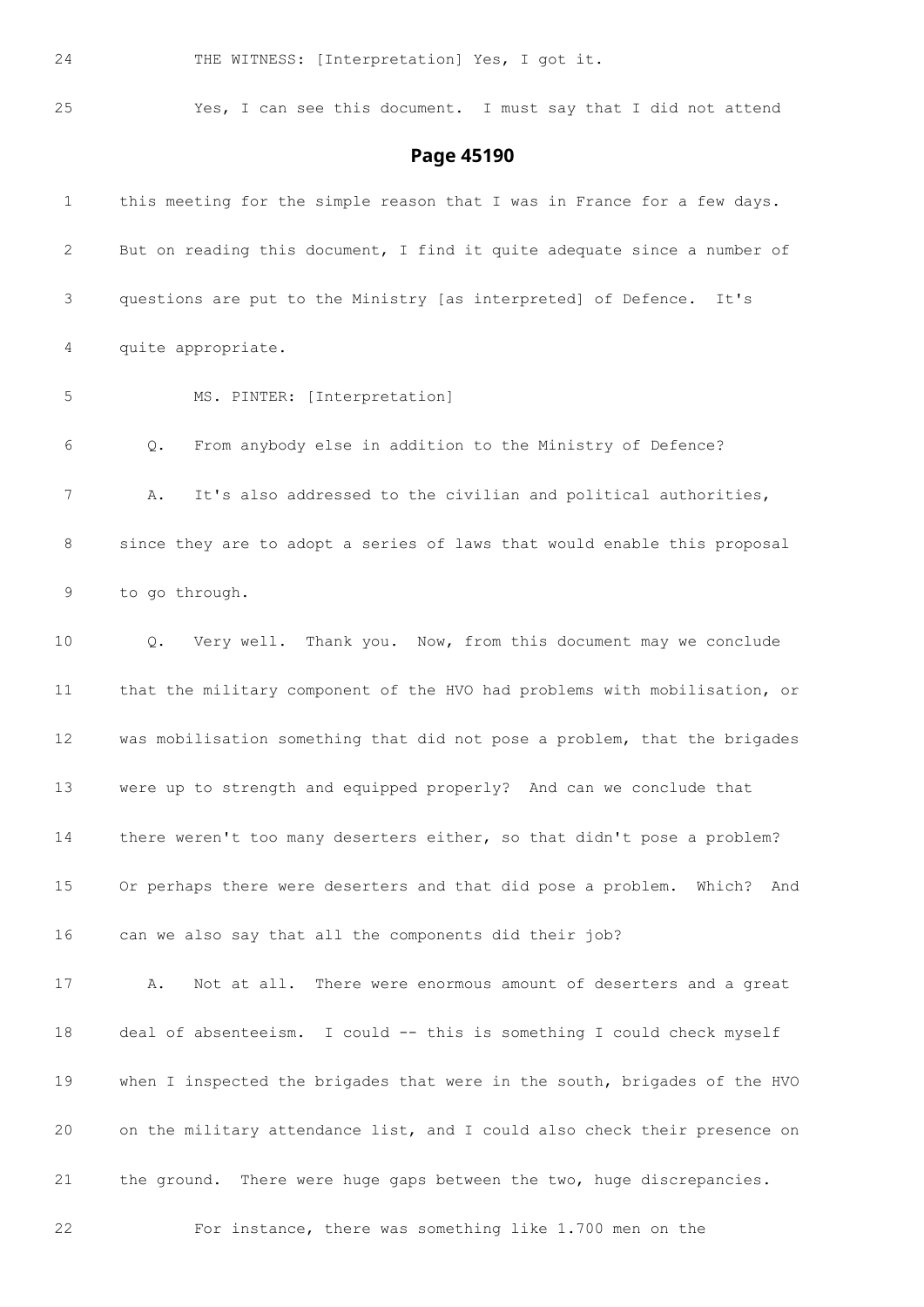| 23 | attendance list, but it was something like 1.100, in fact. This          |
|----|--------------------------------------------------------------------------|
| 24 | discrepancy could only be due to the fact that some were deserters or to |
| 25 | a high rate of absenteeism.                                              |

# **Page 45191**

| 1               | JUDGE ANTONETTI: [Interpretation] General, in your written                |
|-----------------|---------------------------------------------------------------------------|
| 2               | statement there is a short gap which I would like you to fill for us,     |
| 3               | please. You say in your statement that you became a commander of the      |
| 4               | operational zone in Tomislavgrad in December 1993. The document we have   |
| 5               | before us is dated October before you commanded the operational zone.     |
| 6               | Can you tell us from June 1993 onwards what was your position inside the  |
| 7               | HVO before the 1st of December, 1993?                                     |
| 8               | THE WITNESS: [Interpretation] I wasn't in command of anything. I          |
| 9               | was part of the HVO. I was something of an instructor, save for an        |
| 10              | emergency, which in fact was the case when the Muslim offensive was       |
| 11              | launched on the 15th of August, 1993. I was then asked to assume the      |
| 12              | command and, if possible, to get back onto ground and regain the          |
| 13              | territory lost by the HVO. This only lasted a few days, and then I was    |
| 14              | no longer in command until the 20th of December, 1993, when I assumed the |
| 15 <sub>1</sub> | command of the military area in Tomislavgrad.                             |
| 16              | JUDGE ANTONETTI: [Interpretation] On the 15th of August, during           |
| 17              | this military operation, where exactly did this operation take place?     |
| 18              | THE WITNESS: [Interpretation] South of Mostar, around or close to         |
| 19              | the Neretva and the Buna.                                                 |

 JUDGE ANTONETTI: [Interpretation] Between June and December, did you have an opportunity to meet the commander of the HVO, who was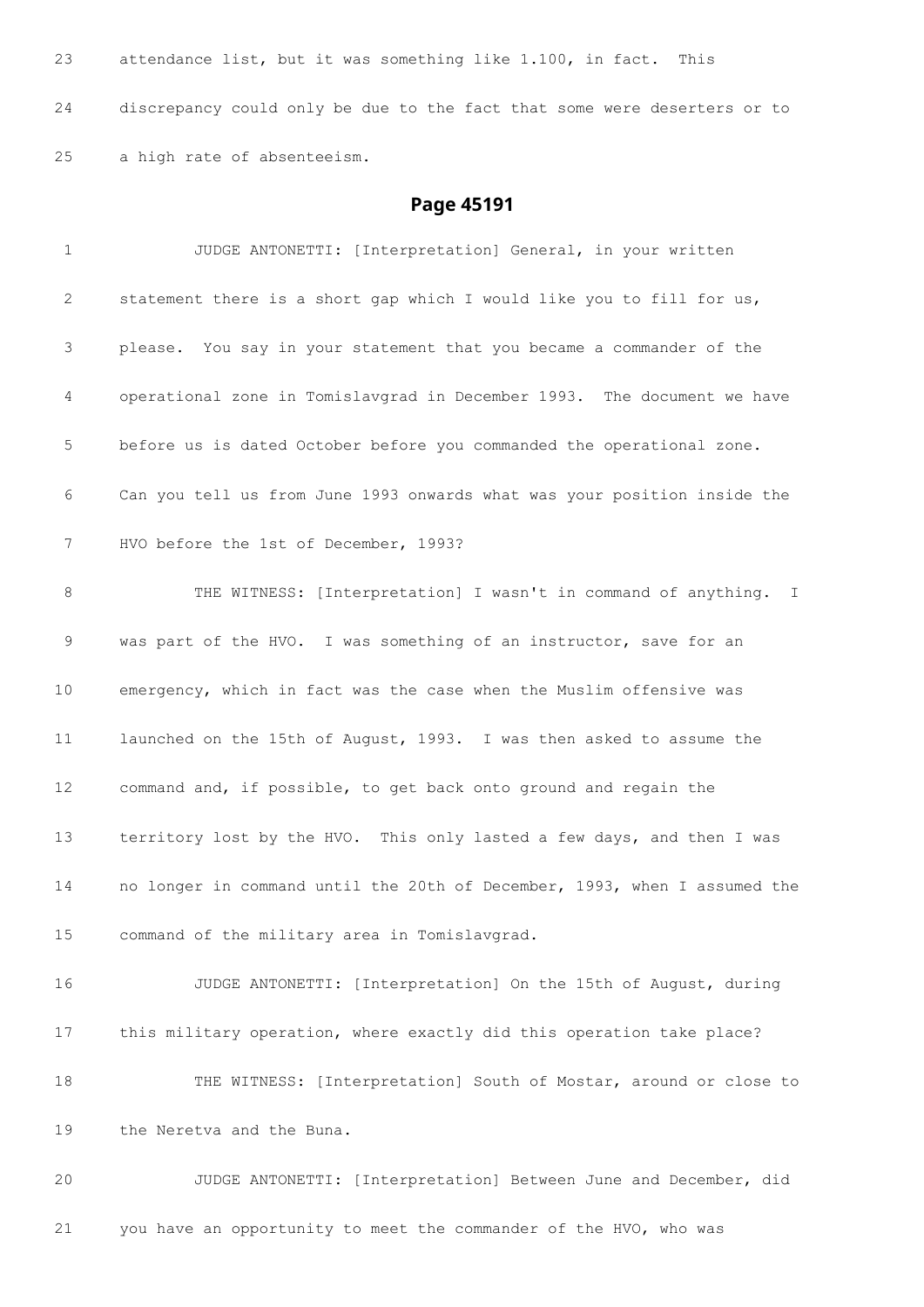| 22           | General Petkovic, who was then replaced by General Praljak? Were you in  |
|--------------|--------------------------------------------------------------------------|
| 23           | contact with these two generals at any time?                             |
| 24           | THE WITNESS: [Interpretation] I had no contact with                      |
| 25           | General Petkovic, because he was almost all the time in contact with     |
|              | Page 45192                                                               |
| $\mathbf{1}$ | representatives of the international community. General Praljak, well, I |
| 2            | saw him for the first time by the by in Prozor. This only lasted a few   |
| 3            | moments. We didn't even introduce each other, didn't -- however, I met   |
| 4            | him on the ground in the battle-field in this area between the Neretva   |
| 5            | and the Buna.                                                            |
| 6            | JUDGE ANTONETTI: [Interpretation] When you acted as an                   |
| 7            | instructor, what were people saying in the HVO about the command?<br>Who |
| 8            | was the commander? The commander -- who was the commander? Was it        |
| 9            | General Petkovic, was it General Praljak, X, Y? What did people say?     |
| 10           | THE WITNESS: [Interpretation] I -- I can only say that                   |
| 11           | General Praljak --                                                       |
| 12           | JUDGE ANTONETTI: [Interpretation] Please repeat your answer.             |
| 13           | THE WITNESS: [Interpretation] I was saying that General Praljak          |
| 14           | was very much liked by his men. General Petkovic, a little less so,      |
| 15           | despite the fact that he was my friend, because people at the time did   |
| 16           | not like the officers that came from the Yugoslav Army.                  |
| 17           | JUDGE ANTONETTI: [Interpretation] You were on the ground,                |
| 18           | General. From where you were, did you have the feeling that the supreme  |
| 19           | commander was Mate Boban, or the defence minister, or the commander of   |
| 20           | the HVO, or no one?                                                      |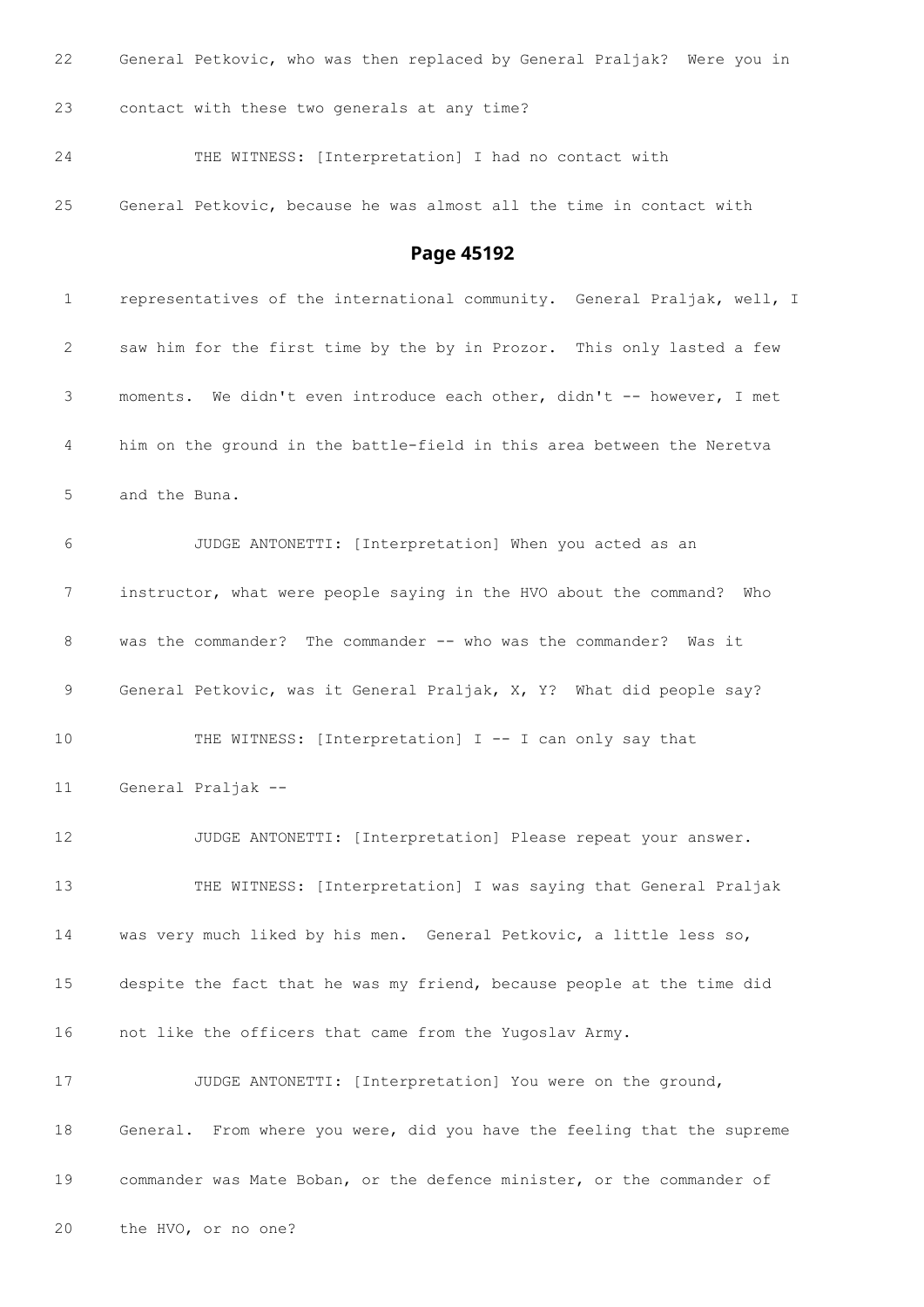21 THE WITNESS: [Interpretation] I had the feeling, and I am practically sure that everything had to go through Mate Boban. But I cannot vouch for it 100 per cent, because I have no proof of it. THE INTERPRETER: Microphone, Counsel, please. MS. PINTER: [Interpretation] **Page 45193** Q. Since we've just mentioned General Praljak, apart from that meeting in Prozor and in August 1993, did you ever meet him again before you became commander of the Tomislavgrad Operation Zone? A. I was in contact with General Praljak when I commanded the area in Tomislavgrad. JUDGE ANTONETTI: [Interpretation] General, we have a big problem, which is the following: You have just told us that you assumed the command of the military area in Tomislavgrad in December. General Praljak left his position in November. He went to Zagreb then. How can you explain this to us, this discrepancy in the time line? THE WITNESS: [Interpretation] When I was in contact with General Praljak in January 1994, he was no longer the leader of the HVO, but in light of the huge problems that arose at the time in Prozor, I had asked him to come and give us a hand to try and find a solution to this problem which was a serious one, since he knew the men who were there and the men who were there knew him, and he was well-respected. He agreed to come, because at the time he was in Bosnia and Herzegovina, and we found a solution to this serious problem.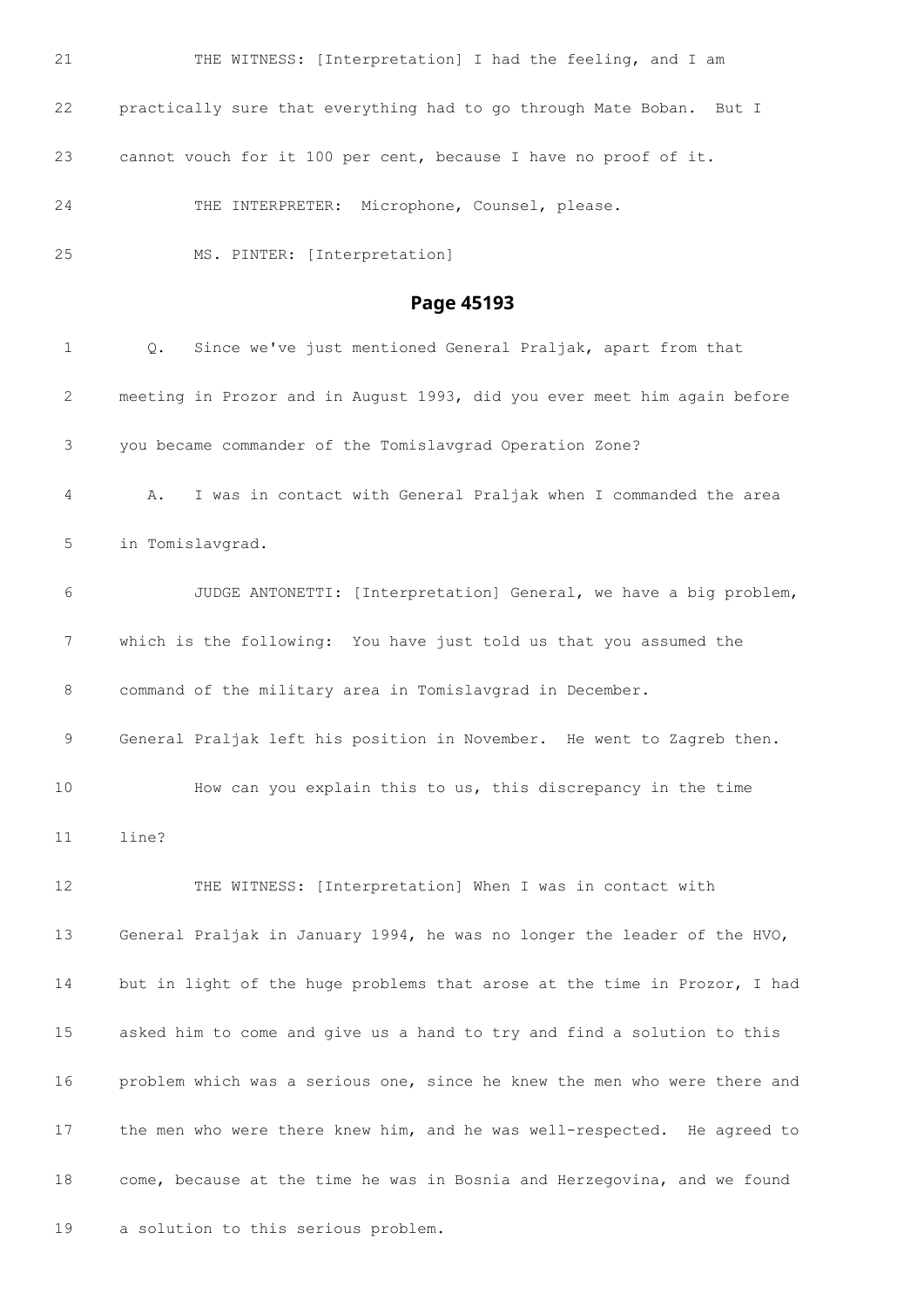JUDGE ANTONETTI: [Interpretation] General, what we knew so far is this: That General Praljak left his position as the commander of the HVO at the beginning of November, the 8th of November. He goes to Zagreb, and he then seemingly has a hard time for a short while before emerging on the scene again as a close aid of President Tudjman and as a military advisor. We have seen material evidence of this, that he re-surfaces

**Page 45194**

 again afterwards. In January 1994, he is no longer part of the HVO and does not figure anywhere on the administration files of the HVO. When you saw him again or when you saw him, how was he? Was he dressed as a civilian, as a military? THE WITNESS: [Interpretation] As far as I remember, he was dressed in civilian clothes. JUDGE ANTONETTI: [Interpretation] If I understand you correctly, he came to give you a helping hand to solve a problem. THE WITNESS: [Interpretation] That's quite right. This was something he did on a personal note. JUDGE ANTONETTI: [Interpretation] This is something which is normally done in such a situation? THE WITNESS: [Interpretation] No, but it was important to calm things down. The people involved in all these problems were having difficulties. The tensions had risen very high. JUDGE ANTONETTI: [Interpretation] And was your command of the HVO aware of this?

THE WITNESS: [Interpretation] I don't know. I believe so, but I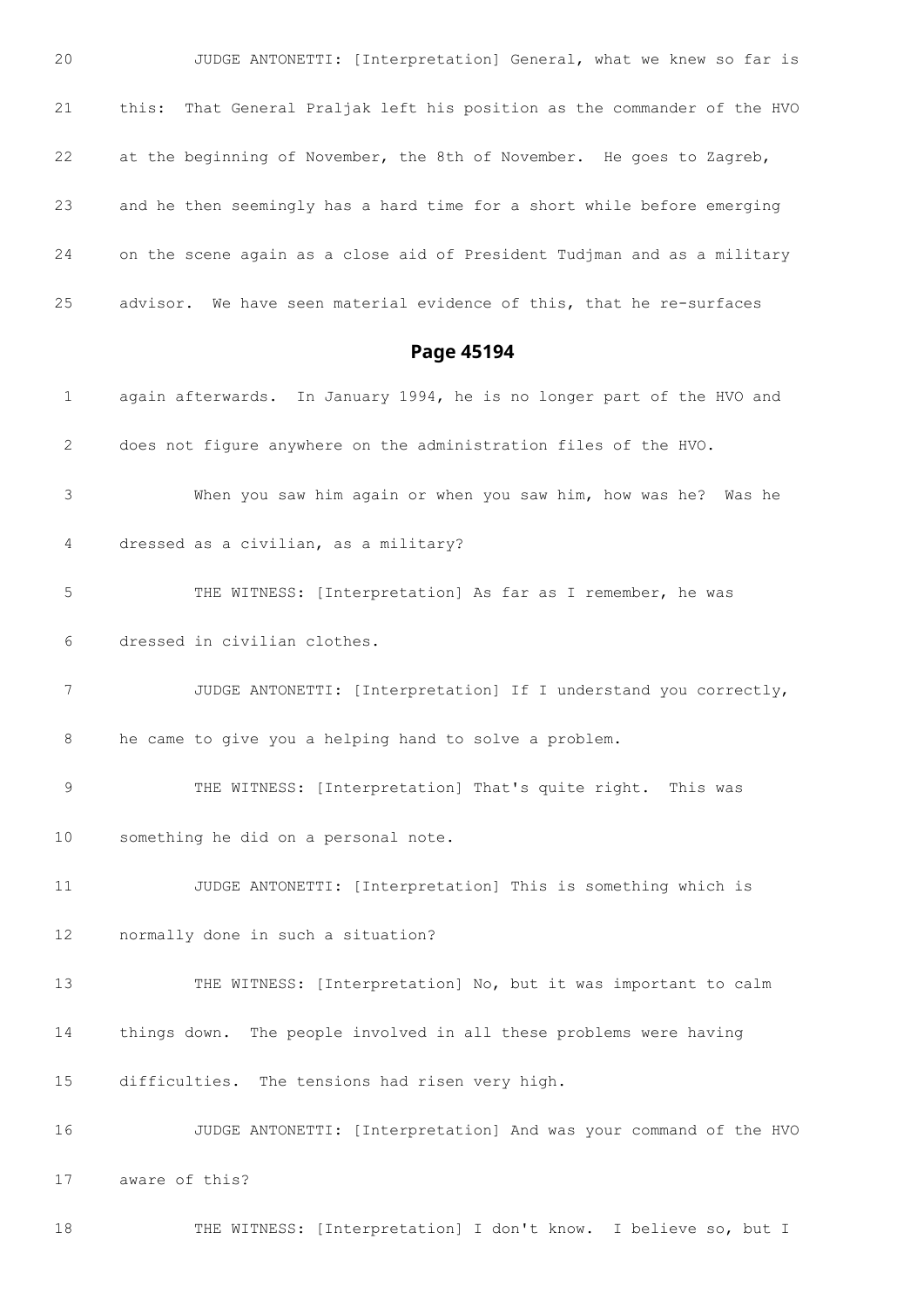don't know.

JUDGE ANTONETTI: [Interpretation] Very well.

MS. PINTER: [Interpretation]

 Q. Since we're at this point, General, could you describe what the situation was like when General Praljak was called to come and give his assistance, and could you tell us the period of time that this happened? A. This had to do with a very serious incident. This occurred

#### **Page 45195**

towards the end of January. I can check the dates.

 In the town of Prozor, there were people who were drunk, and two killings occurred.

 Q. Just a moment, please. Just one moment. Are we talking about HVO members -- or, rather, Croats, or are you talking about an event where both the Muslims and Croats took part?

 A. No. I'm talking about an incident that occurred between Croats 8 of the HVO. Let me specify.

 This had to do with men from the Rama Brigade and soldiers or men from a brigade that came from Bugojno. Two men from the Rama Brigade were killed in a bar, which gave rise to the withdrawal of a great number of the military in Rama on the defence lines, and they started moving towards Prozor. On the other side, the military that were part of the Bugojno Brigade did likewise.

 The men from the Rama, from Rama surrounded the command of the area -- or, rather, the area of my command. Prior to that, I arrested and made sure that the man who was suspected of having killed these two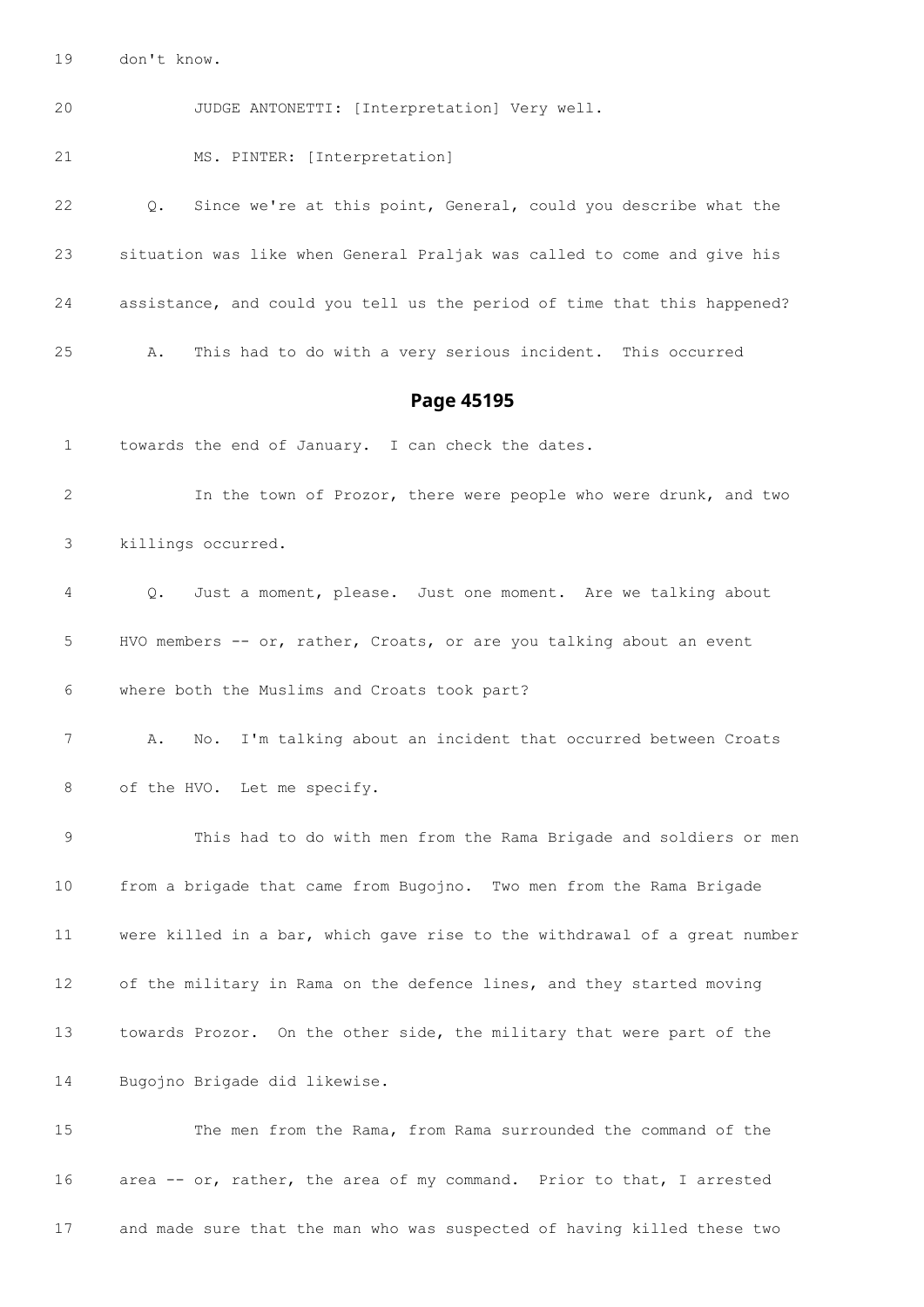men was protected in a shelter -- who was suspected of having killed. It was clear that there had been this conflict between the two brigades. This would have affected the whole area. The Rama Brigade, in other words the men -- the military from the Rama Brigade, then demanded that I hand over this man from Bugojno, which I refused to do, because I knew full well that if I did that, that man would be a dead man. 24 Given that the situation was so serious, we decided -- or, rather, I -- I appealed to General Praljak, I appealed to the military **Page 45196** police and to a military judge in Livno, and in addition I appealed to a number of prominent political figures. The situation calmed down, and after having provided guarantees to the men of the Rama Brigade that this man would be tried according to the law, and that's what happened. It took a good 48 hours for the situation to calm down a little. Q. Did General Praljak manage to calm the situation down? Was he involved in that? A. Yes. General Praljak played the most important role in defusing the situation, given, as I said, that the men knew him and he knew his men. He knew these men. Q. You said that you had seen General Praljak in Prozor and that you had also seen him near Mostar in the month of August. Did you meet him in the Main Staff as he well? When you arrived you were in Citluk, in the Main Staff, as you've told us. A. No. I never met him at the Main Staff. I was on the field every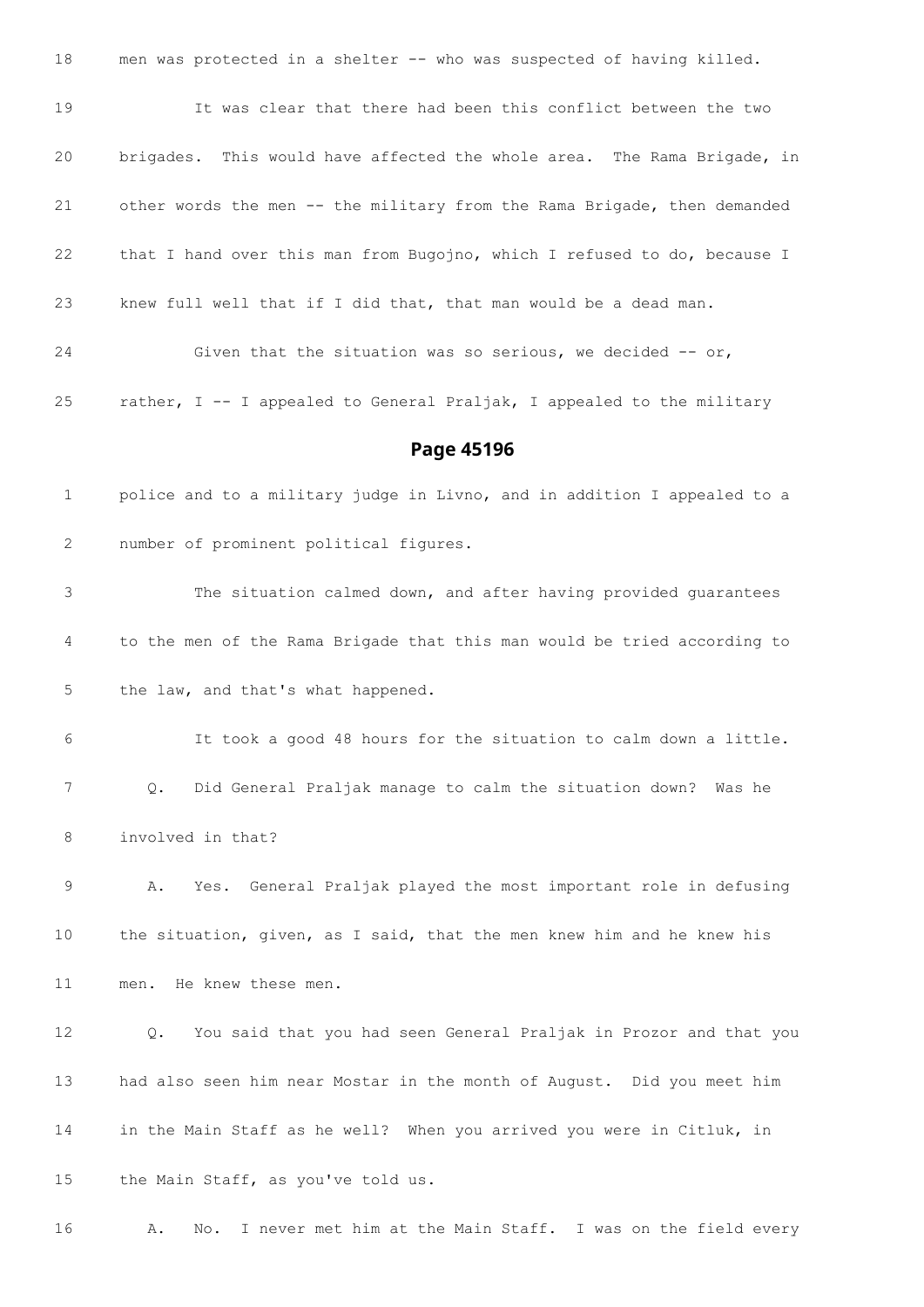| 17 | day. And when I went to the Main Staff, he wasn't there. I quess that |
|----|-----------------------------------------------------------------------|
| 18 | he was doing the same as I was. He was also on the field.             |
| 19 | JUDGE ANTONETTI: [Interpretation] General, we have heard a good       |
| 20 | number of witnesses, and we've also heard General Praljak. He sat in  |
| 21 | your seat just a few days ago.                                        |
| 22 | We understood that in the HVO there was the Main Staff and the        |
| 23 | operational zone commands, and you, for example, were commander in    |
| 24 | December of the Tomislavgrad command.                                 |

Now, this is what I would like to know, because you are the first

#### **Page 45197**

1 one that we have who is right under the -- you're the first that we have that is right under the HVO command. I'd like to know whether the three Cs, the C cube -- the C cube was always enforced in the Main Staff, and I would like to know whether there was always someone on duty at the Main Staff who would be totally always in contact with the duty officer in the operational zones. I'd like to know whether there was a permanent communication between these duty officers, because you've just told us, "I went to the Main Staff and he wasn't there." Fine, but I guess there 9 must have been a duty officer there. And in your own operational zone, there was also a duty officer. At least I guess so. Was that the way things worked?

 THE WITNESS: [Interpretation] Yes. Each staff or military region or operational zone had a duty officer, and these duty officers were always in contact with each other.

JUDGE ANTONETTI: [Interpretation] Fine. So communication between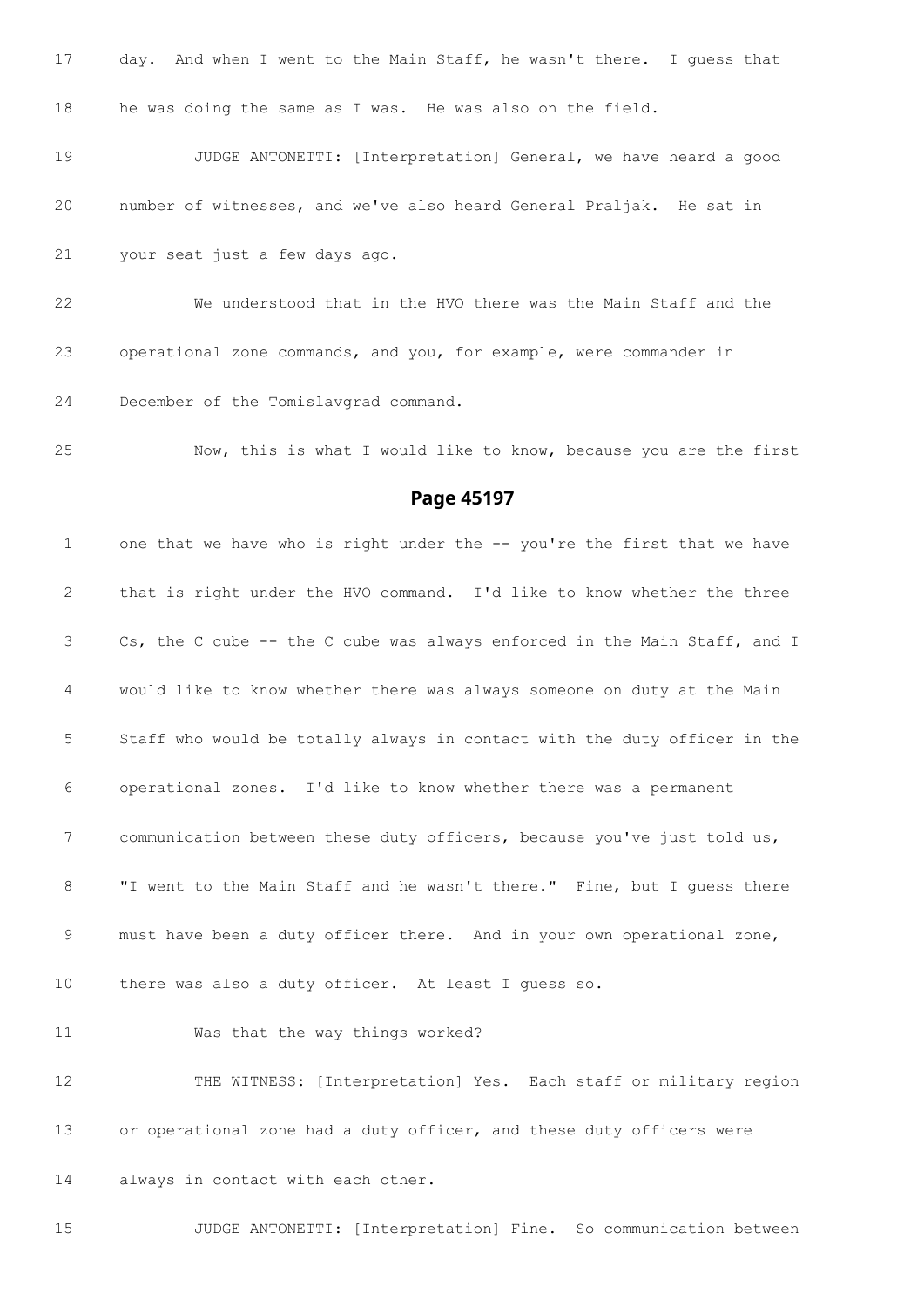the Main Staff and the operational zone was ensured round the clock. 17 THE WITNESS: [Interpretation] Yes. JUDGE ANTONETTI: [Interpretation] Very well. I believe it's time for the break, or our only break. It's 10 to 4.00. We will now break for 20 minutes. Therefore, we will resume around 4.10 or 4.15, and we'll run until 6.00. 22 --- Recess taken at 4.53 p.m. --- On resuming at 4.15 p.m. JUDGE ANTONETTI: [Interpretation] Court is back in session. MS. PINTER: [Interpretation] **Page 45198** Q. General, in response to a question from Judge Antonetti about whether communication between the Main Staff and the zones were constant and secure, your answer was yes. A. Yes. Q. And in that communication there was no problem either with respect -- either from the operative zone to the Main Staff or vice versa, from the Main Staff to the operative zone; is that right? 8 A. To my knowledge, no. Q. Thank you. Now would you look at the next document, and as Judge Antonetti told you, you have a yellow sticker where it says 3D01098. Have you found the document? It is dated the 11th of September, 1993, signed by someone for Slobodan Praljak. Have you found it? A. 98. Yes. September 11, 1993.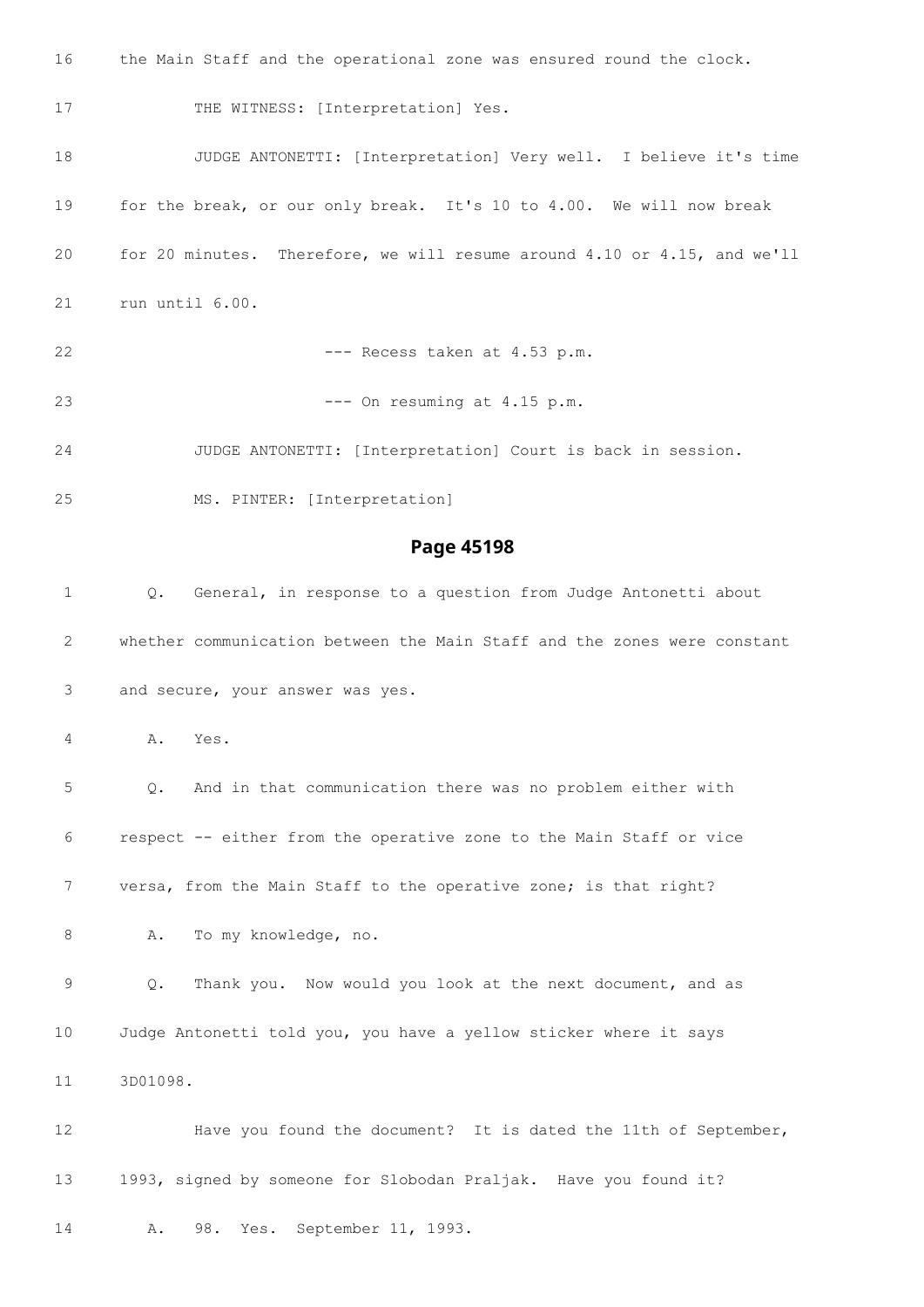Q. Tell us, please, General, according to your military experience, is it customary for a Main Staff commander to write "urgent" on these reports? 18 A. No, this is not customary. Normally when a commander issues an order, the order is carried out, but in this document I see that he's asking to be told quickly why the order was not carried out, which proves once again that the chain of command did not work from top down. Q. Thank you. Tell me, please, General -- JUDGE TRECHSEL: [Interpretation] If I may. Witness, you say that this shows that the command chain did not operate properly, but if I understand you correctly, this means that a communication was not **Page 45199** transferred or transmitted at one point in time, but maybe another is -- another solution is that the Livno Command forgot to answer, so it would be a communication problem but a discipline problem? THE WITNESS: [Interpretation] Well, I can't say what it was. I cannot be sure that the communication was actually transmitted. But I believe that the order was not carried out, and there was no -- but it wasn't carried out and there was no report on why it wasn't carried out. JUDGE TRECHSEL: [Interpretation] Thank you. I see that you agree with my observation, which says that there are several possibilities to be envisaged here.

 JUDGE ANTONETTI: [Interpretation] General, in -- as far as HVO is concerned, you're the first commander of an operational zone to come and testify. So far we have seen no one at your level, which is why it's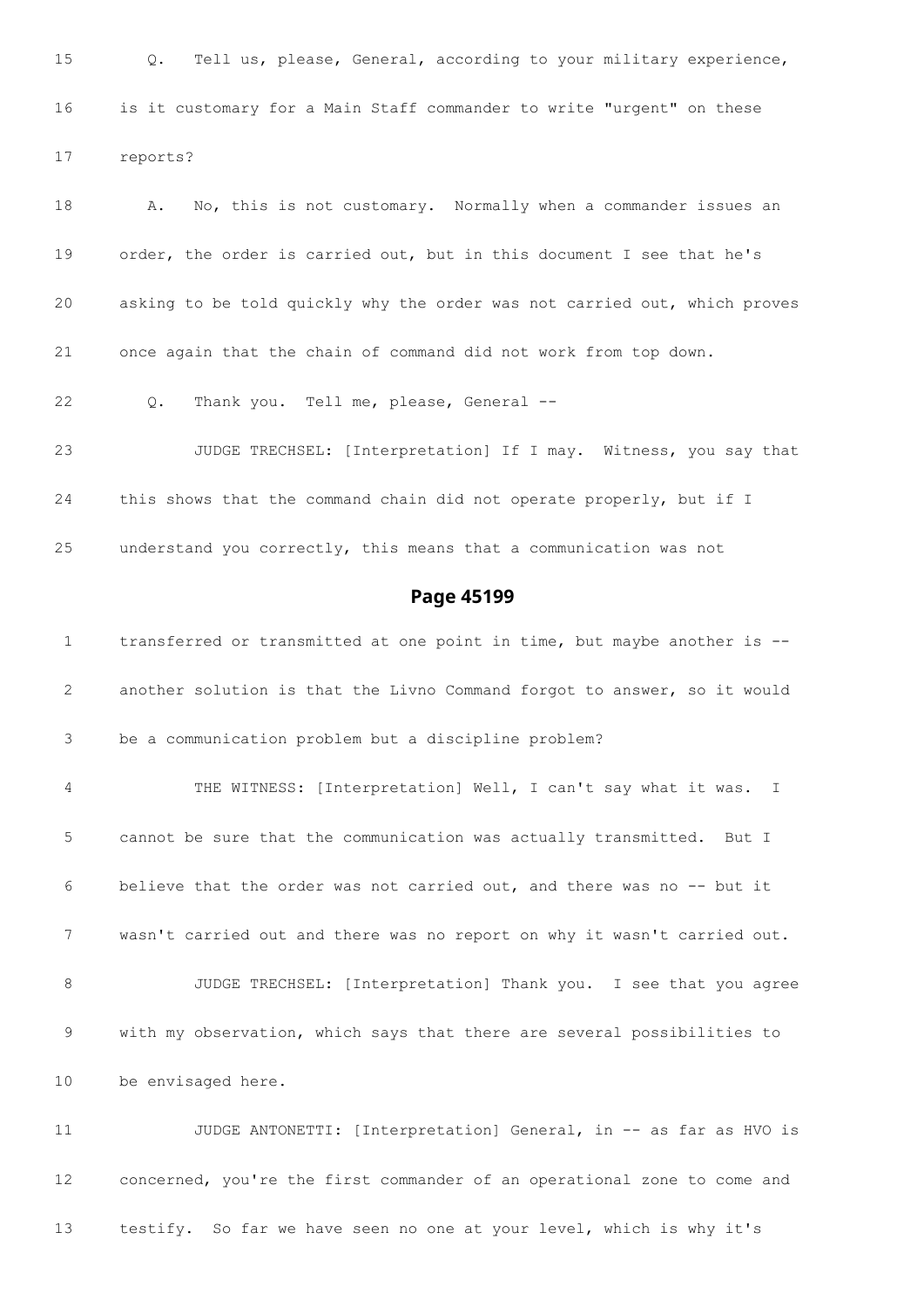extremely interesting to have you in the witness box, and this gives us the opportunity to put a number of technical questions to you. When we look at this document, which is issued by General Praljak as the HVO Main Staff commander, when this document arrives in the operational zone could you tell us whether the operational zone commander is going to read the document himself and maybe put some -- mark it and then issue orders, or is it his assistants or someone else who is going to receive the document, which means in that case that the operational zone commander might not see this document. Could you tell us whether the military rule is that all orders coming from the top must be read by the people under the superior? THE WITNESS: [Interpretation] This document must have been read **Page 45200** 1 by the commander of the operational zone. He was the -- he was to receive this document, because the Livno Brigade is under the command of the Tomislavgrad Operational Zone.

 THE INTERPRETER: Or military region, interpreter's correction. THE WITNESS: [Interpretation] I don't know why the commander of the region did not react before he -- General Praljak reacted, because he should have been the first one to react.

 JUDGE ANTONETTI: [Interpretation] Very well. Let me give you an example. Let's say that the commander of the military region is not at his desk. He's touring the front. He's inspecting a unit. A very urgent order arrives coming in for Mate Boban, for the Ministry of Defence, or for the commander of the HVO, personally sent to the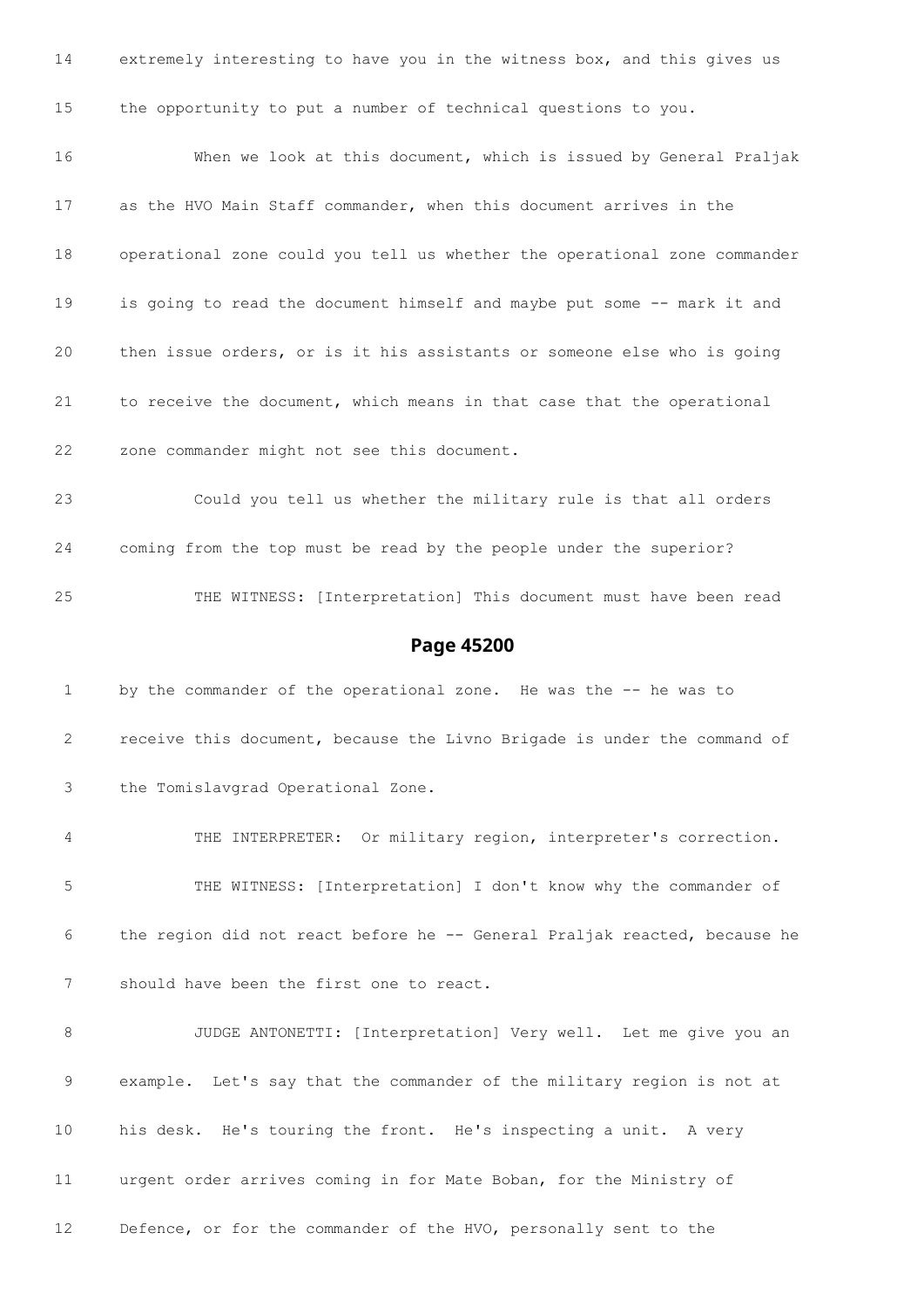commander of the operational zone. The duty -- what should the duty officer do in such a case? THE WITNESS: [Interpretation] The duty officer is first must write down this document in the logbook, then secondly, he must contact the commander of the regional district to which this order was sent in any kind of fashion to make sure that the region commander can read the document and then react. JUDGE ANTONETTI: [Interpretation] Very well. Another technical question but the last one. The commander of the military region, let's say you, for example, in December, you arrive at your desk in the morning. Are you going to take a look at the logbook to see what exactly happened overnight? Is it something that you do customarily? THE WITNESS: [Interpretation] Yes, because I was trained to do **Page 45201** that. JUDGE ANTONETTI: [Interpretation] Thank you. Ms. Pinter. MS. PINTER: [Interpretation]. Q. According to your personal experience while you were the advisor, while you were not appointed in official terms in the HVO as commander of

 the operative zone, did you come across situations in which you were able to see what the commanders' of the operative zones conduct was? Did they look at the various books and logbooks and so on? Do you have any knowledge about that? If not, you needn't speculate or guess.

A. No. I don't know exactly whether all operational zone commanders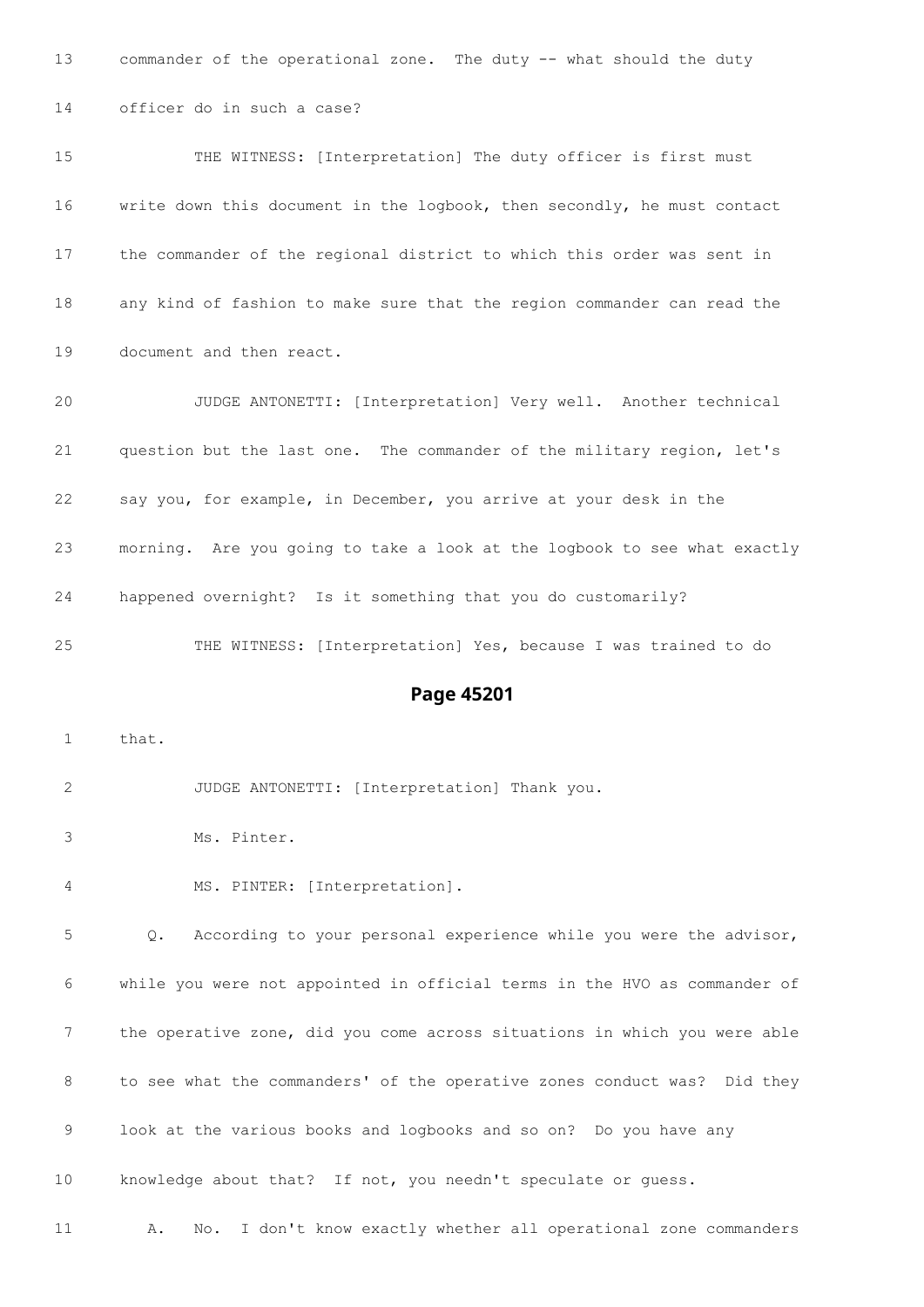worked as I did because I wasn't there when they arrived and took over their regional command.

 Q. Tell us, please, General, do you know the following: General Praljak was sitting in the HVO HQ, in the command, from, say, July 1993 when you were in the area of Herzegovina. Was he there, or he went to Zagreb, or was he up at the front line or was there some other explanation as to where he was which explained why you couldn't meet? A. I said that I met General Praljak twice on the field, once in passing in Prozor at the end of July, and a second time in the middle of August during the operations to recapture the terrain lost by the HVO between the Neretva and the Buna. I didn't know where he was apart from these two times.

 Q. Was it normal for General Praljak as the commander of the Main Staff of the HVO to be on the front line?

#### **Page 45202**

 A. No. But if you want to know exactly what's happening, you have to go -- that's the way -- that's what you have to do. As I said earlier, to know exactly what is happening, you have to go on the field to check what's happening, which proves that the report chain didn't work well from bottom up.

 Q. In this courtroom we also heard that General Praljak spent most of his time in the months of July, August, and September on the front 8 line. What you're saying is that that was the only possible -- possible way for him to work, or do you think that he had to act differently in order to provide for the three Cs, the command, control, and information?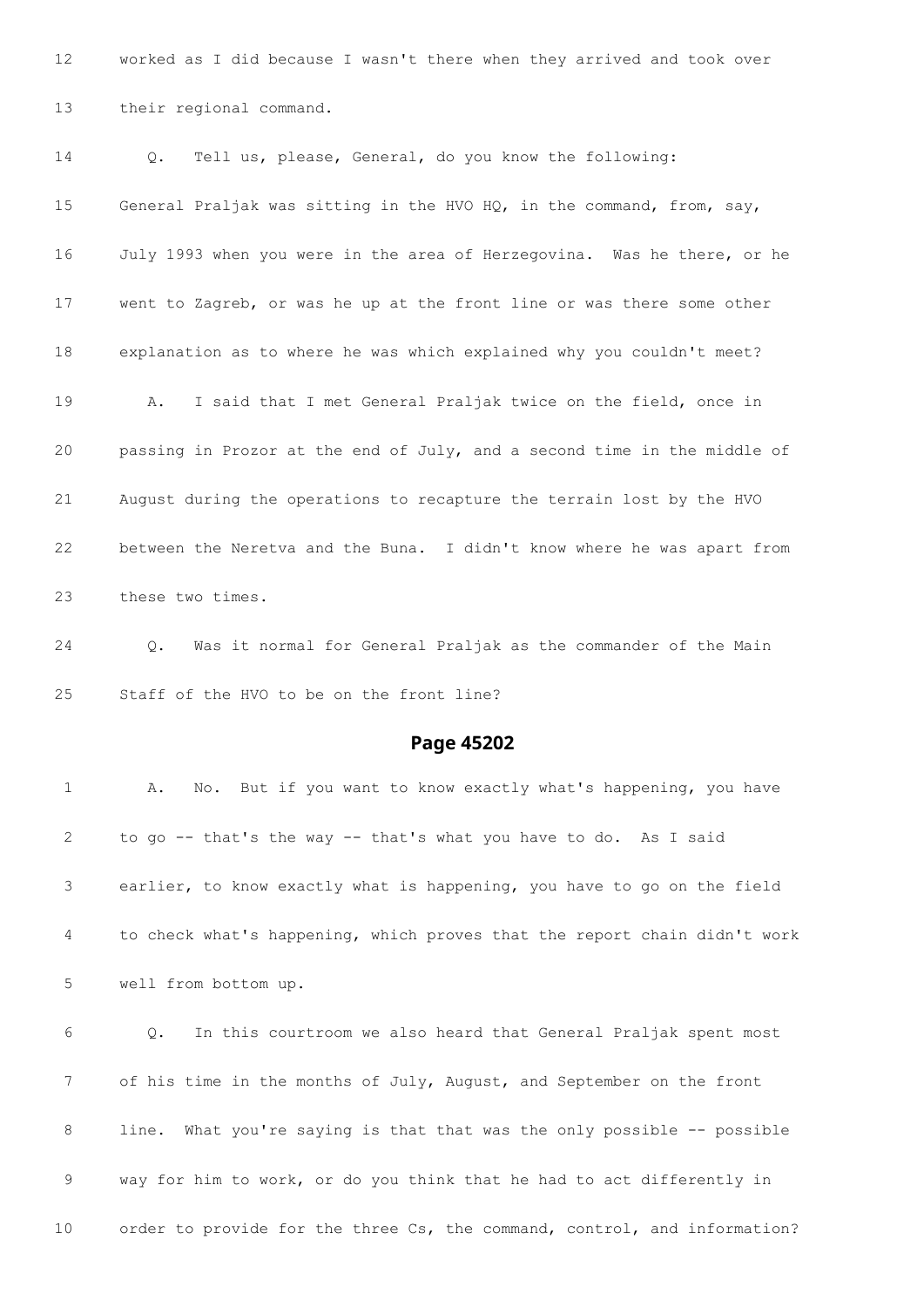A. As far as I know, General Praljak likes direct contact. He'd rather go for human contact, and he always wanted to prove, to show to his men on the field that he was with them, amongst them. Q. How did it reflect on the foot soldiers? Do you know anything about that? A. Excellent, as far as the morale was concerned. Men on the field liked to see their commander with them in the same quagmire, if I could say so. Q. According to what you personally experienced and saw in the territory of Herzegovina, was that the only possible way to have an insight into the entire -- into the whole situation, or was there any other mechanism in place? Was that only because General Praljak had felt the need to be in contact with his men, or was it just a necessity? A. General Praljak liked this kind of contact, but it was also a necessity. The morale of the troops was a bit low. But every time a

**Page 45203**

 commander would come to visit the men and to get direct information from them, that way he could get a better idea of what was happening on the ground.

 JUDGE TRECHSEL: [Interpretation] If you -- if I may, Ms. Pinter. What you're telling us is not new. We've heard about this already. However, I would like to know what was the relationship between this commitment on the field, which is probably extremely positive, as you just told us, and the tasks of a commander when he's in his headquarters. Do you know how General Praljak maintained contact with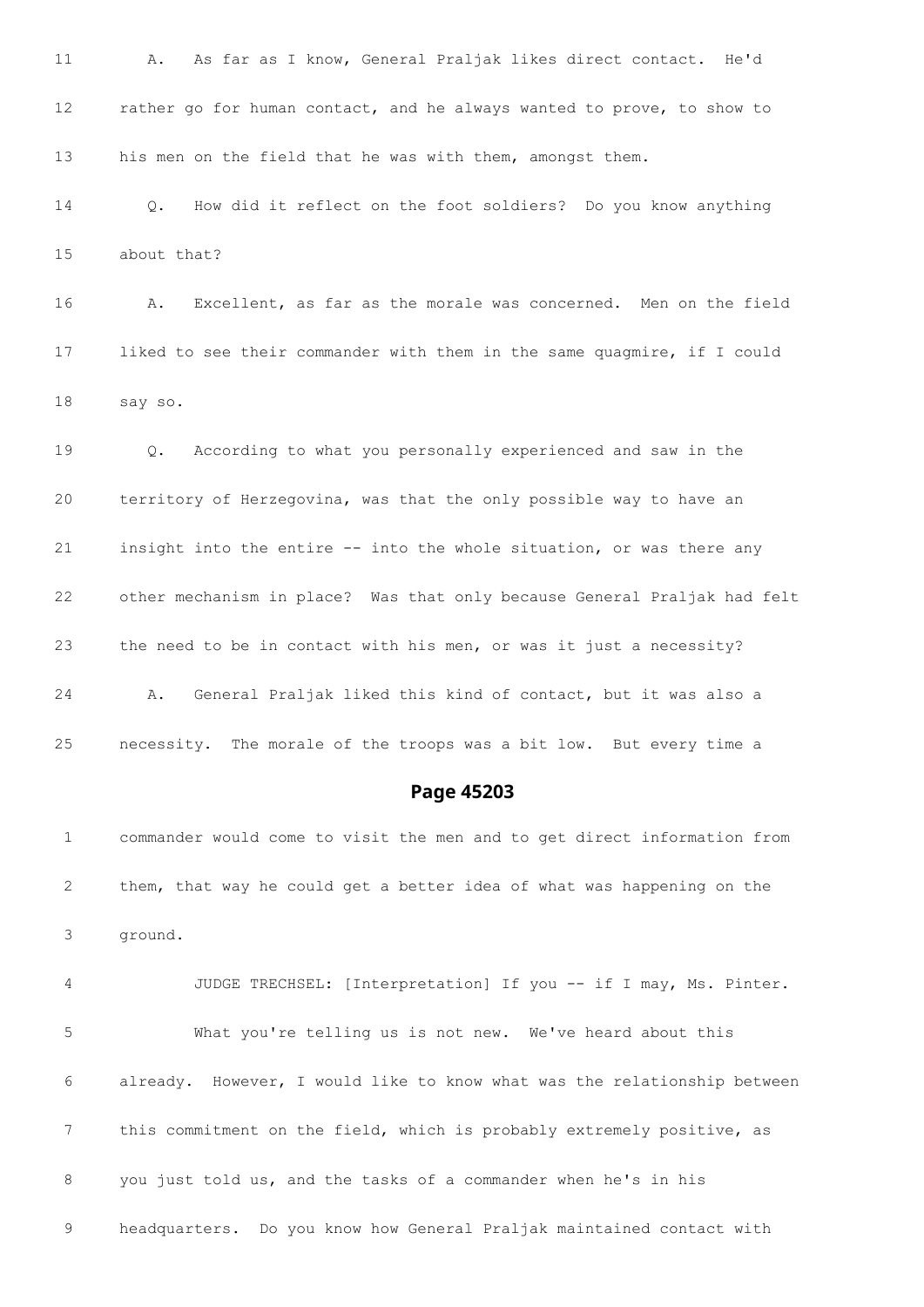the headquarters when he was touring the front?

 THE WITNESS: [Interpretation] No, but I guess that the front was never too far away. So it didn't take a long time to return to the Main Staff, to the HQ, where meetings were probably held. JUDGE TRECHSEL: [Interpretation] Thank you, but this is a bit -- this conjecture is -- THE WITNESS: [Interpretation] [Overlapping speakers] No. No. Look at the front line. The front line at the Neretva and the Buna, they were just a few kilometres from the Citluk HQ. JUDGE TRECHSEL: [Interpretation] That's not where I see you

 giving us a hypothesis. You said, "I suppose the front was not long. I guess the front was not long -- far away."

 THE INTERPRETER: Interpreter's correction: Far away. JUDGE TRECHSEL: [Interpretation] And then you said there were probably meetings at the HQ, probably, which means that it is not something you know for sure. You're just supposing that that's the way

## **Page 45204**

things happened.

 THE WITNESS: [Interpretation] Yes, which is why I added this probably. I wasn't there. I'm not 100 per cent sure that these meetings were actually held.

 JUDGE ANTONETTI: [Interpretation] General, in the same line of questioning regarding this problem with communications, if I understood you correctly, in August, around August 15th, you came to help in the 8 framework of this military operation on the Neretva-Buna front, and if I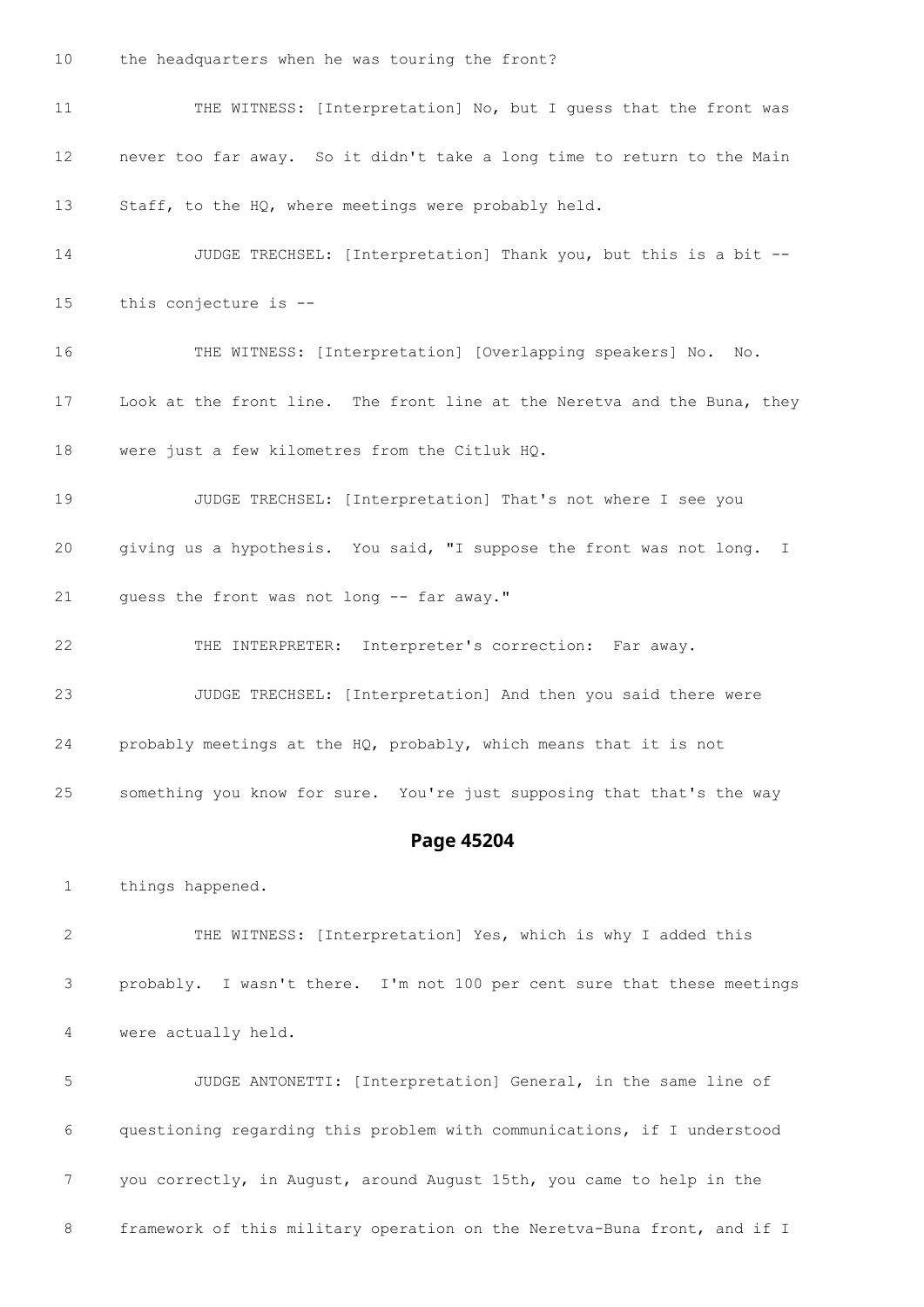understood you correctly, you saw General Praljak on that occasion. Now, when you saw him, in August he was -- he's just taken command of the HVO. So he's the number one in the HVO. He's the number-one man.

 And when you saw him, could you tell us whether he was escorted by a de'conte [phoen], a transmission man, someone that would be equipped with a radio set to make sure that the connection remains with -- the [indiscernible] connection with the HQ, whether he's coming with a vehicle that has a radio set, you know, so that there's continuity in the chain of command and communication with the chain of command. Can you tell us whether you remember whether this was the case or not? THE WITNESS: [Interpretation] I remember this very well. It was at night, and he came alone. His vehicle was not very far away, but I don't know whether there was a radio link in this vehicle. JUDGE ANTONETTI: [Interpretation] General, in an army worthy of this name, could you -- can one consider that the number-one man, the

commander, would go and tour the front line, go -- without any logistical

#### **Page 45205**

 support with him so that he can continue to control all the operational zones under his command, or could this be the proof of a certain amateurism in the forces?

 THE WITNESS: [Interpretation] In all force -- armed forces it's absolutely impossible for a commander no longer to be linked to the staff. If this happens, this is very serious. However, in a combat -- in the context of the combats that were going on in these areas, this was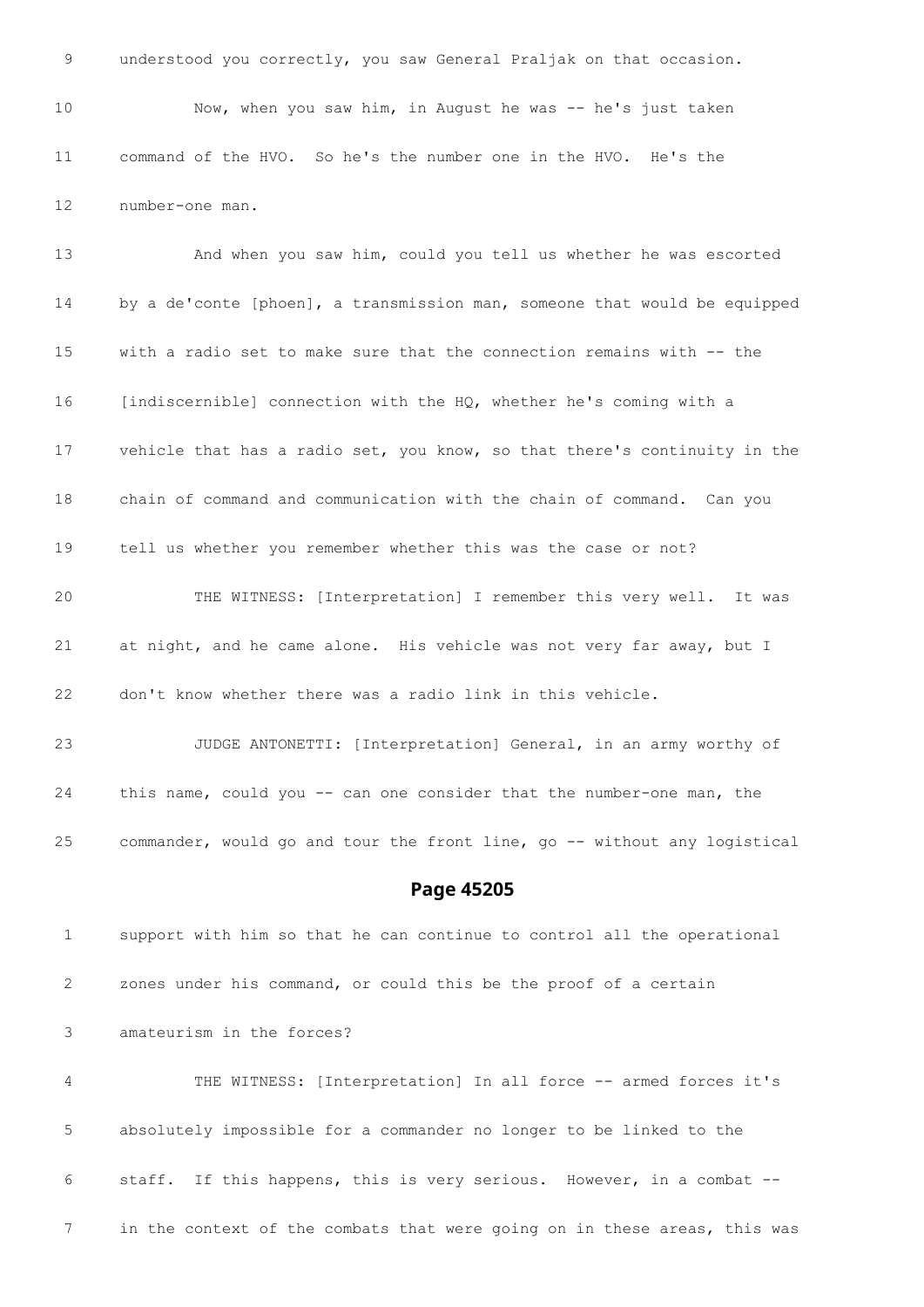8 not of major importance after all, because there was the duty officer and the assistant commander who were there and who could always take over. And then on the other hand, I think that General Praljak, like everyone knows, was not trained as a military, so he acted -- I don't want to say as an amateur, but he wanted to go and tour the terrain to see what was happening at all times. JUDGE TRECHSEL: [Interpretation] Let's continue with this line of questioning. Do you have any idea of how informed General Praljak was as far as what was happening in general in other places than where he was? Did he have an overall view of the situation? 18 THE WITNESS: [Interpretation] I don't know. JUDGE ANTONETTI: [Interpretation] One last question on this topic, but before answering, please be very careful about my question. We know that you were on the field as early as June 1993. We know that you took command of an operational zone as of December 1993. We know, because you told us, that you took part in military operations, in combat operations, in August, for example. Now, here's my question, and it's very important, so listen **Page 45206** carefully: At your level, did you feel -- did you get the feeling, or were you sure that everything that was happening militarily was

militarily controlled from Zagreb?

 THE WITNESS: [Interpretation] No, because the operations that were under way in the area were local operations. Now, whether Zagreb was told about it or not, probably so, but I can't vouch for this.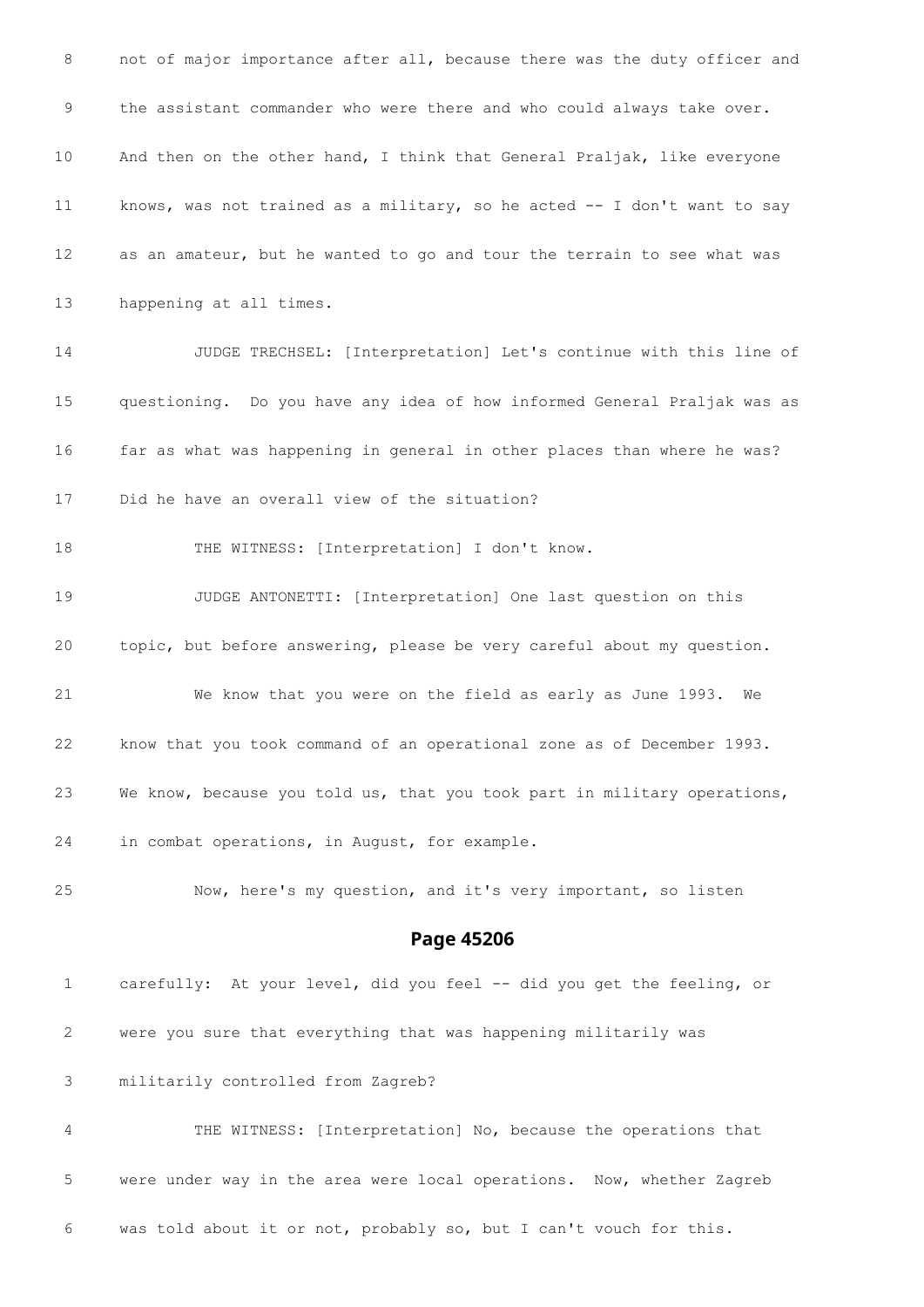| $7\phantom{.0}$ | JUDGE ANTONETTI: [Interpretation] A follow-up question: While             |
|-----------------|---------------------------------------------------------------------------|
| 8               | you were in command, in your own HQ, did it ever happen that you received |
| 9               | a call from Zagreb, either by phone or called through the radio or        |
| 10              | through another way, asking you to report on such-and-such situation or   |
| 11              | such-and-such problem? Did this ever happen to you? Remember that you     |
| 12              | are under oath.                                                           |
| 13              | THE WITNESS: [Interpretation] It never happened.                          |
| 14              | JUDGE ANTONETTI: [Interpretation] You're absolutely sure?                 |
| 15              | THE WITNESS: [Interpretation] A hundred per cent sure.                    |
| 16              | JUDGE ANTONETTI: [Interpretation] Very well.                              |
| 17              | Ms. Pinter.                                                               |
| 18              | MS. PINTER: [Interpretation]                                              |
| 19              | General, can one say that the HVO as you found it when you came<br>Q.     |
| 20              | there was an organised army?                                              |
| 21              | It was an organised army but poorly organised. There had been a<br>А.     |
| 22              | call-up so that men were sent to the front lines, but this call up had    |
| 23              | been poorly done, because as I told you, there was a huge amount of       |
| 24              | absenteeism. You could see that the training also very poor. Of course,   |
| 25              | with time it improved slowly, but this was a far cry from an effective    |
|                 | Page 45207                                                                |
| $\mathbf{1}$    | and professional army.                                                    |
| 2               | Could you tell us, please, whether that was the -- because there<br>Q.    |
| 3               | was no wish to organise the army or was there any other reason why the    |
| 4               | situation was as it -- as you found it?                                   |

A. No, this was not deliberate, but have a well-organised and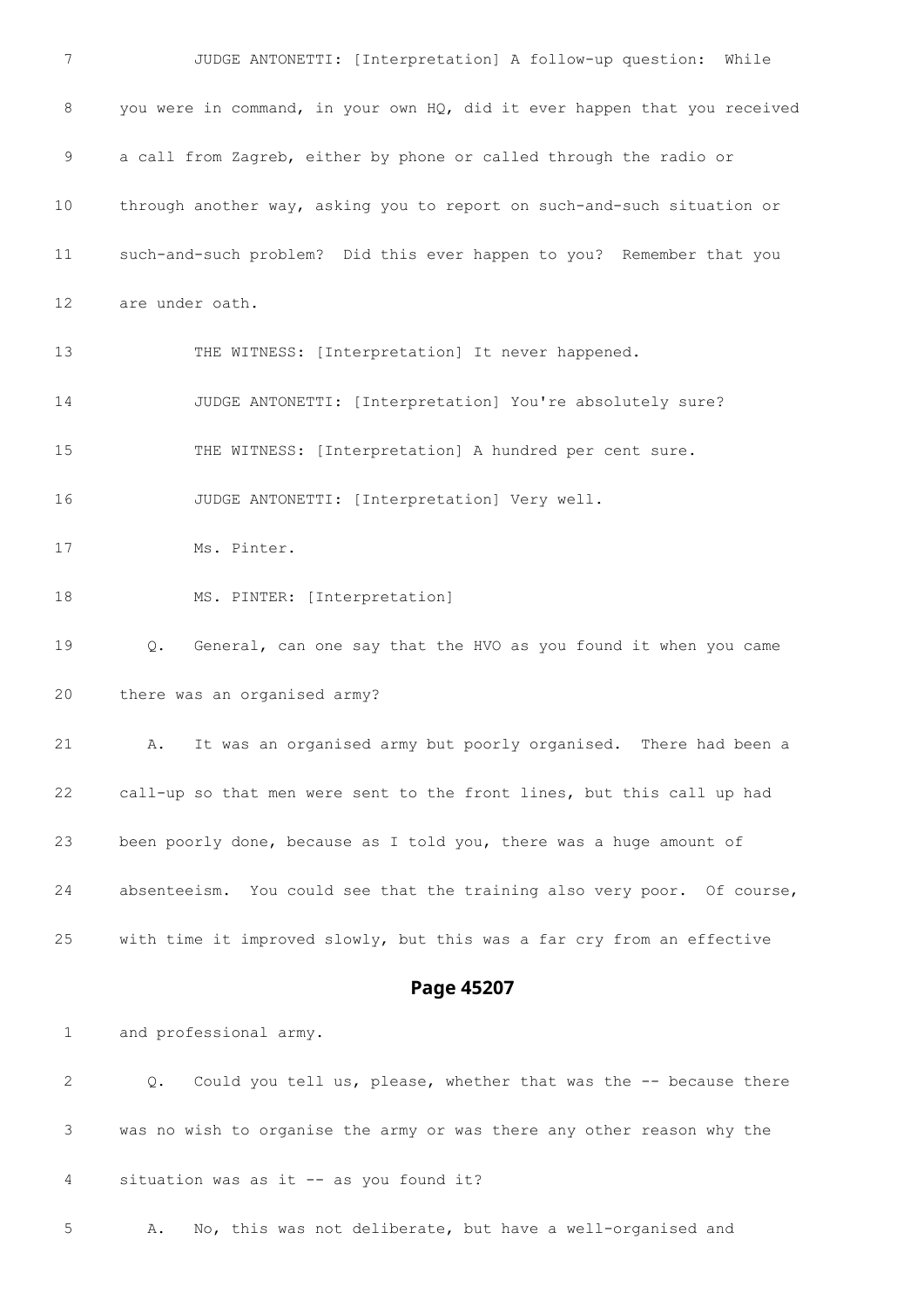well-trained army, it takes more than a few months or even a few years. It takes years and a lot of work to make sure that you end up with a well-trained army. Q. And what was the role of the war in establishing that army? How did the role affect the whole process? A. It only made the process worse, because this new army had to be set up and developed while combat were under way, and it was a tall order for the HVO. Q. In your statement you speak about an event after you were appointed the commander of the area of Tomislavgrad. Before I put my question to you, can you remember when that happened? When did you become the commander of that area? 18 A. If I remember correctly, I assumed command on the 20th of December, 1993. Q. I received a message from the General that he has some military questions to put to you closely tied to military issues, that is, but before the General stands up, I have one more question. General, could you please describe for us the situation when you were personally arrested, the event that you mention in your statement and that involves and has to do with Banja Luka. **Page 45208** A. Yes, you are quite right. This event took place around the 10th of January, I believe. It might have been the 12th of January, 1994. I was in the refectory. I was eating in the refectory. There

were a hundred or so men, military men. At some point in the refectory,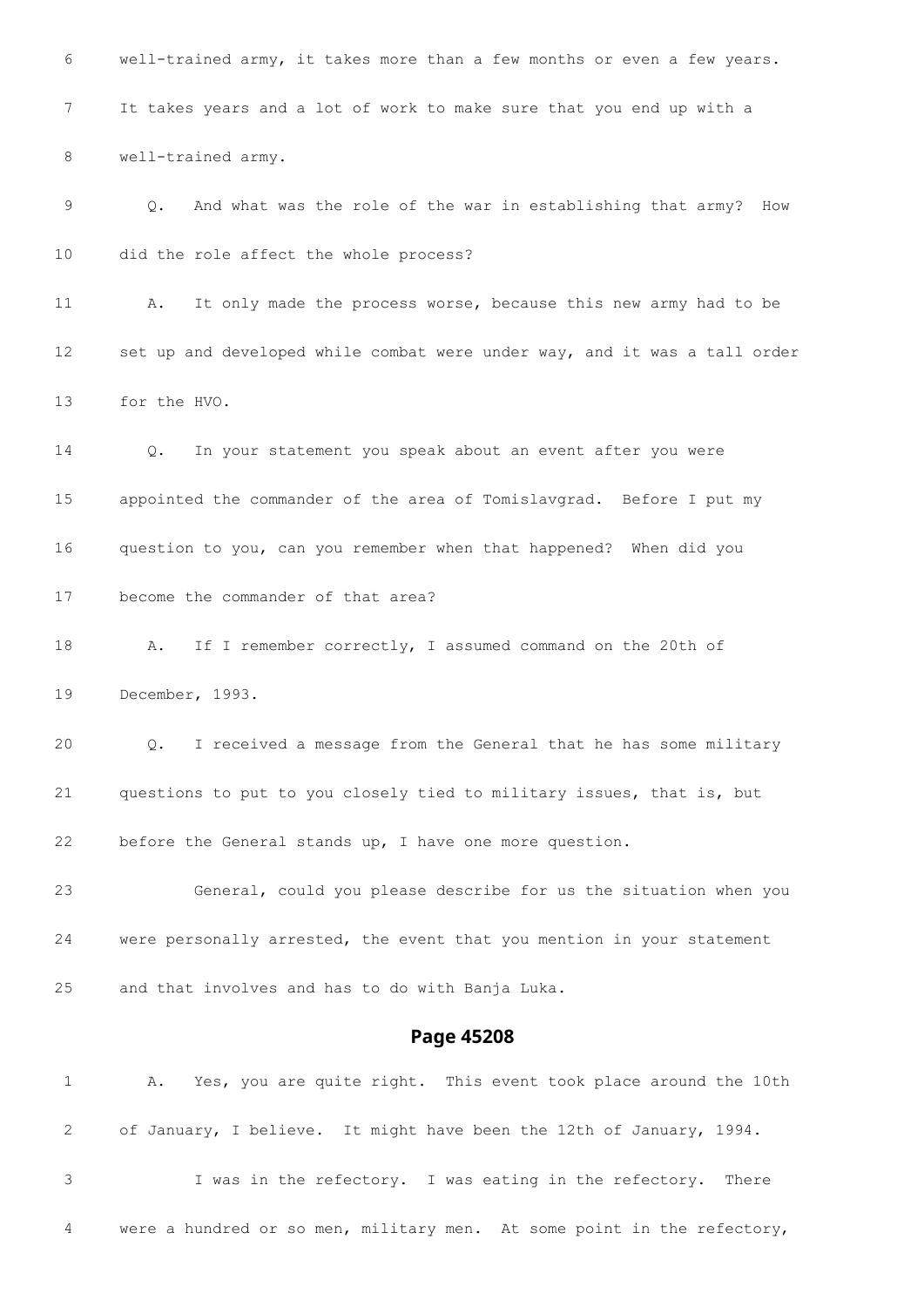right at the entrance, there was an armed man. As soon as he entered, he started shooting with his assault rifle. He started aiming at the ceiling, and while so doing asked kill Skender [as interpreted]. Given that the situation was dangerous for me and since I didn't know what this was all about, I answered and I said, "It's me." He was very excited and starting shooting again. He captured me and took me to the command of the Rama Brigade. He forgot to take my pistol away from me, which meant that I could kill 13 him any time I liked. Since I didn't know what all this was about yet, I preferred to wait and see. Once I got to the command of the Rama Brigade, I was asked, "What is all this about? This man was involved in a brawl in town, disarmed, and somebody has taken his pistol away from him." While this happened, somebody told him that this was an order that had come in from Colonel Skender. In the meantime, the brigade commander of the Rama Brigade arrived. He brought this man along with him. Obviously the man was drugged, and he tried to calm him down in another room. I don't know where that was. I then returned to my command where I went on with my work. Now, I then reflected on it and said to myself, What do I need to **Page 45209** do? 2 MR LAWS: Mr. President, before we lose the relevant passage

before the General goes on to describe what he did next, line 23 where it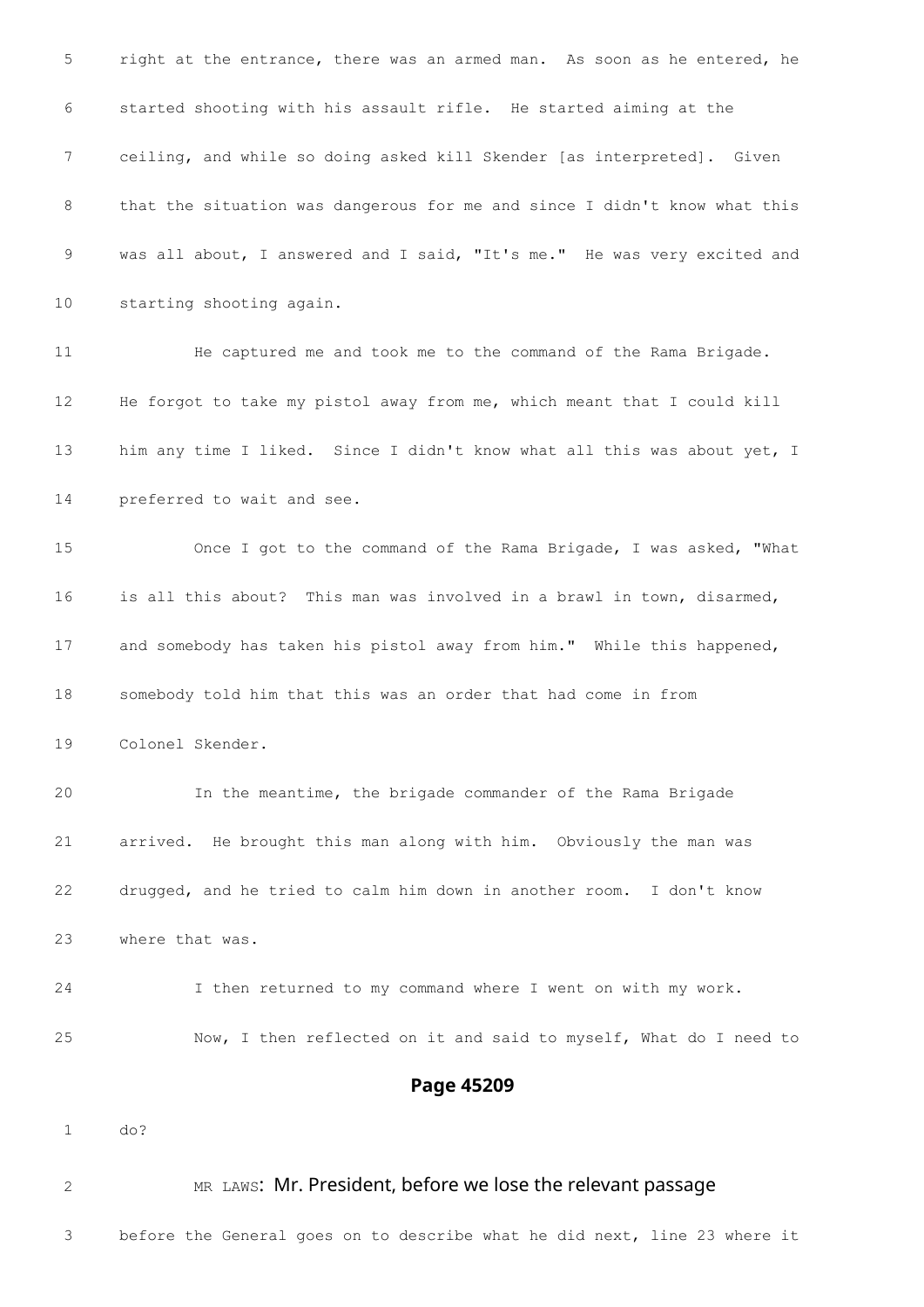says, "... and while so doing asked kill Skender," I think I'm right in saying that the General said in French he asked "Who's Skender." So I just thought I'd clarify that before we lose it. JUDGE ANTONETTI: [Interpretation] Please continue. THE WITNESS: [Interpretation] At the time it was out of the question of just not dealing with this. The question for me and the most important one for me was what will happen if I send this man to gaol -- to gaol. The situation was so serious in this particular area that every man was needed. If I locked this man up, for sure 20 or so of his camp comrades would leave the front line, or to avoid this happening, I could just delay him being prosecuted by military tribunal. And from what I learned afterwards, this is in effect what happened. He was tried by the military tribunal a short while after my departure when I left for Zagreb. JUDGE ANTONETTI: [Interpretation] General, what you've just told us by quoting this example, well, General Praljak has told us the same thing. In a given military situation, the command must assess the pros and cons, and sometimes notwithstanding the fact that an incident has occurred, a crime has been committed, even a serious event, it is important to consider the military situation overall, not to react **Page 45210**

 instantly, and wait for the right time before doing something. Is this what you're telling us?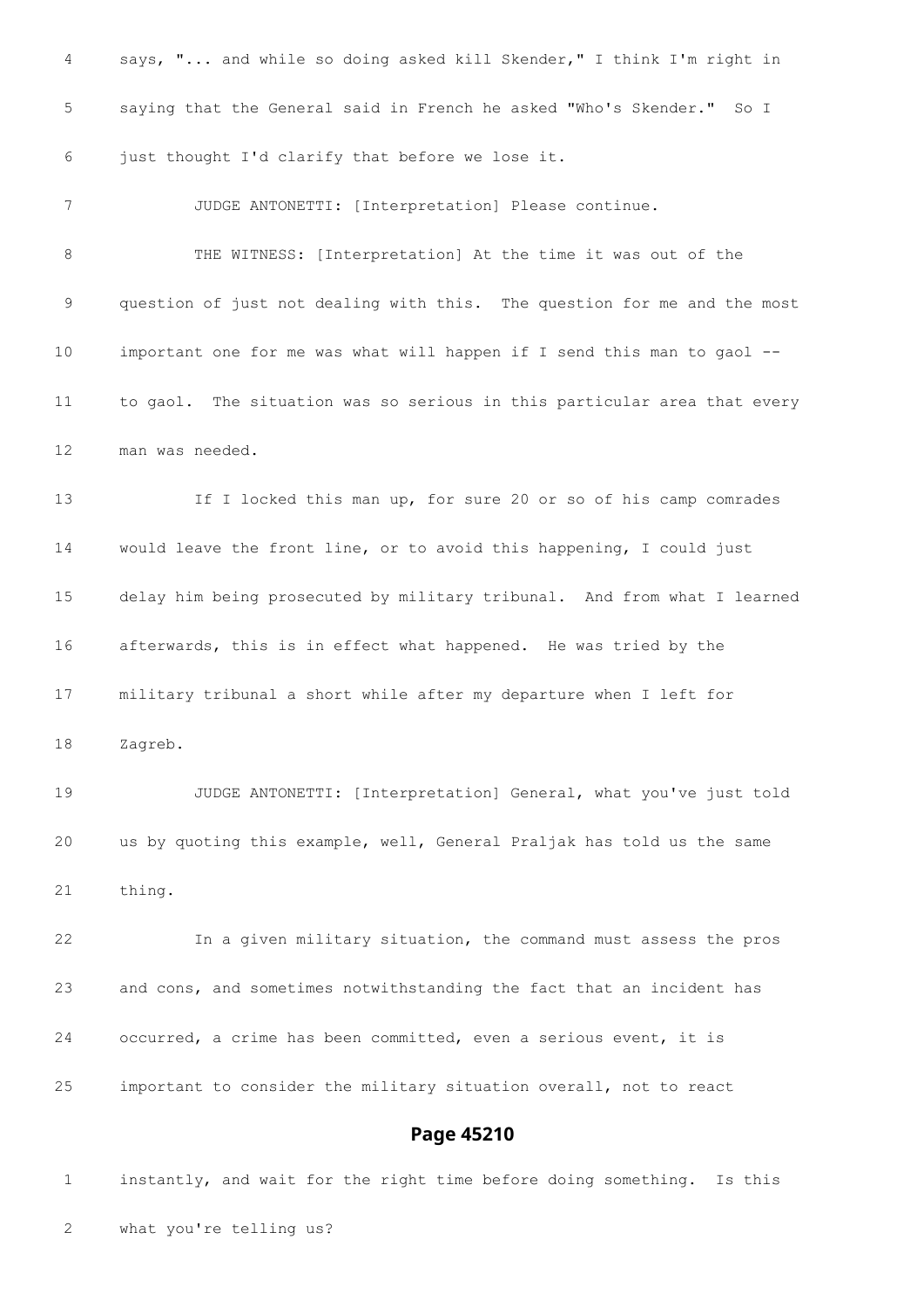THE WITNESS: [Interpretation] You're quite right, Your Honour. It was important to analyse the situation and take a decision which would harm this particular area not too much. JUDGE ANTONETTI: [Interpretation] This is a question which I wanted to put to you right from the start. Let me remind you that in the HVO structure you were placed immediately under the command of the HVO command because you were commanding an operational zone. I'm quoting a textbook example. This is a purely theoretical example. When the commander of an operational zone realises that his soldiers have committed a crime, for instance have burnt a house, have stolen things, raped women, when a commander realises this, what does he have to do? THE WITNESS: [Interpretation] Well, in cases like these, the military commanders must quite simply refer to the military police, who will then pursue the investigation to try to shed some light on this or to find the culprits. If this happens behind the front line, it's the military police who is working together with the civilian police. JUDGE ANTONETTI: [Interpretation] In your area were you confronted with this kind of situation? THE WITNESS: [Interpretation] Yes. When I was surrounded by the Rama Brigade, not me personally but my command, I then called the military police. They came in fairly quickly, and they in turn surrounded the Rama Brigade. The military police did the work, shed some

# **Page 45211**

light on who was responsible and where this had happened, and the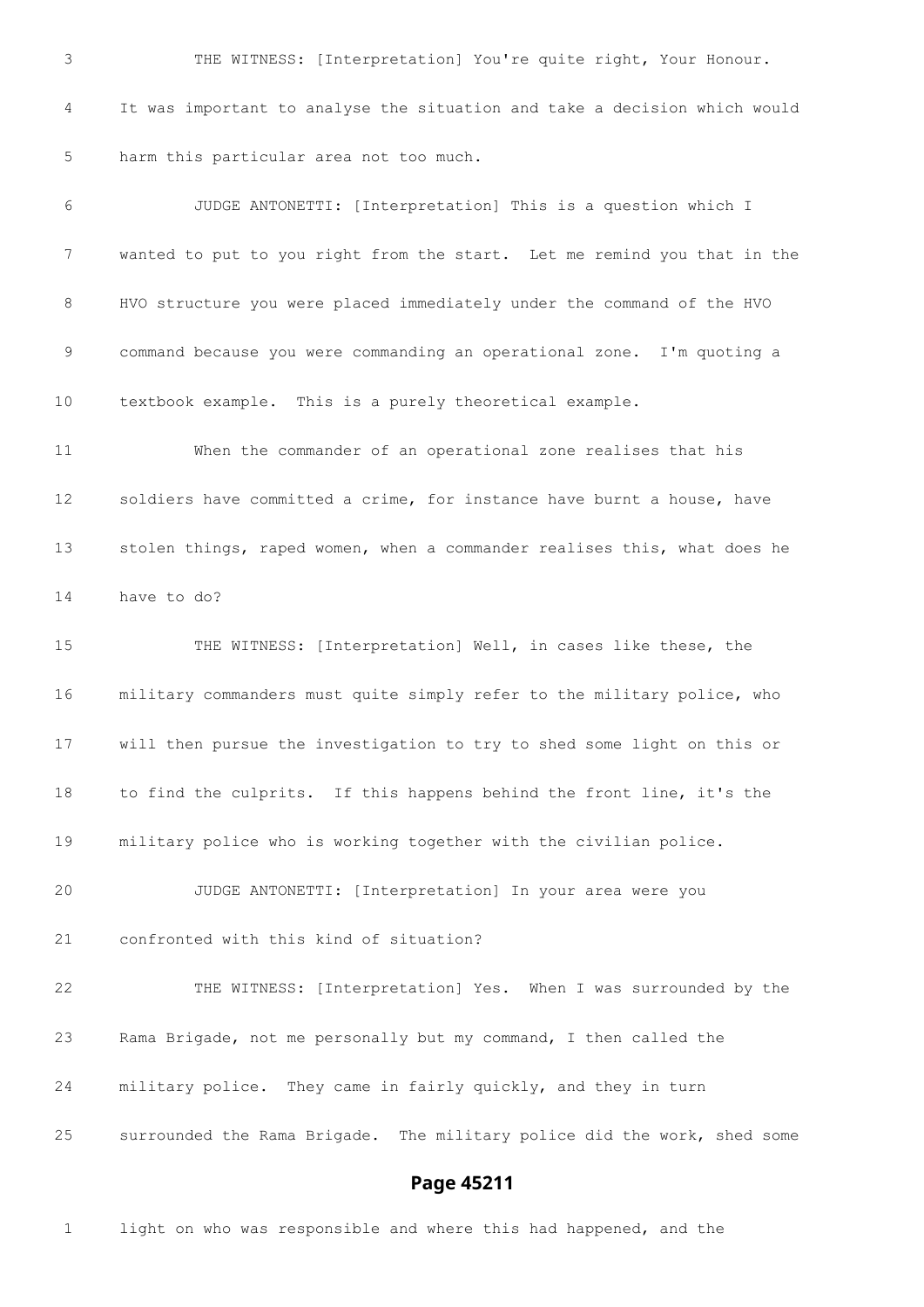military police then strengthened the military police in the area and reinforced it with extra men to make sure that similar things could occur again, which was a very good thing since the situation improved in all areas in this district.

 JUDGE ANTONETTI: [Interpretation] You quote the case of the Rama Brigade. We have seen a number of documents drafted by the SIS, which indicated that as far as the Rama Brigade was concerned, at some point the military police was corrupt. They -- or the military police abused people. In this situation what must a commander of a brigade do, and what must a commander of an operational zone do?

 THE WITNESS: [Interpretation] You must know that at that time there were two kinds of military police, one which was a military police of the brigade, i.e., the military of the brigade, and the military police, if you like, the real military police that came from outside. The commander, if he heard about the abuses committed in the area, always called up the real military police, so to speak, and the men that were part of the military police in the brigade, well, everyone knew, and this was something which the SIS was very well informed about, were the first people to commit blunders. After that, the real military police took over and it was reorganised. I can't give you an exact date of when this happened, but the military police in the brigade disappeared.

 JUDGE ANTONETTI: [Interpretation] General Praljak described the following situation to us: Being made aware of crimes committed by some

### **Page 45212**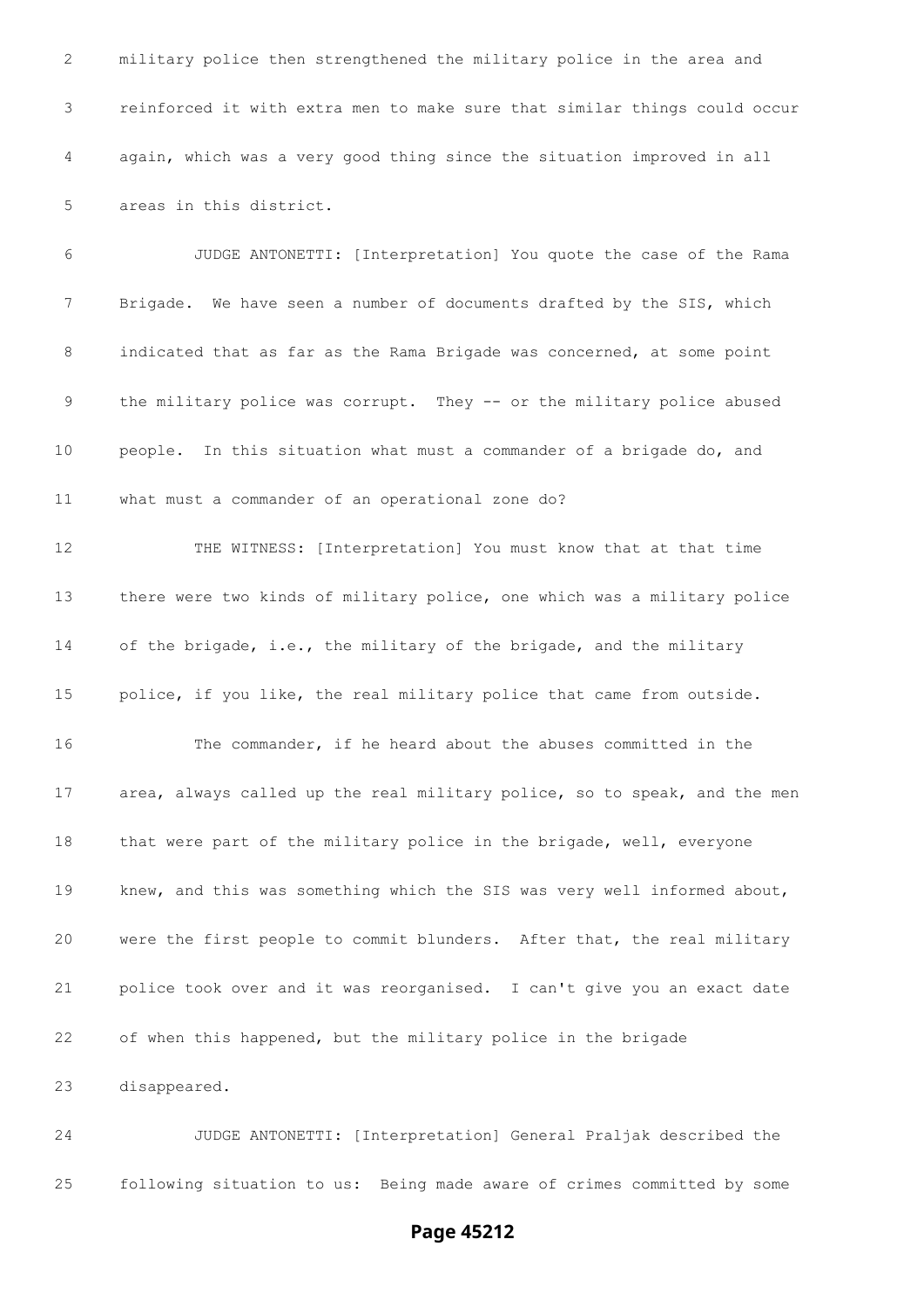of his soldiers, being made aware of the front line, to protect the front line it was important not to arrest the culprits, the soldiers, and he rather let things be, because if he had arrested the culprits, there would be fewer men on the front line, which would have enabled the enemy to make a breakthrough. In that case, the enemy could have occupied that territory. In short, make sure that military discipline is respected through arrests of the culprits, but on the other hand, make sure that the front line is sufficiently manned. Well, he had rather make sure that the front line was properly manned. You as a professional, what is your view on this? 12 THE WITNESS: [Interpretation] In an organised army, I would arrest this man who has committed some kind of crime. I analysed the situation, and I delayed the arrest for my part and those individuals were tried by a tribunal, to maintain the situation on the front line, which was somewhat urgent and postpone the arrests and prosecution before a tribunal which would rule on the case. JUDGE ANTONETTI: [Interpretation] Now, as far as the Praljak Defence is concerned, you have five minutes left. A member of the Bench would like to put a question to you. JUDGE TRECHSEL: [Interpretation] This has to do with the situation which we have talked about and you have talked about. I would like to have your view on the areas of responsibility. THE INTERPRETER: Microphone for the Judge.

JUDGE TRECHSEL: [Interpretation] I was talking about the area of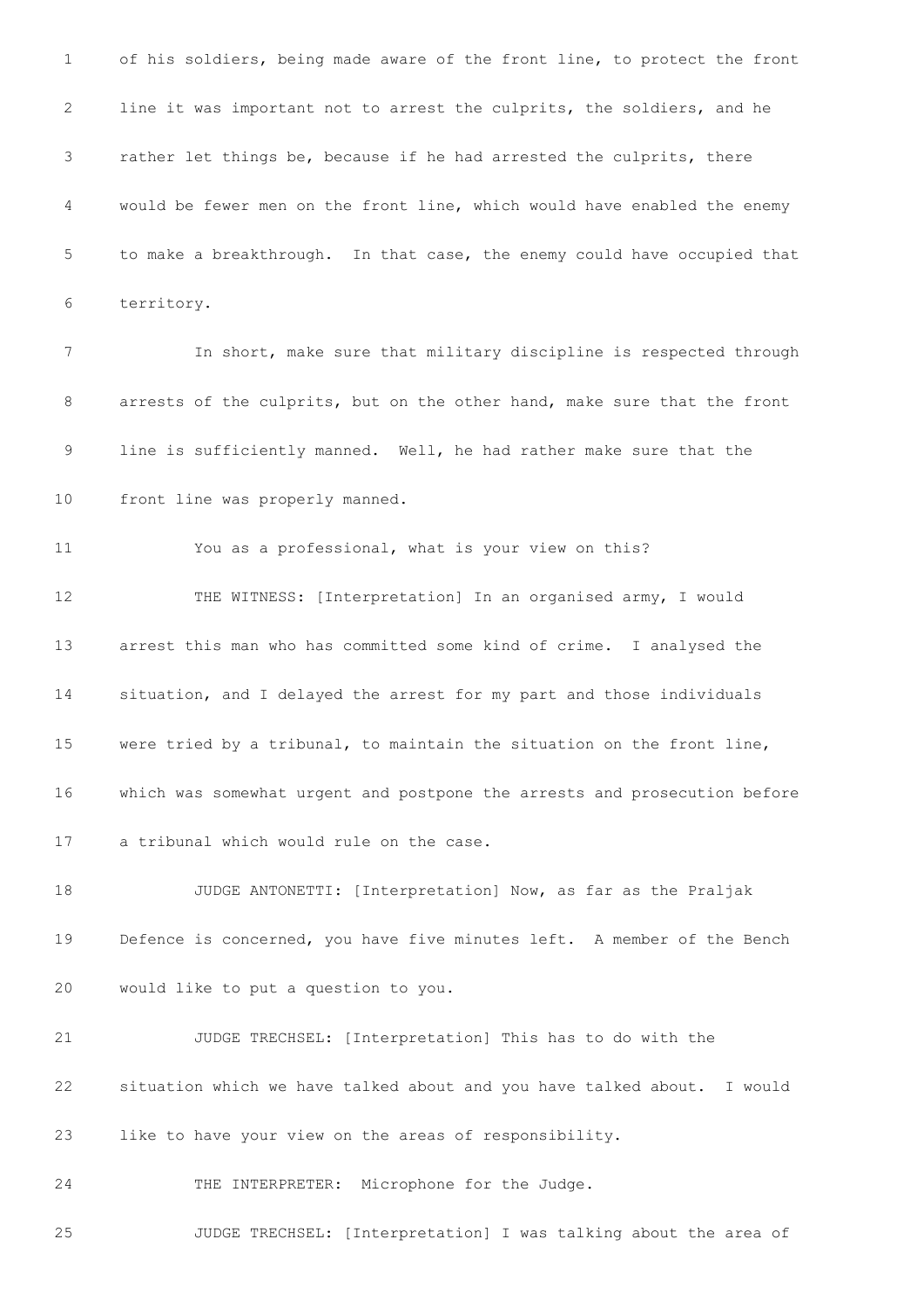#### **Page 45213**

 responsibility of a commander. A military commander, is he responsible for what is happening in an area which is the area he is commanding, or is his responsibility limited to a small part of the area? In other words, the area where the front line is located. I hope I have been clear. Otherwise, you can ask me to clarify, of course. 8 THE WITNESS: [Interpretation] Military commanders are responsible for their area of responsibility where they are fighting. They are responsible for the front line. Anything which might occur behind these lines in the towns or villages must be dealt with by the military police or the civilian authorities. JUDGE TRECHSEL: [Interpretation] On military maps, very often a circle is drawn around a terrain which is the area of responsibility of a commander. Are you saying that the commander of this area should only deal with the front line and is not responsible in any way for what happens in the rear? THE WITNESS: [Interpretation] A military commander is only responsible for the front line, because let me repeat, behind the front line it is the military police and the civilian authorities that are responsible. JUDGE TRECHSEL: [Interpretation] You said a while ago, General, that if you were a commander and if crimes were committed by soldiers,

you would have these men arrested. To me, there is a contradiction here.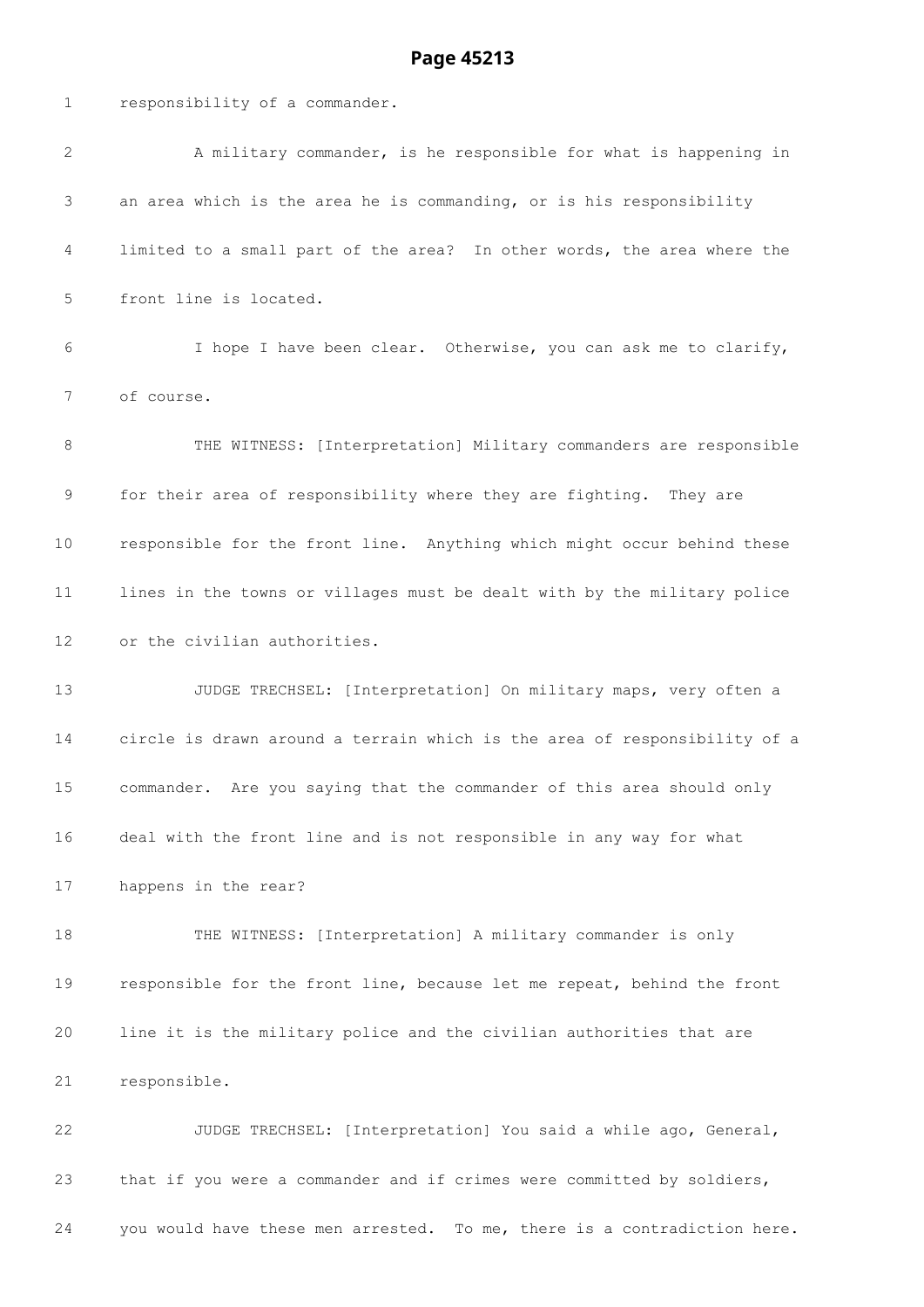#### **Page 45214**

 deal with such a situation? He would let the military police deal with it, because this does not seem to be what you are telling us. It doesn't seem to be your view here. THE WITNESS: [Interpretation] When I said that I would arrest the military who have committed crimes, this means that these men moved towards the front line or came back from the front line and went home. 7 So long as they're not at home, it is for the commander to make sure that everything is working out properly. And if they are at home and if they are armed, then it is for the military police and the civilian authorities to take over. 11 JUDGE TRECHSEL: [Interpretation] I must say I don't find your answer very convincing. I shall not take it any further. JUDGE ANTONETTI: [Interpretation] General, you have told us that you exercised your command in Algeria. I'm trying to establish a comparison to try to understand clearly what you have said given that there is something a little bit unclear. When you were in Algeria, when soldiers committed offences, when French soldiers committed offences, was it for the commander to arrest these men, or was it for the military police - in that case it must have been the gendarmerie - and the civilian authorities to do this? THE WITNESS: [Interpretation] During the war in Algeria, it was maintaining law and order that we were involved in, and in all the units on the ground, there were the gendarme who are entitled to act and deal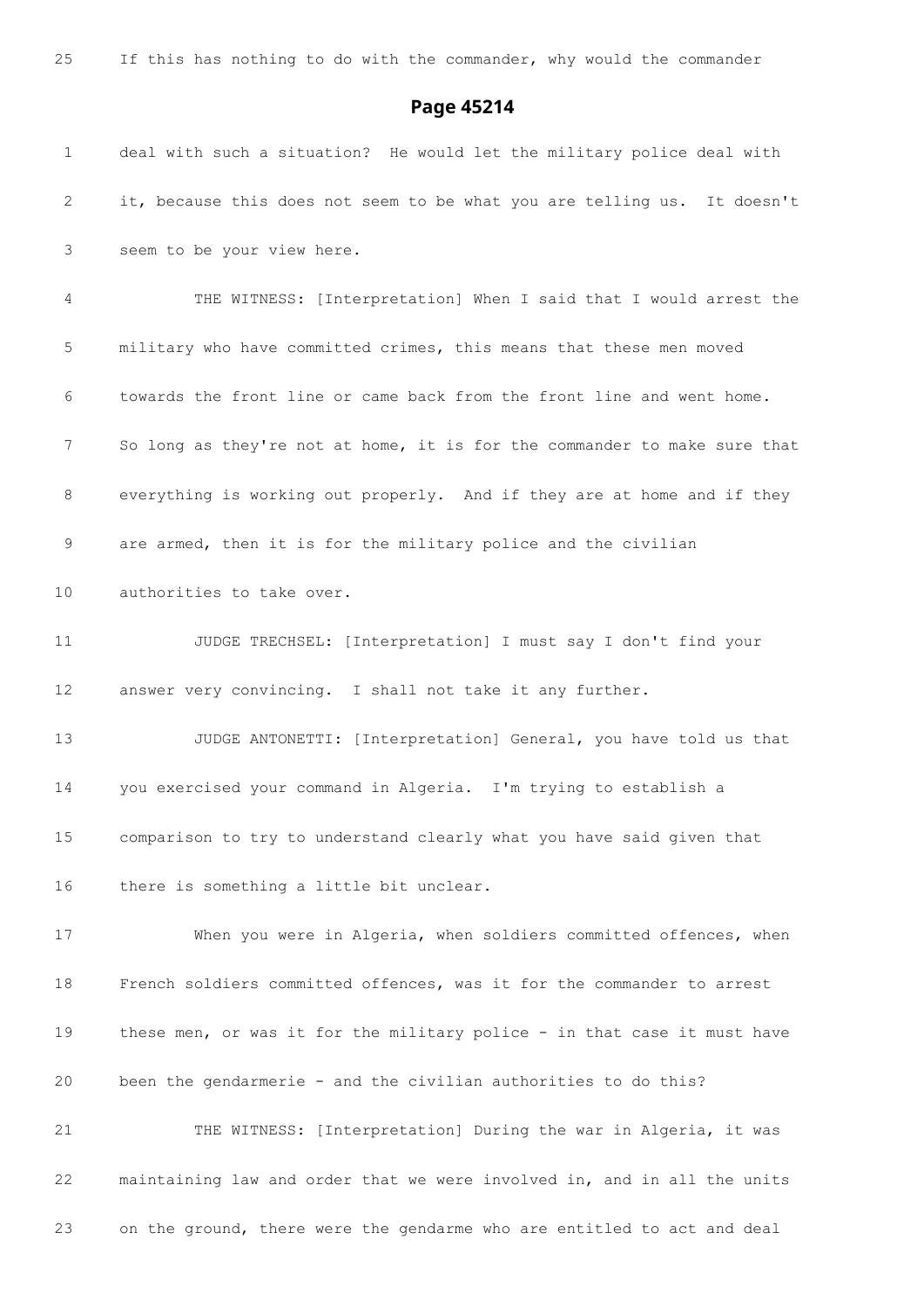| 24           | with both the military police and the civilians. In cases where people   |
|--------------|--------------------------------------------------------------------------|
| 25           | may -- when outlaws were taken prisoner, as we called them then, or      |
|              | Page 45215                                                               |
| $\mathbf{1}$ | civilians, the gendarme then moved in, i.e., the military police, then   |
| 2            | dealt with these men.                                                    |
| 3            | JUDGE ANTONETTI: [Interpretation] In the case we will have to try        |
| 4            | and in this case which we will have to deliberate on is an important     |
| 5            | issue of the role of the military commander.                             |
| 6            | Now, if we take the case where you -- there is a front line,             |
| 7            | which you have just explained to us. So there are HVO soldiers on the    |
| 8            | front line, but let's say this is an area in which there are civilians,  |
| 9            | and these civilians are victims, are the subject of offences or crimes.  |
| 10           | Let's assume that civilians are 4 to 5 kilometres away from the front    |
| 11           | line and that soldiers going to the front line then rob the civilians on |
| 12           | their way to the front line. The military commander who hears of that,   |
| 13           | well, is he responsible for this? Should he arrest these men and         |
| 14           | prosecute these men, or should he inform the military police, the real   |
| 15           | military police, as you say, so that it can conduct an investigation?    |
| 16           | Must he inform the civilian police or the civilian prosecutor of the     |
| 17           | locality in question, or the military prosecutor who may refer it to an  |
| 18           | investigating judge? What should a military commander actually do?       |
| 19           | THE WITNESS: [Interpretation] A military commander must call the         |
| 20           | military police and ask it to investigate the matter.<br>The military    |

 police would then refer it to the civilian authorities depending on the situation -- depending on the situation. Whether this leads to anything,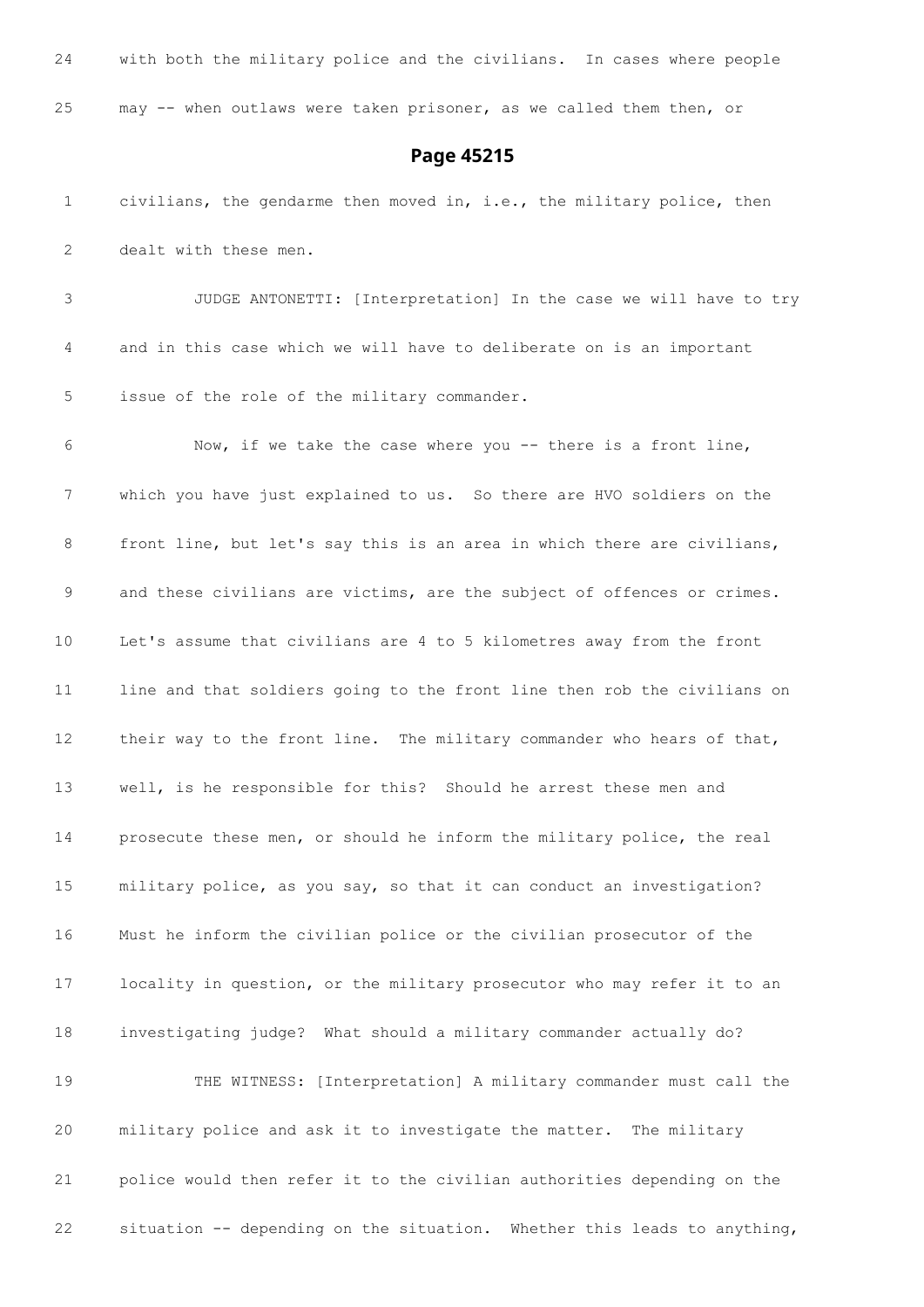we don't know, but the commander must refer all these cases to the military police. JUDGE ANTONETTI: [Interpretation] My last question. In this **Page 45216** situation you experienced since you were on the ground, when a Muslim civilian, or a Serb civilian, to be precise, was the victim of acts committed by your own soldiers, what were you to do? THE WITNESS: [Interpretation] I had to act immediately to stop this from happening and to call the military police to refer these cases to them. JUDGE ANTONETTI: [Interpretation] That is the rule. 8 THE WITNESS: [Interpretation] That is the rule. JUDGE ANTONETTI: [Interpretation] And if a military commander doesn't do this? THE WITNESS: [Interpretation] In that case, he is a culprit since he has not called the police who are in charge of these matters. That means he has hidden something. JUDGE ANTONETTI: [Interpretation] In the case when a military commander knows that an offence has been committed, but he believes or he has some idea that the SIS or the military police is going to handle that, in that case the military commander does nothing and continues business as usual even if he assumes that the SIS or the military police or the civilian police is going to do something about it. Should he not make sure that something is being done about it? THE WITNESS: [Interpretation] He should. It's important to check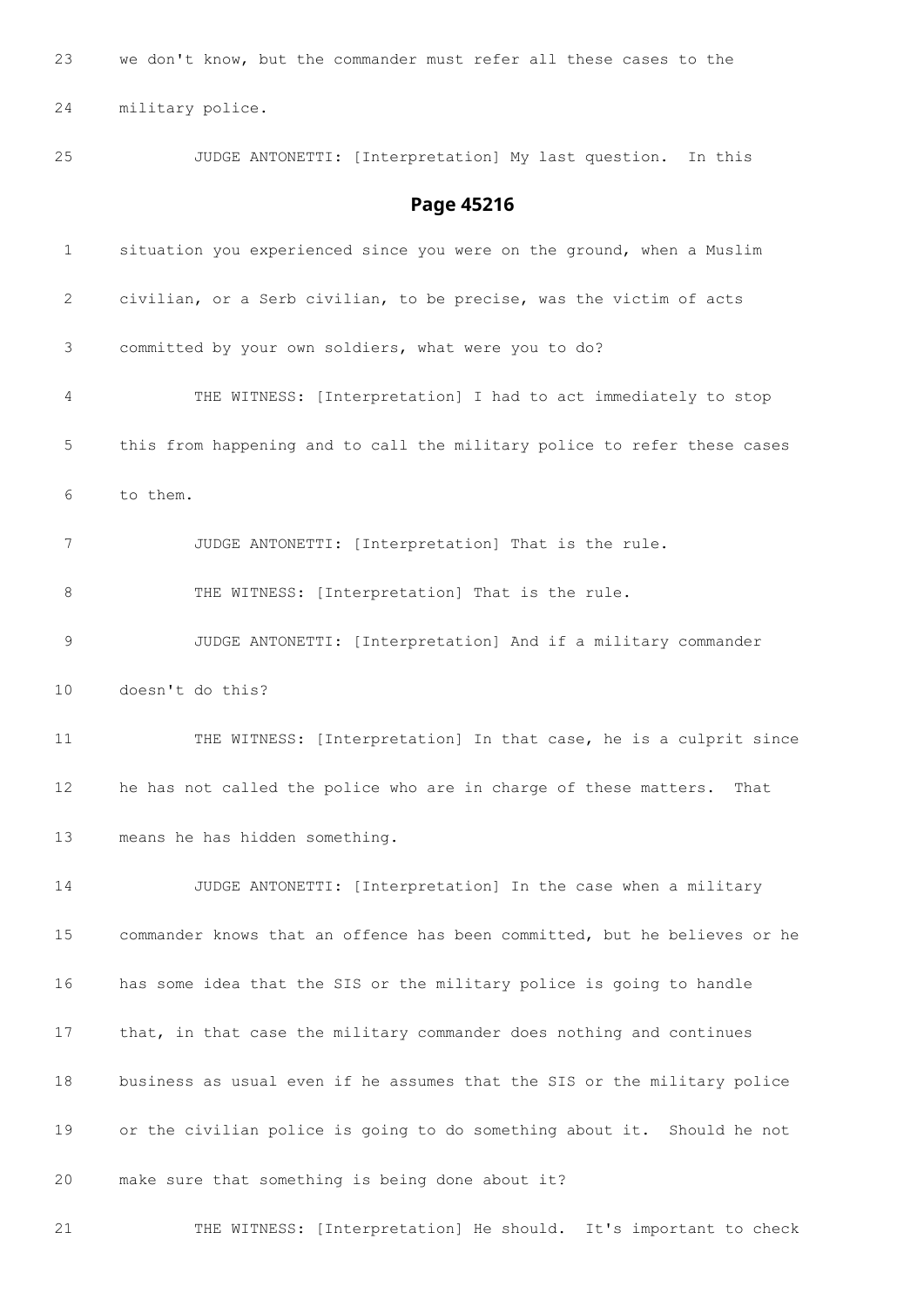22 this and to check what is going to happen after that, because after all, it is his soldiers who have committed these offences. JUDGE ANTONETTI: [Interpretation] So the military commander must check and understand what the follow-up to it is. **Page 45217** THE WITNESS: [Interpretation] He should at least be informed about what happens after. JUDGE ANTONETTI: [Interpretation] In my mind your answers are very clear. I don't see what other questions I could put to you. Let me remind the Praljak Defence that you have five minutes left. General Praljak, you have five minutes to put your questions to General Skender. 8 Examination by Mr. Praljak: Q. [Interpretation] Good afternoon, General Skender. A. Good afternoon. Q. Just a few questions. From the moment you arrived in Herzegovina, at least until I didn't go, did you see or take part in any offensive plan, the elaboration of any offensive plan either vis-a-vis the BH Army or the Army of Republika Srpska, or do you think that

throughout the time we were on the defensive?

 A. As far as I know, we were always on the defensive, at least as far as the southern front is concerned. The only offensive operations were planned in January 1994.

 Q. Thank you. My second question: You moved around nonstop. Did you ever see with your own eyes any one of your soldiers, except for the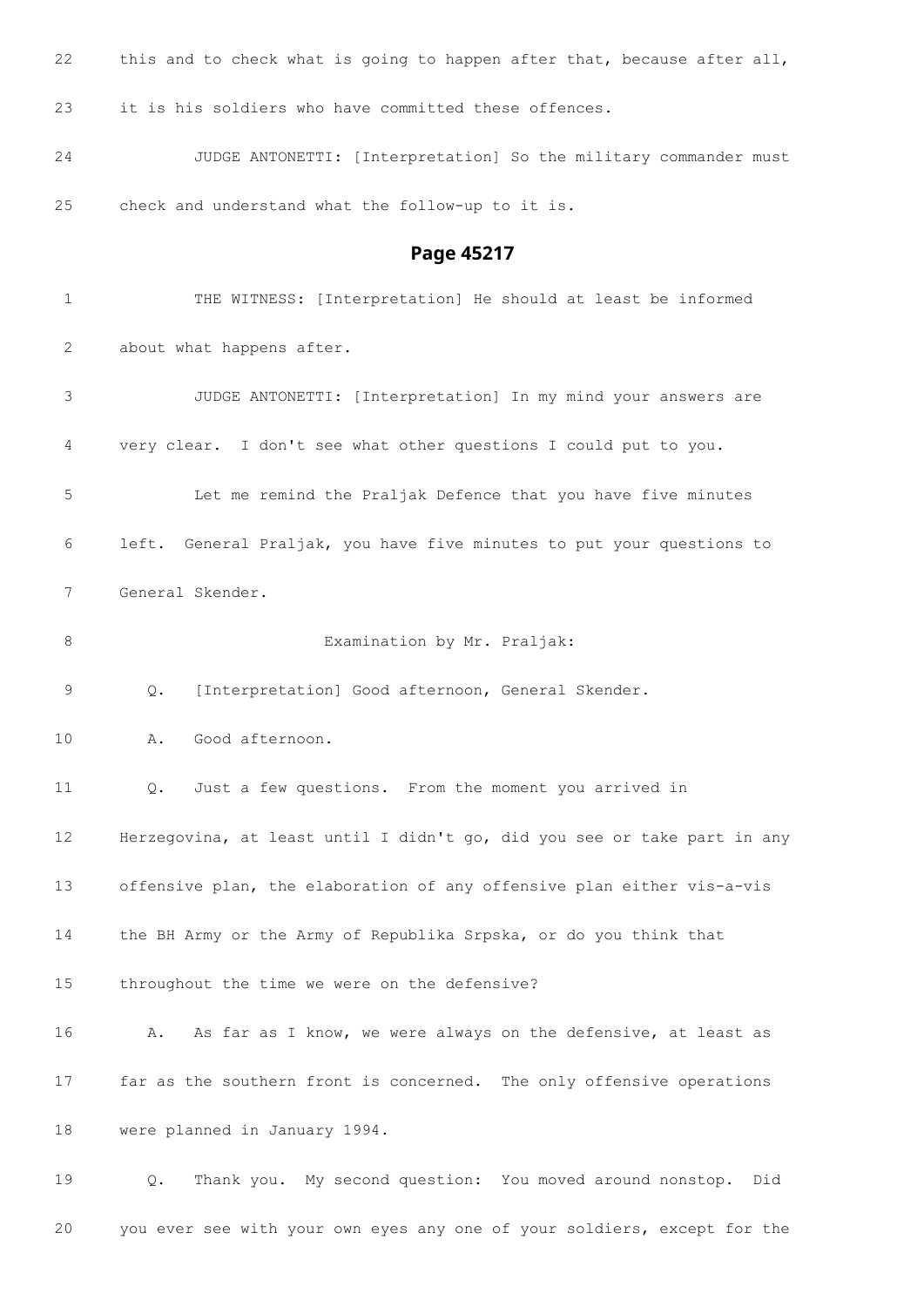| 21 | violence against you, but did you see, not that you were informed but you |
|----|---------------------------------------------------------------------------|
| 22 | saw with your very own eyes anybody rape, kill, set fire to, or in any    |
| 23 | other way violate any international rules and regulations on warfare?     |
| 24 | No.<br>Α.                                                                 |

Q. Can we then conclude that this information always reached you

# **Page 45218**

| 1  | subsequently from certain sources? Some -- one wrote a report, someone           |
|----|----------------------------------------------------------------------------------|
| 2  | provided information, that kind of thing?                                        |
| 3  | JUDGE TRECHSEL: I'm sorry, Mr. Praljak. This is not a correct                    |
| 4  | question, because you have not -- first you must ask whether there were          |
| 5  | such informations, and then you can ask where they come from.                    |
| 6  | THE ACCUSED PRALJAK: [Interpretation] Well, Judge Trechsel, we                   |
| 7  | know that there was information like that. Information did come in of            |
| 8  | that kind.                                                                       |
| 9  | Anyway, did you in one way or another -- or let me ask you, how<br>$Q_{\bullet}$ |
| 10 | many times did you receive an official piece of information that                 |
| 11 | such-and-such a soldier at such-and-such a police at such-and-such a time        |
| 12 | committed some violation of the international -- of international war            |
| 13 | Throughout the time you were -- that you were there, did you ever<br>law?        |
| 14 | receive a report like that, a piece of paper to that effect?                     |
| 15 | Α.<br>Never.                                                                     |
| 16 | JUDGE ANTONETTI: [Interpretation] A follow-up question.<br>I                     |
| 17 | believe unless I'm wrong, and if I'm wrong please tell me so, I think            |
| 18 | that your former comrades of the Foreign Legion were in Vares. Right or          |

wrong?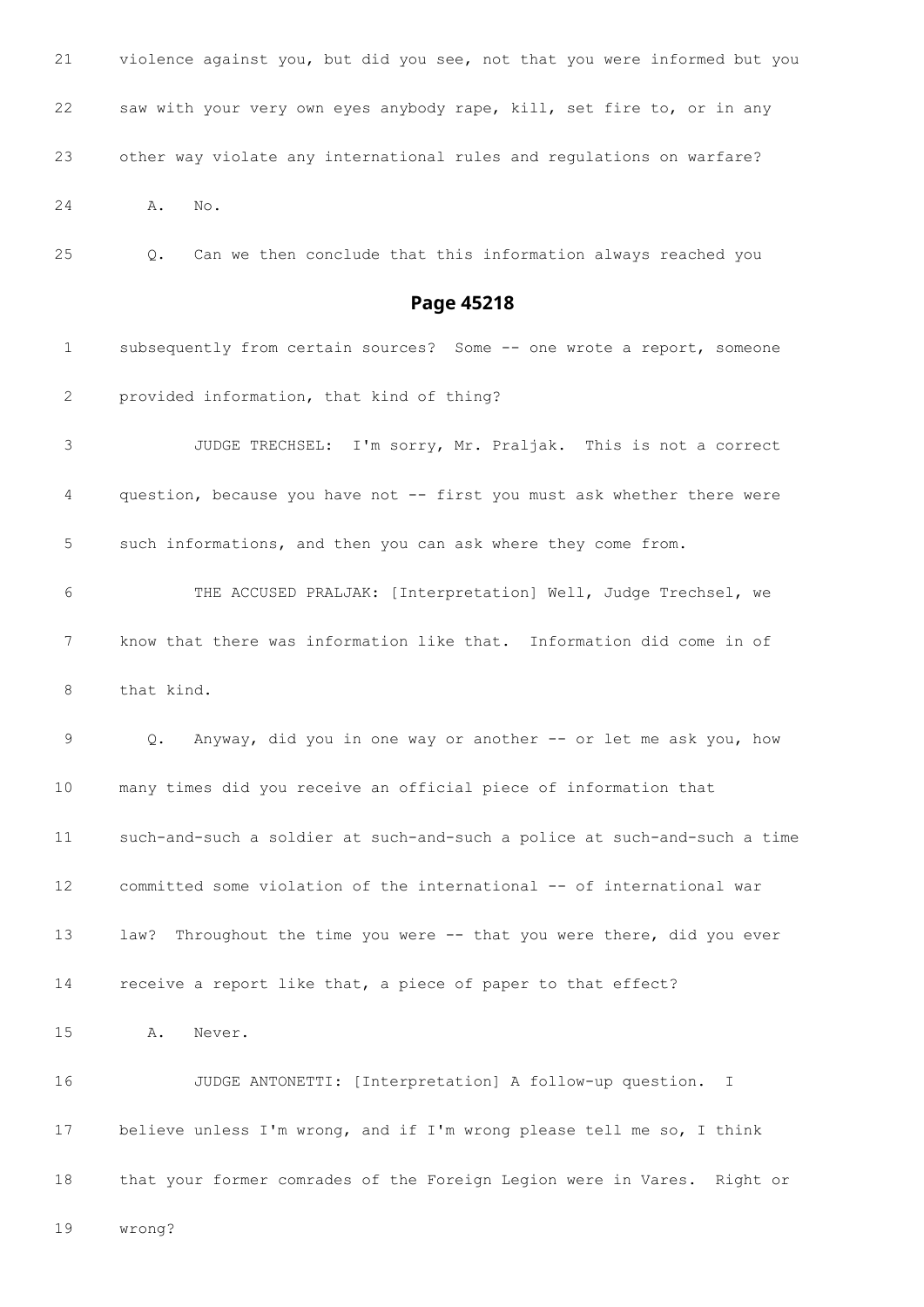THE WITNESS: [Interpretation] I don't know if they were in Vares. However, I know that they were in the Croatian Army, under the command of Filipovic.

 JUDGE ANTONETTI: [Interpretation] Very well. But I'm talking about the legionnaires who were part of the UNPROFOR, of the United Nations forces. Were you in contact with the UNPROFOR? Did you have any

#### **Page 45219**

contact with them?

THE WITNESS: [Interpretation] Yes.

 JUDGE ANTONETTI: [Interpretation] And as General Praljak was saying earlier, did these people tell you, "We've heard about this or that, this problem, this abuse that had been committed here, this crime committed here or there"? Maybe hearsay only, but did they relay the information to you? And then what did you say?

 THE WITNESS: [Interpretation] They never put this question to me, but let me give you an example. During the offensive in January 1994, during the combats a captain visited me. It was a friend of mine. I knew him. We'd been lieutenants together, and he asked me whether he could visit Here combat zone. I said -- told him that he could, and I even provided him with an escort so that he could see exactly this place where the combat was occurring.

JUDGE ANTONETTI: [Interpretation] Very well.

Mr. Praljak.

MR. PRALJAK: [Interpretation]

18 Q. From of what you've said, General Skender, may we conclude -- or,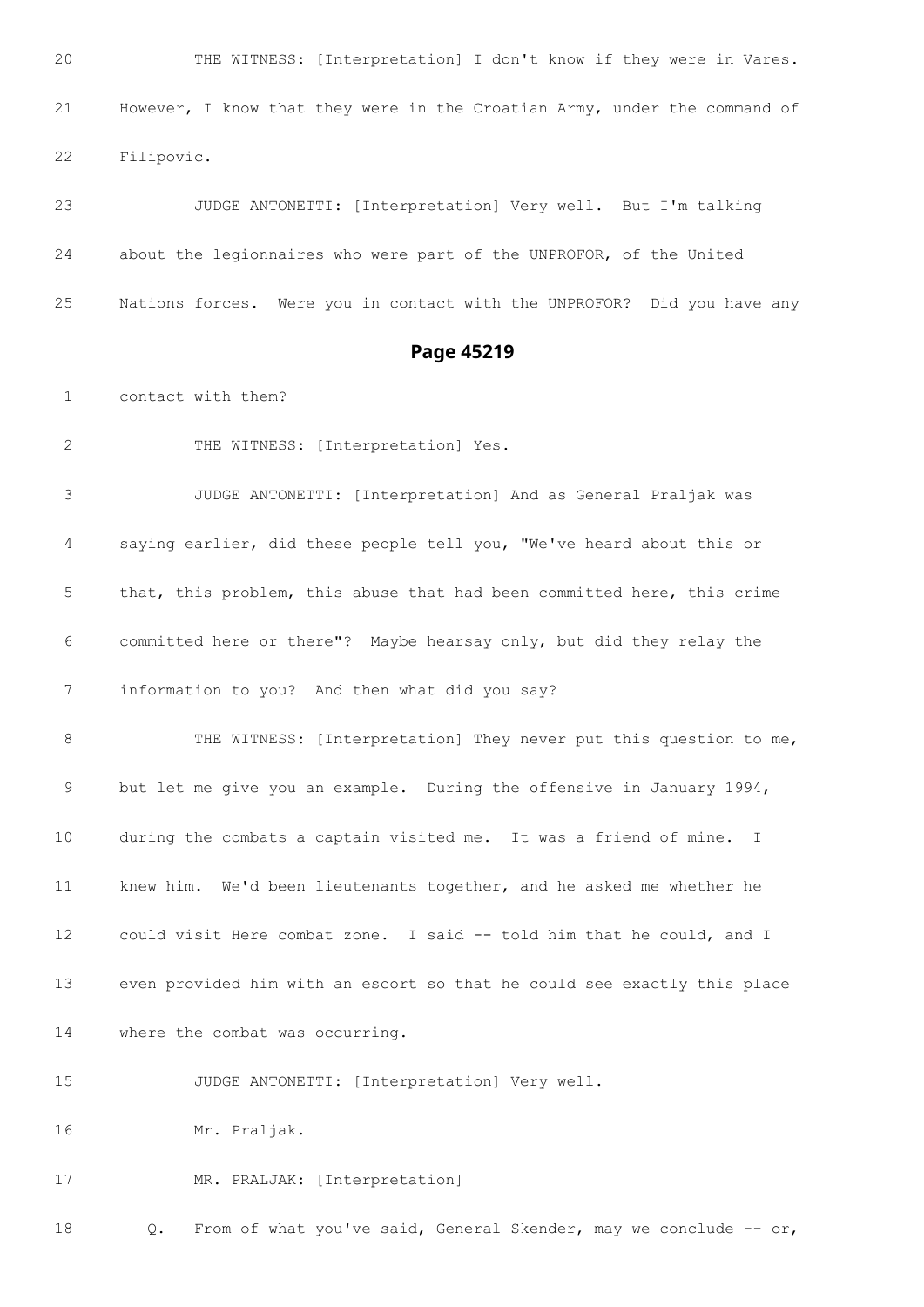rather, tell me did you ever, while you were in the HVO, receive information -- were you given information, did you have it in your hands, in which you had exact information, exact data, about somebody at a specific time in a specific place having committed violations which go against the rules of warfare? Did you have a report like that in your hands, and then did you say, "Act in such-and-such a way," according to the rules of service? Were you ever handed a report like that?

#### **Page 45220**

A. I never had any written document to this effect.

 Q. I mean a document which your subordinates would hand to you on the basis of which you could act. Did you ever receive a document of that kind?

A. Never.

 Q. And my last question, General Skender. In view of the overall situation which you were very well acquainted with, tell me this, please, regardless of my military knowledge, would my commanding from the Main Staff, given the situation that we had, would it have succeeded in defending us from the Muslim offensive, or was it necessary to be on the 11 spot, in the exact location to prevent a defeat -- our defeat by -- from

the BH Army?

 A. I think that given that you're on -- that when you were on the field it improved our effectiveness both in attack as well as defence. Q. And just my last question. When you were the commander of the operative zone, you had a car. Now, did you have a radio station in the car, or whatever, which enabled you to communicate directly with your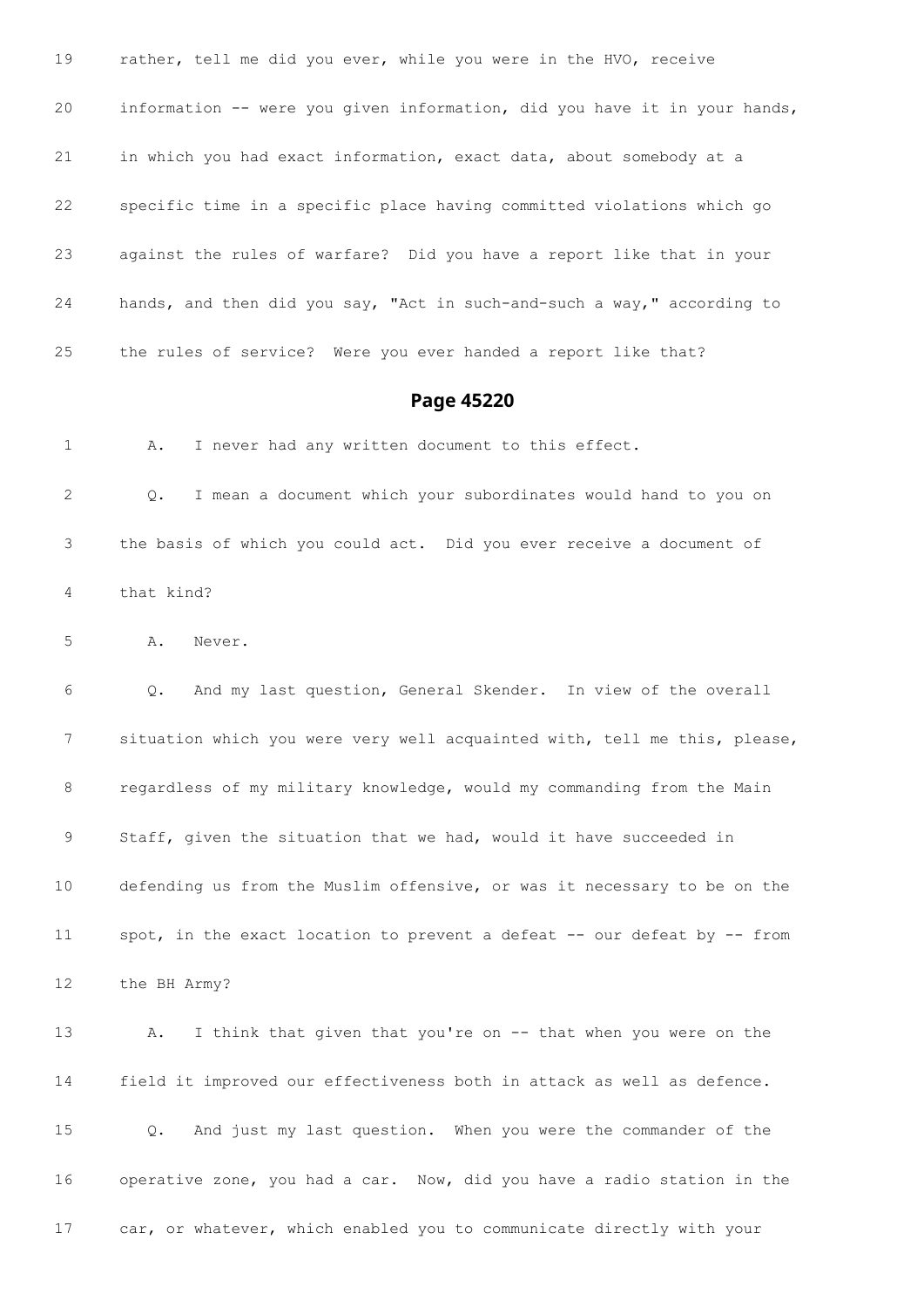| 19                | in Rama, for example, during those 48 hours, did you receive information      |
|-------------------|-------------------------------------------------------------------------------|
| 20                | as to what was going on in the -- on the Livanj battlefront facing the        |
| 21                | Army of Republika Srpska?                                                     |
| 22                | No. Every -- every time I went on the terrain with my SUV,<br>Α.              |
| 23                | my 4X4, I had no connection until I reached a place where the connection      |
| 24                | could be set up, either through a land-line or through the portable radio     |
| 25                | sets we had. But you know that these radio sets don't have a very large       |
|                   | Page 45221                                                                    |
| $\mathbf{1}$      | range.                                                                        |
| 2                 | [Previous translation continues]  Motorolas? Do you remember<br>$Q_{\bullet}$ |
| 3                 | whether there were any Motorolas?                                             |
| 4                 | These were Motorolas, but encrypted [as interpreted].<br>Α.                   |
| 5                 | That's right. Thank you, General Skender, for coming, and for<br>Q.           |
| 6                 | answering my questions.                                                       |
| 7                 | And thank you, too, Your Honours.                                             |
| $\,8\,$           | JUDGE TRECHSEL: I'm sorry, there is I think a mistake in the                  |
| 9                 | transcript. It says on line 16 of page 56, these were Motorolas, but          |
| 10                | encrypted, and I thought that the witness said the opposite, namely that      |
| 11                | they were open, they could be listened to by anyone. Maybe I                  |
| $12 \overline{ }$ | misunderstood.                                                                |
| 13                | THE WITNESS: [Interpretation] No, you're right. You're right.                 |
| 14                | There were two types of Motorolas, scrambled ones, encrypted, and the         |
| 15                | normal Motorolas, but not everyone had a Motorola, those encrypted            |
| 16                | Motorolas.                                                                    |

operations officer in the zone or when we were dealing with the problem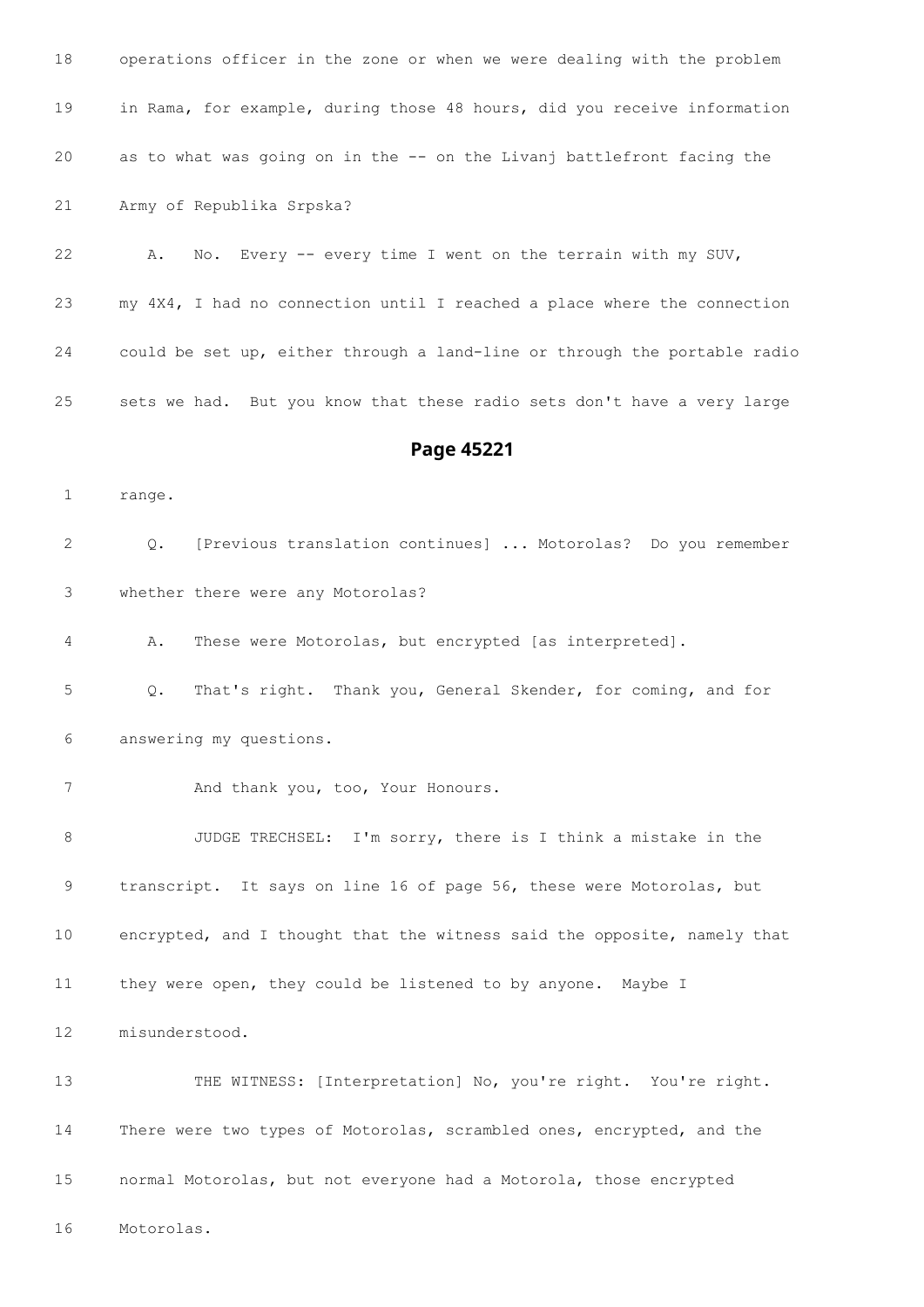17 JUDGE TRECHSEL: [Interpretation] Thank you. 18 JUDGE ANTONETTI: [Interpretation] Ms. Nozica. MS. NOZICA: [Interpretation] Good afternoon, Your Honours. Cross-examination by Ms. Nozica: Q. [Interpretation] Good afternoon, Mr. Skender. MS. NOZICA: [Interpretation] Could my binders be distributed, please. Q. Now, Mr. Skender, we met during the proofing session; right? And we discussed the documents that I'm going to put before you now, but I'd **Page 45222** just like to go back for a moment to a question that General Praljak asked you about what kind of information you received from the ground,

 A. Yes. Before that period of time I had no command authority and no one was dealing with me.

from the field, and can -- am I correct in saying that the only written

information was received from about the 20th of December, 1993, when you

became the commander of the military district of Tomislavgrad? Would

that be correct? Is that the period you meant?

 Q. Mr. Skender, I'm going to ask you now to take a look at my binder, the pink one, and -- open it and look at the first document. You have it in front of you, and it's a report, your report, and I'm sure you'll recognise it. And the number of that report is 2D3045.

A. Okay.

 Q. I'll just say briefly that this is a report on combat readiness, that's the title, of the Tomislavgrad Military District, and your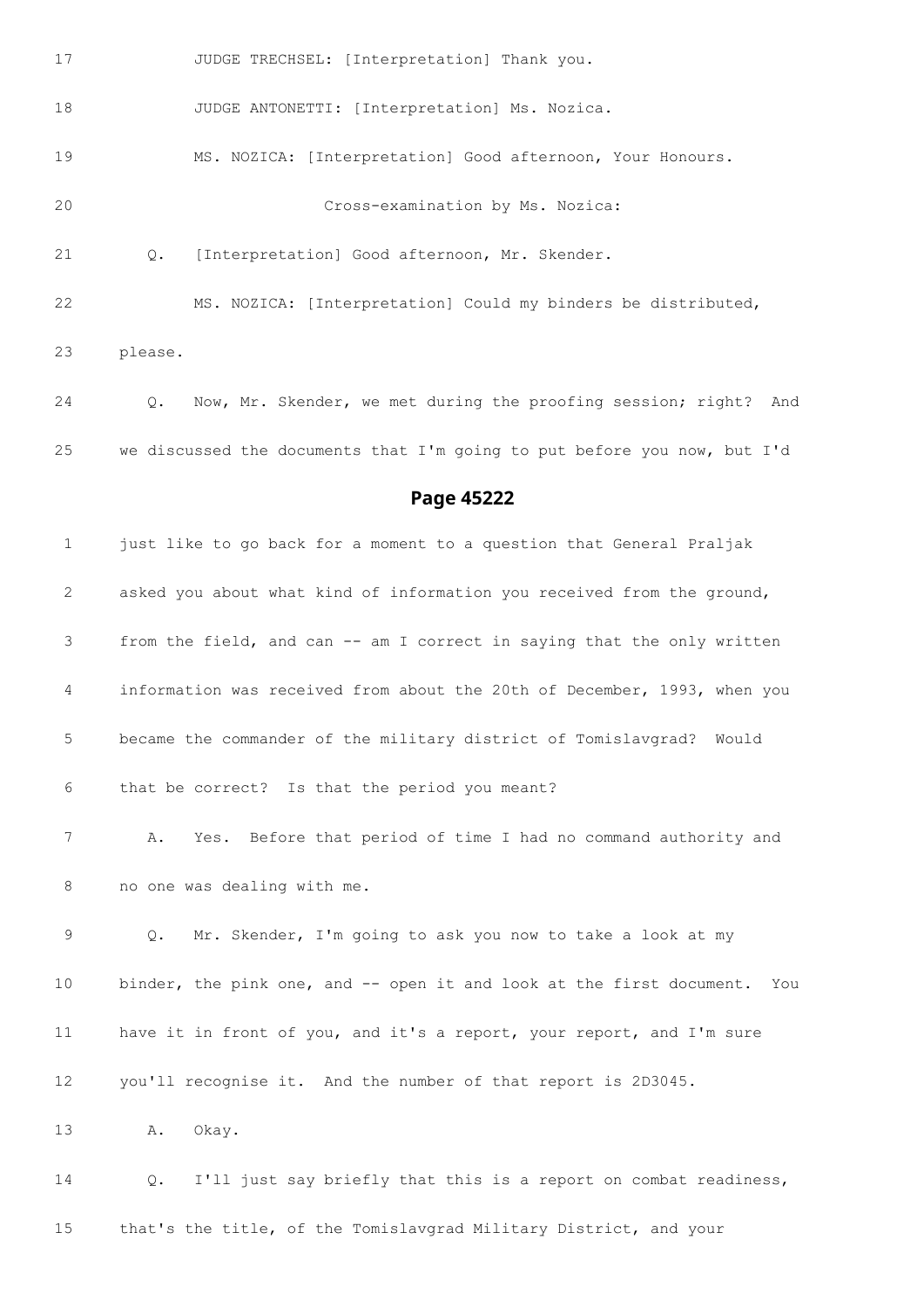signature is on the first page. The date is the 24th of February, 1994, and it is being sent to the HVO Main Staff of Posusje to the commander personally. 19 Now, Mr. Skender, we have your signature on your first page, and during the proofing session I showed you this report. Now, can you then confirm that it is indeed a report which you compiled -- or let me ask you first, did you sign it? Is that your signature? A. Yes, I signed this report, but it was drafted by the officers in charge of their areas, by each of the officers in charge of their areas. Q. Mr. Skender, were they your assistants for the individual areas **Page 45223** 1 within the frameworks of the operative zone -- or, rather, in the Tomislavgrad Military District? A. Yes, these were officers of my staff, of the Tomislavgrad Operational Zone. Q. It's been a long time, Mr. Skender, many years since this report was drafted, but you have seen it, and you had a chance to read through it in detail during the proofing session. So can you now remember and tell us whether you had an insight into the situation as it is described 9 and written down in this report, and do you today confirm that that was what the situation was like as it is presented here? THE INTERPRETER: Could counsel adjust her microphone, please, and speak into it. Thank you. THE WITNESS: [Interpretation] Yes. The situation was as it is presented in this report.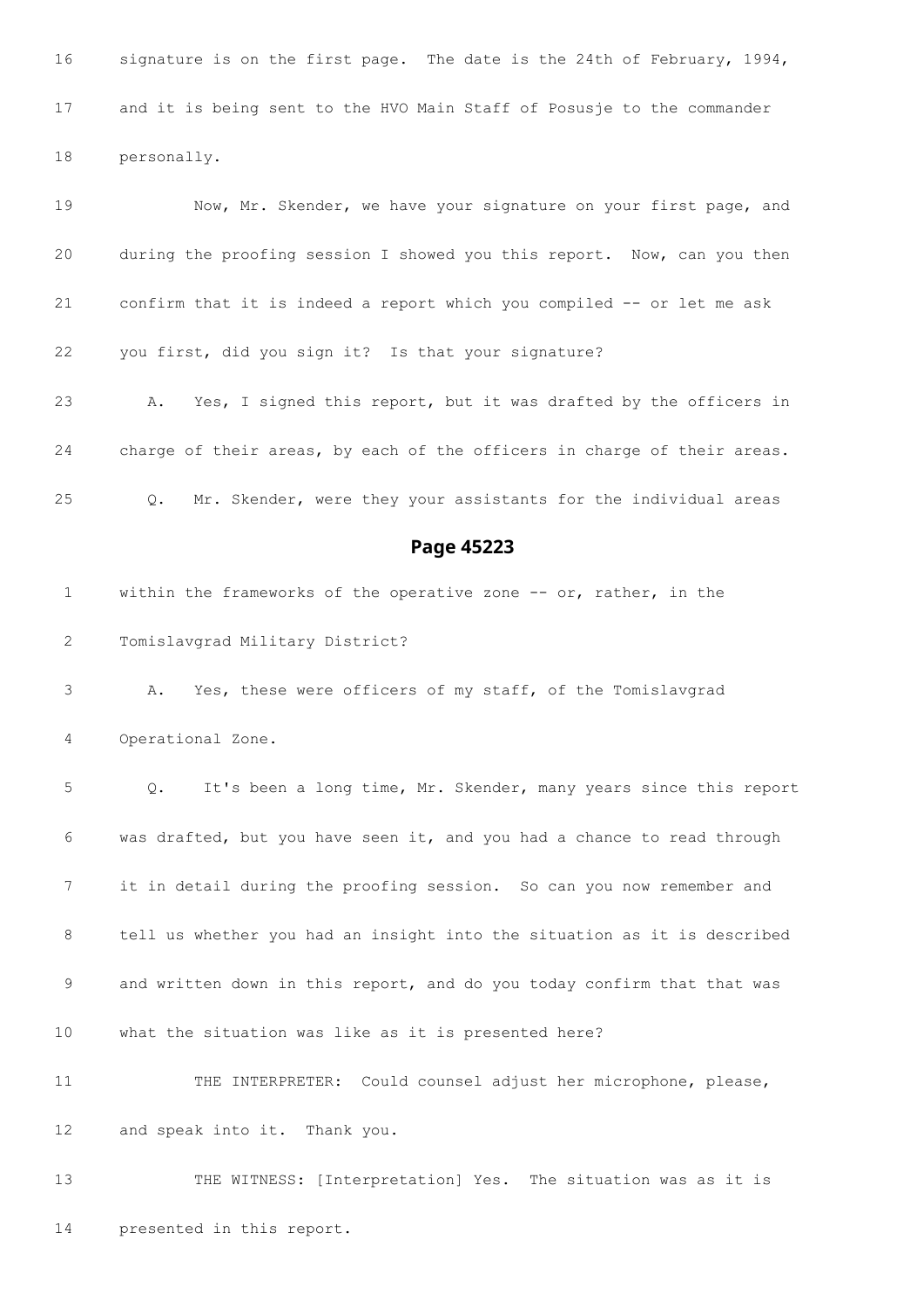#### MS. NOZICA: [Interpretation]

 Q. Mr. Skender, I'm going to ask you now -- well, I'll try and get 17 through this as quickly as possible, get through the report, focusing on parts of your statement and your testimony here today and your answers to some of the questions you were asked during the examination-in-chief. For us to do so, let's turn to page 2. It's 2 in the Croatian, and it has a number 1 at the top. So all those looking at the English translation, I'd like to draw your attention to the numbers at the top of each page.

 Under number 1, this is what it says in the report, Mr. Skender: "The training and qualification at all layers of command and

#### **Page 45224**

 control is not at the required level for successfully carrying out combat activities. The reasons are generally known: due to a deficiency of educated staff, regular soldiers have been assigned to the aforementioned commanding positions -- or, rather, to formational commanding positions, to formational commanding positions of squads as well as establishment positions and posts in the commands of the brigades and military districts. 8 "There are few former JNA officers, reserve officers and non-commissioned officers occupying commanding positions." Mr. Skender, does that part of your report in fact reflect the situation with the command staff at the -- in the HVO at this time, which is February 1994? A. I can't say what was happening at the command of the HVO, but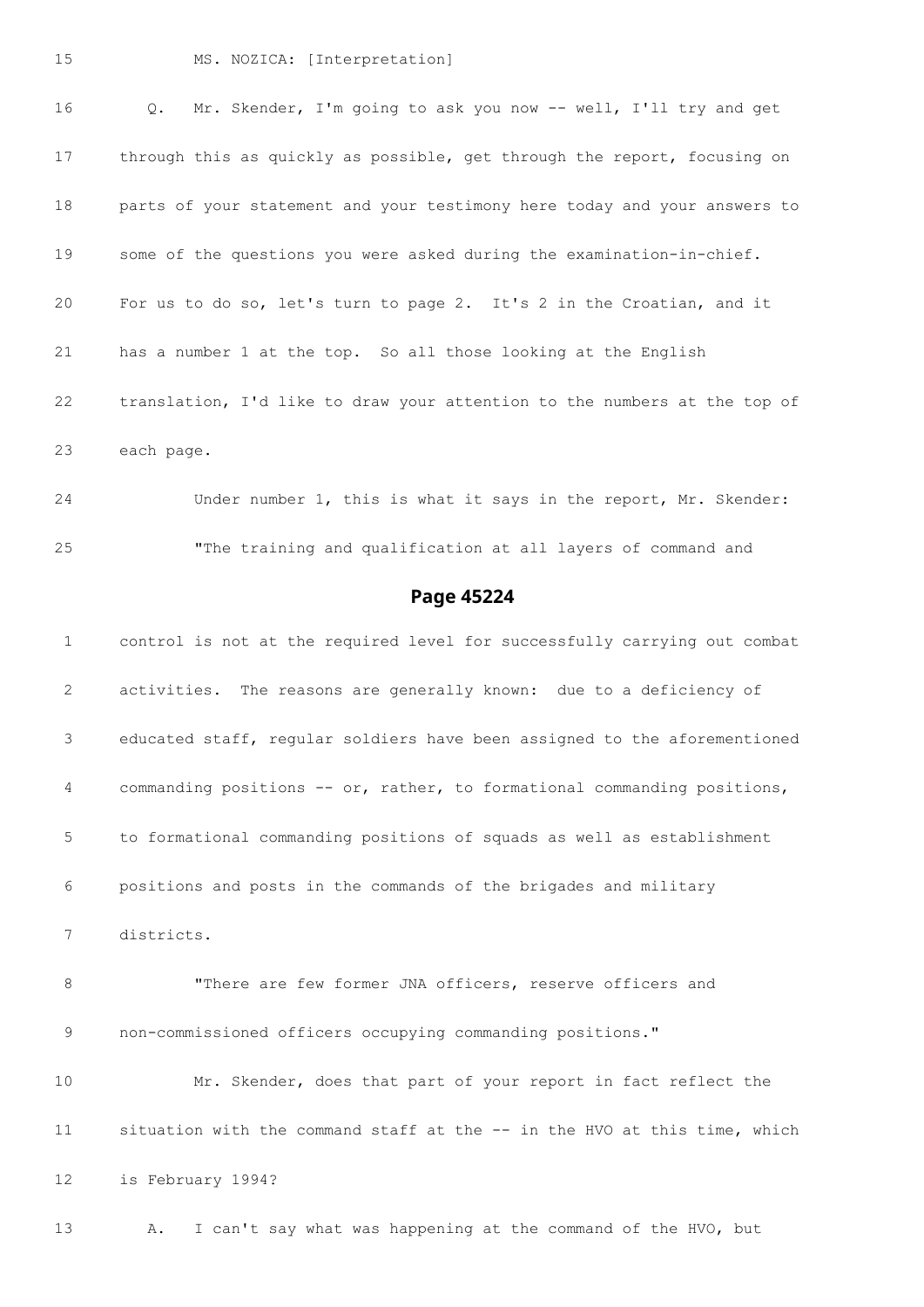there were problems with the commanding officers, including commanding officers in my own operational zone. There were people who had received no military training at all but who were appointed just because no one else volunteered for the position.

 Q. Mr. Skender, you therefore confirm that that's what the situation was like on the territory on which you were the commander, that is to say the Tomislavgrad Military District, but what I want to ask you is about the period before, when you travelled the HZ HB, did you come across similar situations in other areas where you travelled? And I'm referring to the Croatian Community of Herceg-Bosna, and from July -- you were there from July 1993, and you moved around this general area.

A. This same situation prevailed elsewhere, if not worse.

#### **Page 45225**

 Q. I'd like to ask you now, on that same page, before we come to the section titled "Conclusion," to look at the fourth line in the previous paragraph, and you are listing some of the main problems in the military district, and you say units are not up to strength, and even without the necessary weapons and ammunition, winter clothing, artillery support, communication equipment. Now, on page 17, lines 3 to 6, you said that the situation was catastrophic and that the units were not supplied well enough, didn't have the necessary resources. Now, could you explain to the Trial Chamber what this 1BK means

and why it says here: "Even without 1BK." What is this BK that you're

referring to?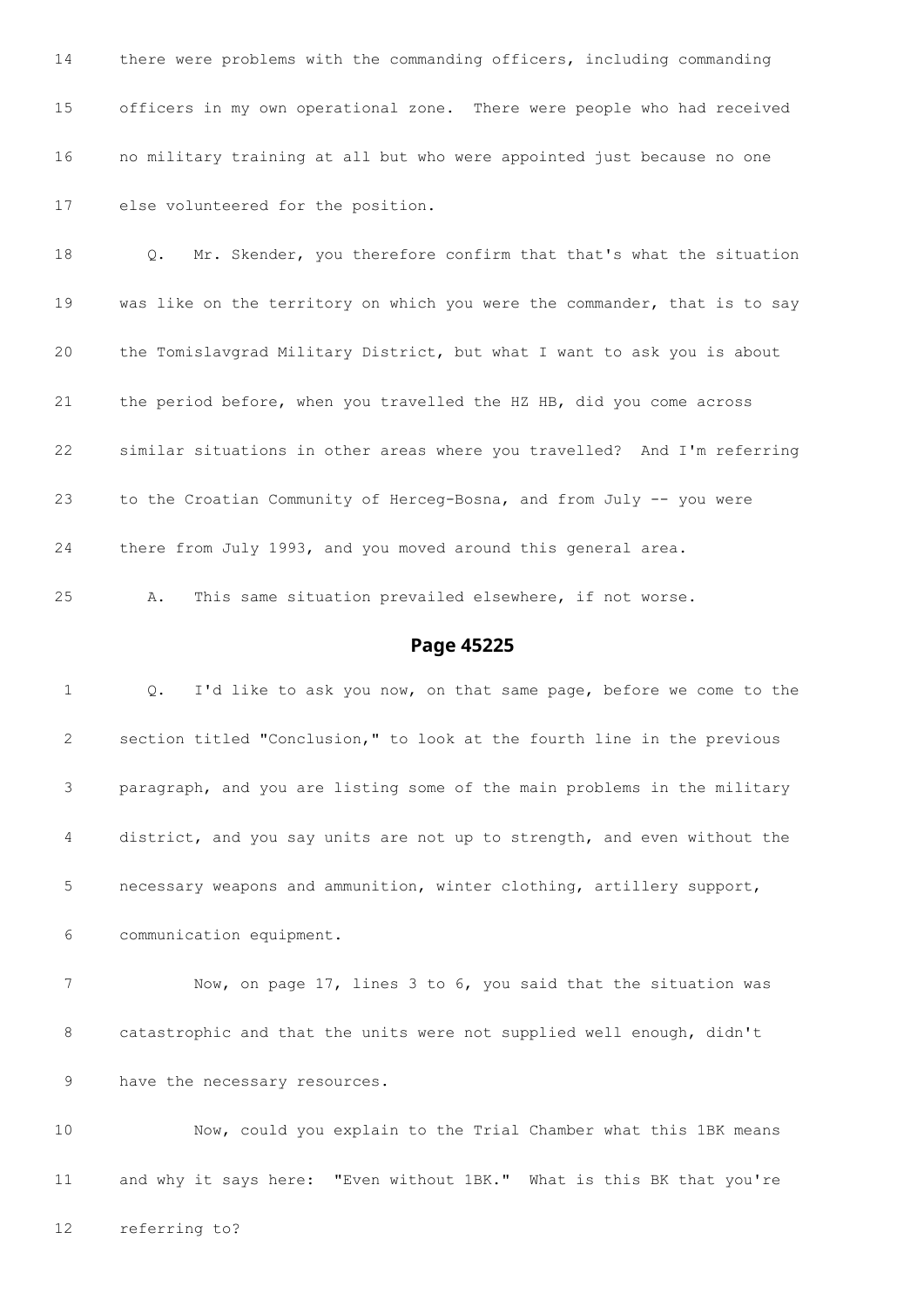A. BK is equipment, is the number of ammunition per man. Each man is supposed to have a number of rounds for his assault rifle. It's a standard issue. If he don't have the standard issue, he must be resupplied, and it could be a problem, of course, because he's coming to 17 the front and he's -- to the front line. If he's coming without any rounds in his -- for his assault rifle, there's going to be a problem. Q. Mr. Skender, can you tell the Trial Chamber whether there were any standards in place in the army or in armies, the armies that you were in, generally speaking, standards, well-known standards, on how many combat sets were necessary when an offensive was under way or when some military action was under way? Is there any difference between how many combat sets you need when you're on the defensive and how many combat sets you would need when you were on the offensive?

#### **Page 45226**

 A. In each army there's a standard issue per weapon. For the French Army, for example, it's a hundred rounds for an assault rifle. But when you are in an offensive operation or even sometimes a defensive operation, each man may receive one or two additional standard issues, as far as rounds are concerned, to make sure that the combat can continue, because the main problem during combat is the logistics. Once the combat's under way, if soldiers run out of rounds they need to be 8 resupplied and that takes time. After that, it's too late. Q. Yes, that's why I was asking you, because of the standards. And from your report, what happens is that your soldiers would turn up without a single combat set. You didn't have it at your disposal. You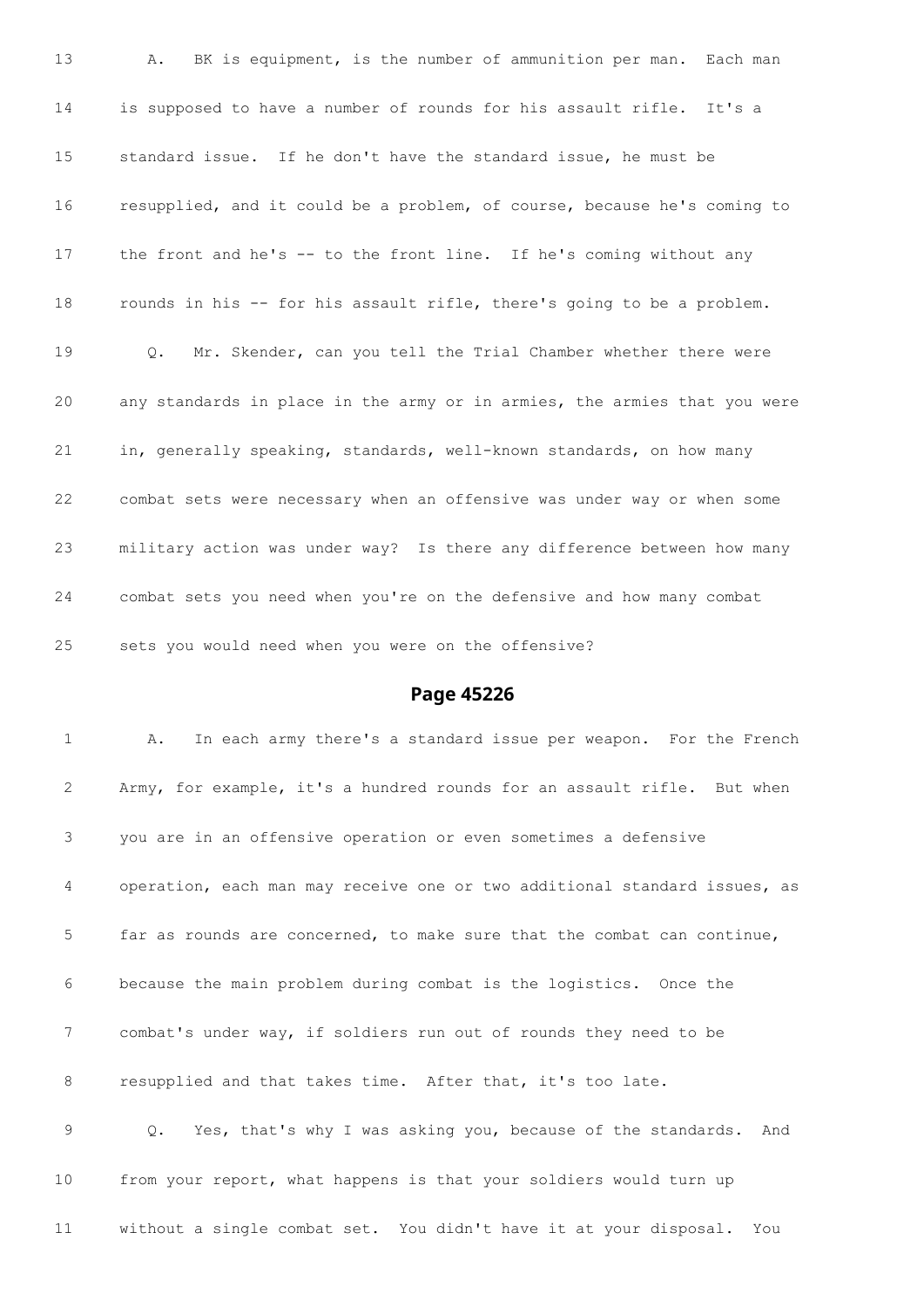didn't have these combat sets or weapons at your disposal.

 A. Yes. Often soldiers would arrive with a weapon but no ammunitions, which is proof once again of the very poor command of this unit. Any commander who hasn't checked beforehand that the soldier is fully equipped with clothes -- clothing and ammunitions before sending him to the front, I mean is responsible for this very poor situation. JUDGE ANTONETTI: [Interpretation] Let me take the opportunity of this question to ask you a follow-up question. It's absolutely essential, as far as I'm concerned anyway. You just told us that the soldiers were arriving with a rifle but

 no rounds for their rifle and so forth and so on. So let's start from this: When you were in command, when offensives were under way or possibly defensive operations were under way but had already been planned because you knew that the others were going to attack, could you tell us

# **Page 45227**

 whether automatically a written order is issued, written order which is 2 sent throughout the chain of command to say at this day, this hour, this area, this operational zone there's going to be an attack. This is what is required, with a list. I would like to know whether each operation is accompanied by a written order. THE WITNESS: [Interpretation] Yes. You need a written order, because -- you need that to get the ammunitions. JUDGE ANTONETTI: [Interpretation] That is the military rule

throughout the world, but I would like to know whether this military rule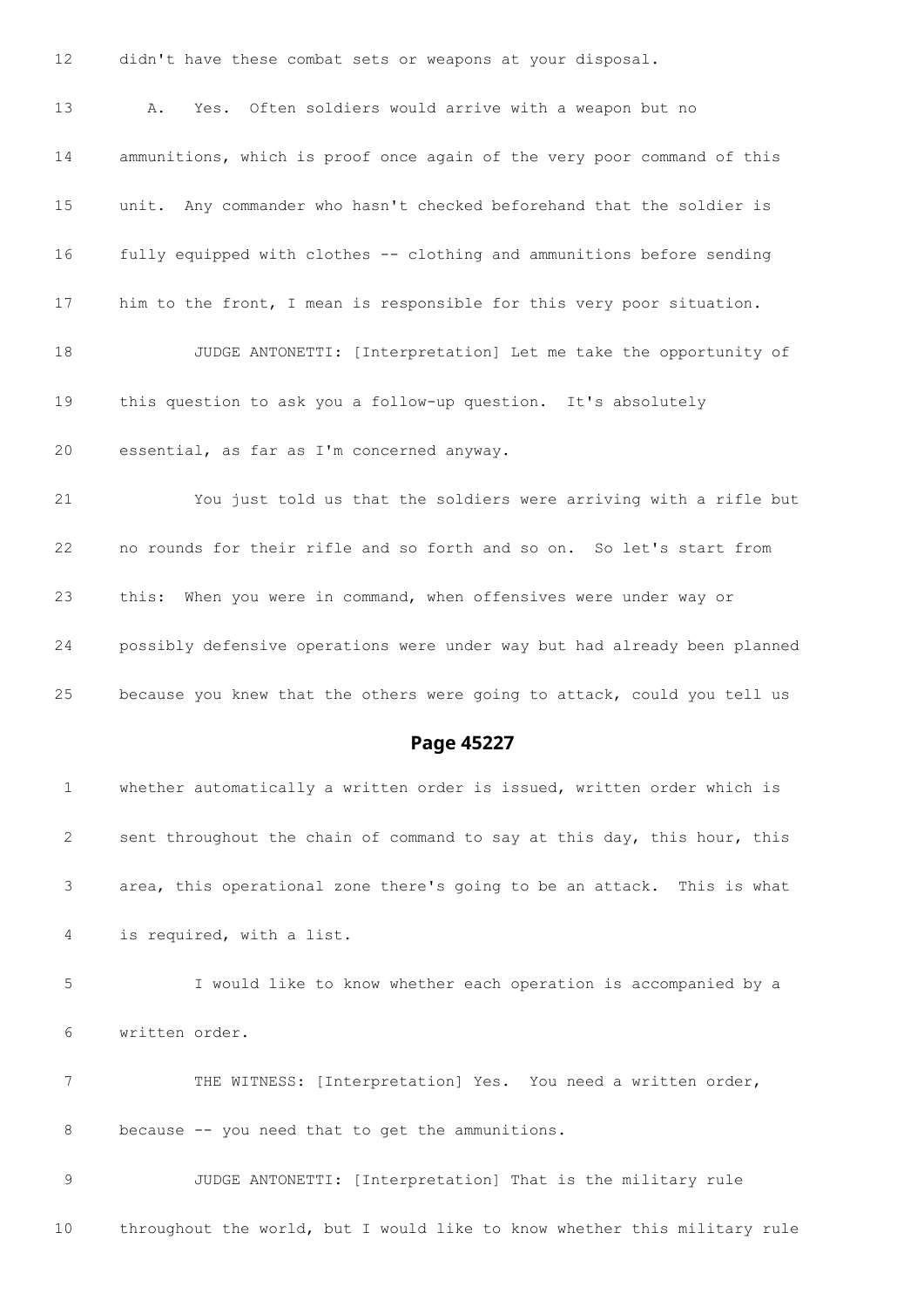- applied also to the HVO.
- 12 THE WITNESS: [Interpretation] Well, it's true that in the HVO many things happened just with verbal orders only.

 JUDGE ANTONETTI: [Interpretation] Were there military operations conducted with only verbal orders?

- THE WITNESS: [Interpretation] No. There's always been a written order.
- JUDGE ANTONETTI: [Interpretation] Ms. Nozica, you have 15 minutes before we are finished.

 MS. NOZICA: [Interpretation] Yes. Thank you, Your Honour. If I don't get through all my questions, I would like to carry on on Monday. Now, I'd just like to put something right. Ms. Alaburic drew my attention to it. On page 61, line 17, it says about this combat set that we're talking about "standard issue" and it should say "combat set." "Combat set" is the term that we see in this document.

#### **Page 45228**

 Q. Now, you said a moment ago, Mr. Skender, that if there wasn't -- weren't enough weapons -- if an army didn't have enough weapons up at the front line that this was one of the problems of command and that the commander should check this out and verify if they had everything they needed, but can you tell us whether you know -- whether there exist -- whether there was enough ammunition and weapons generally in the HVO HZ HB logistics for each commander to be able to receive as much weapons and ammunition as his men needed?

A. The HVO had enough ammunition for the assault rifles. If men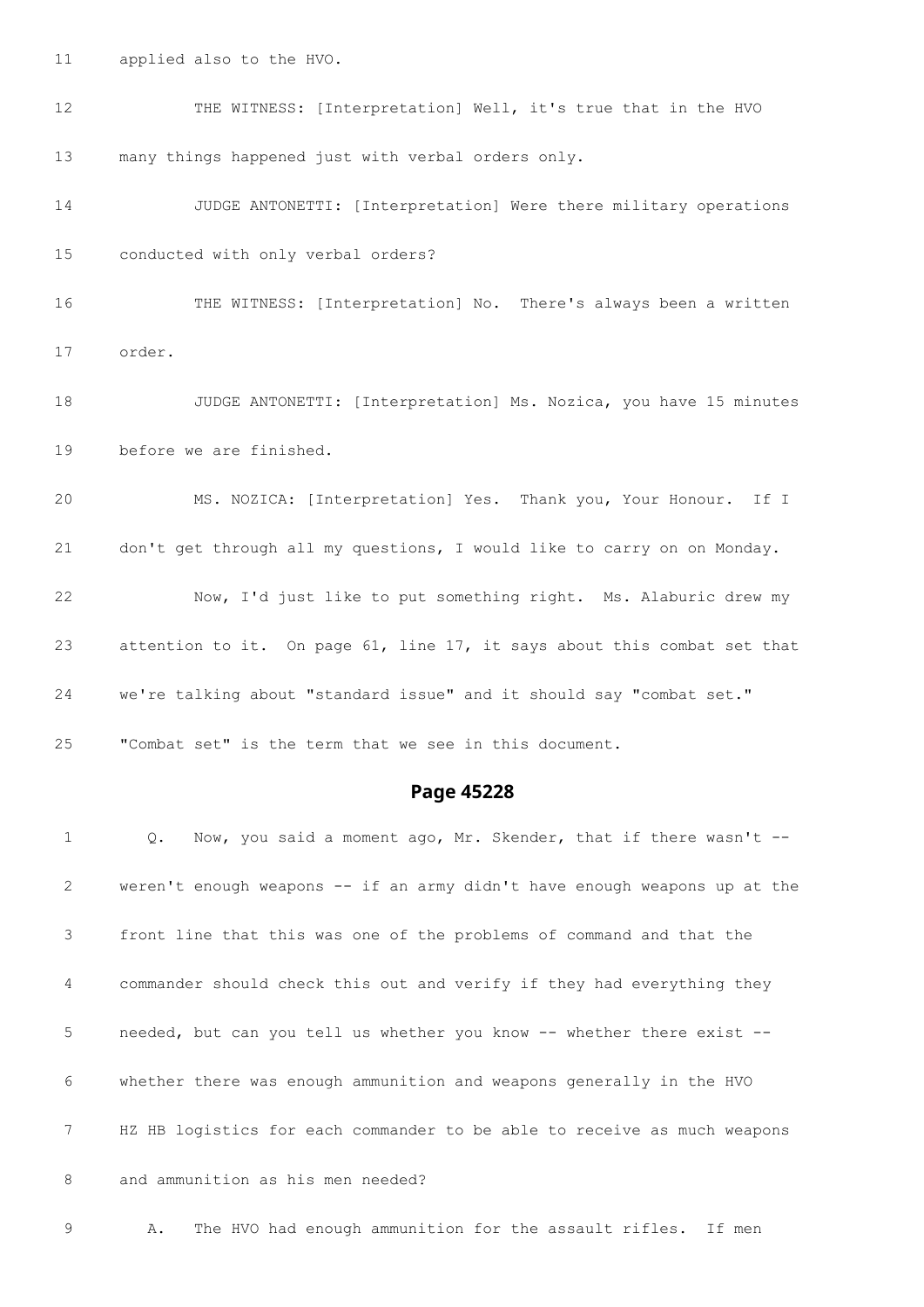| 10          | arrived at the front line without any ammunition, it was because they had          |
|-------------|------------------------------------------------------------------------------------|
| 11          | left the ammunitions home, and their direct commander didn't check that            |
| 12          | they had their ammunitions with them. There was hardly any control.                |
| 13          | When men left the combat zone, there was no check as to whether -- how             |
| 14          | many ammunitions left the zone. And there were hardly any checks either            |
| 15          | on the incoming ammunitions.                                                       |
| 16          | Mr. Skender, we'll look through the documents and see if that was<br>$Q_{\bullet}$ |
| 17          | the actual situation as you saw it, but let's take this step-by-step.              |
| 18          | Staying with the report, let's look at page 4.                                     |
| 19          | Page 4 the last paragraph it says:                                                 |
| 20          | "The average number of men in the units does not exceed 30                         |
| 21          | per cent in any of the units."                                                     |
| 22          | Can you confirm that that was what the situation was at the time?                  |
| 23          | "The average strength of the military occupational specialties in                  |
| 24          | the units does not exceed 30 per cent."                                            |
| 25          | Is that how it was in Tomislavgrad?                                                |
|             | Page 45229                                                                         |
| $\mathbf 1$ | It doesn't have anything to do with the number of men, but there<br>Α.             |
| 2           | are speciality. In other words, there was only 30 per cent of the men              |
| 3           | that had the required speciality in a particular unit.                             |
| 4           | Yes. Yes, that's what I had in mind. Now, moving on to the<br>Q.                   |
| 5           | following page, page 5, let's see what the establishment strength was of           |
| 6           | the units. And we have a table there where we see the number of                    |
| 7           | officers, the establishment strength, the actual strength, and the                 |
| 8           | percentage. And can you explain what this means to the Trial Chamber?              |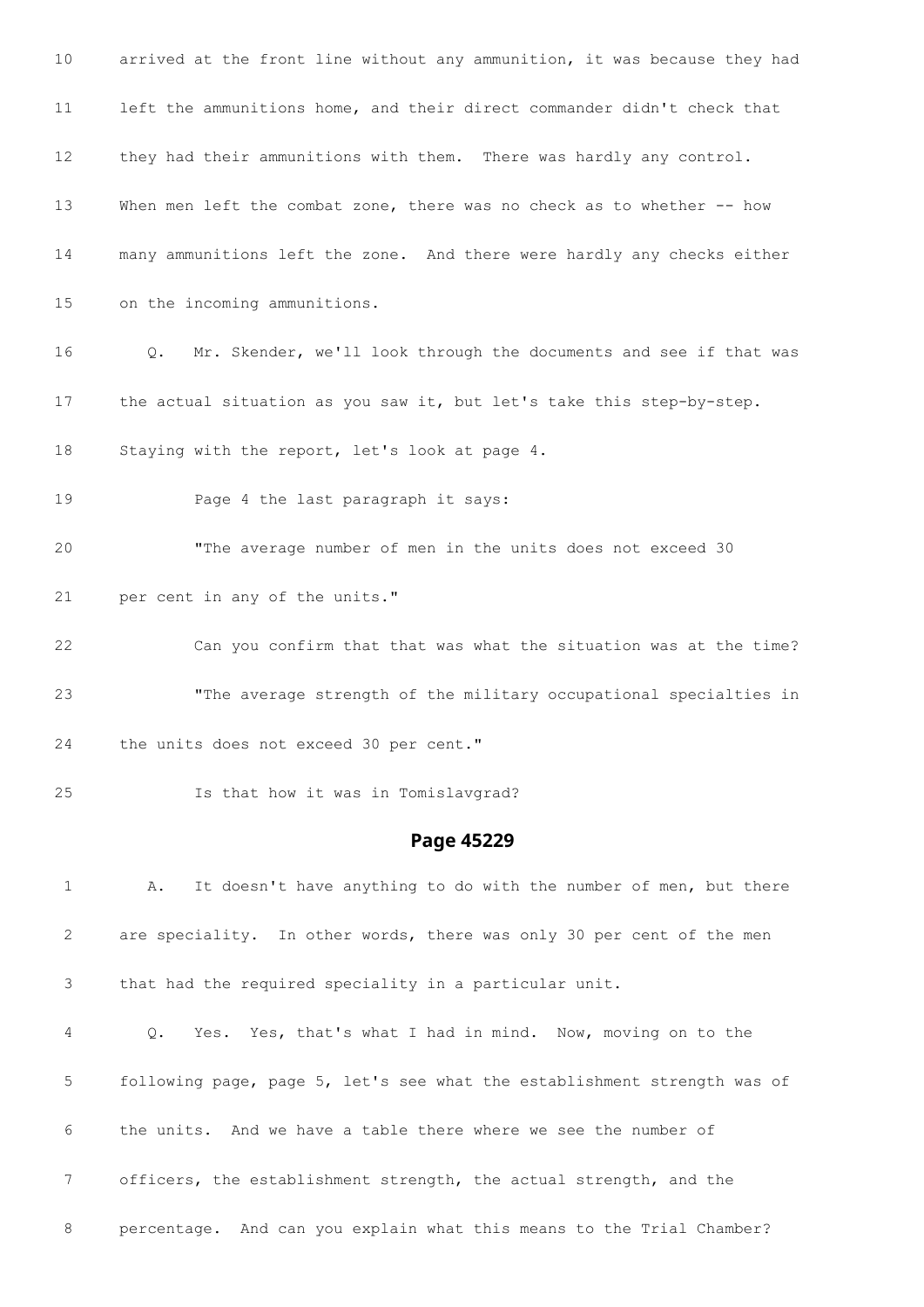What does all this mean?

| 10 | There is in any army an allowance for the officers,<br>Α.                |
|----|--------------------------------------------------------------------------|
| 11 | non-commissioned officers, and the military of that form a unit.<br>An   |
| 12 | allowance. That is the theory. In practice, we have the facts on the     |
| 13 | ground. In other words, the unit is then supplemented by a given number  |
| 14 | of officers, non-commissioned officers, and soldiers. This is how you    |
| 15 | can work out the number or percentage of men in these units.             |
| 16 | Let's take a look at section 5, logistic support, and it says<br>Q.      |
| 17 | there towards the end of the page:                                       |
| 18 | "The electricity on the floor where logistics works fails as soon        |
| 19 | as it starts to rain."                                                   |
| 20 | And there's another observation made there, "the ratio between           |
| 21 | civilian structures and the command for the military district, which is  |
| 22 | unbearable. The attitude of the civilian structures towards the command  |
| 23 | of the ZP is unbearable."                                                |
| 24 | Now, we saw that the building where the -- where logistics was           |
| 25 | put up was not adequate or suitable, and then you say that the attitude  |
|    | Page 45230                                                               |
| 1  | of the civilian structures towards the command was unbearable.           |
| 2  | Could you explain that, please? What did you mean by that?               |
| 3  | You need to know that all commands, including mine, were<br>Α.           |
| 4  | installed in civilian buildings. Mine was in a former factory, and these |
| 5  | buildings were often quite old buildings. Work needed to be done on      |
| 6  | these buildings. Large-scale improvements needed to be made. For         |
| 7  | instance, the logistics section was located in an area of a building     |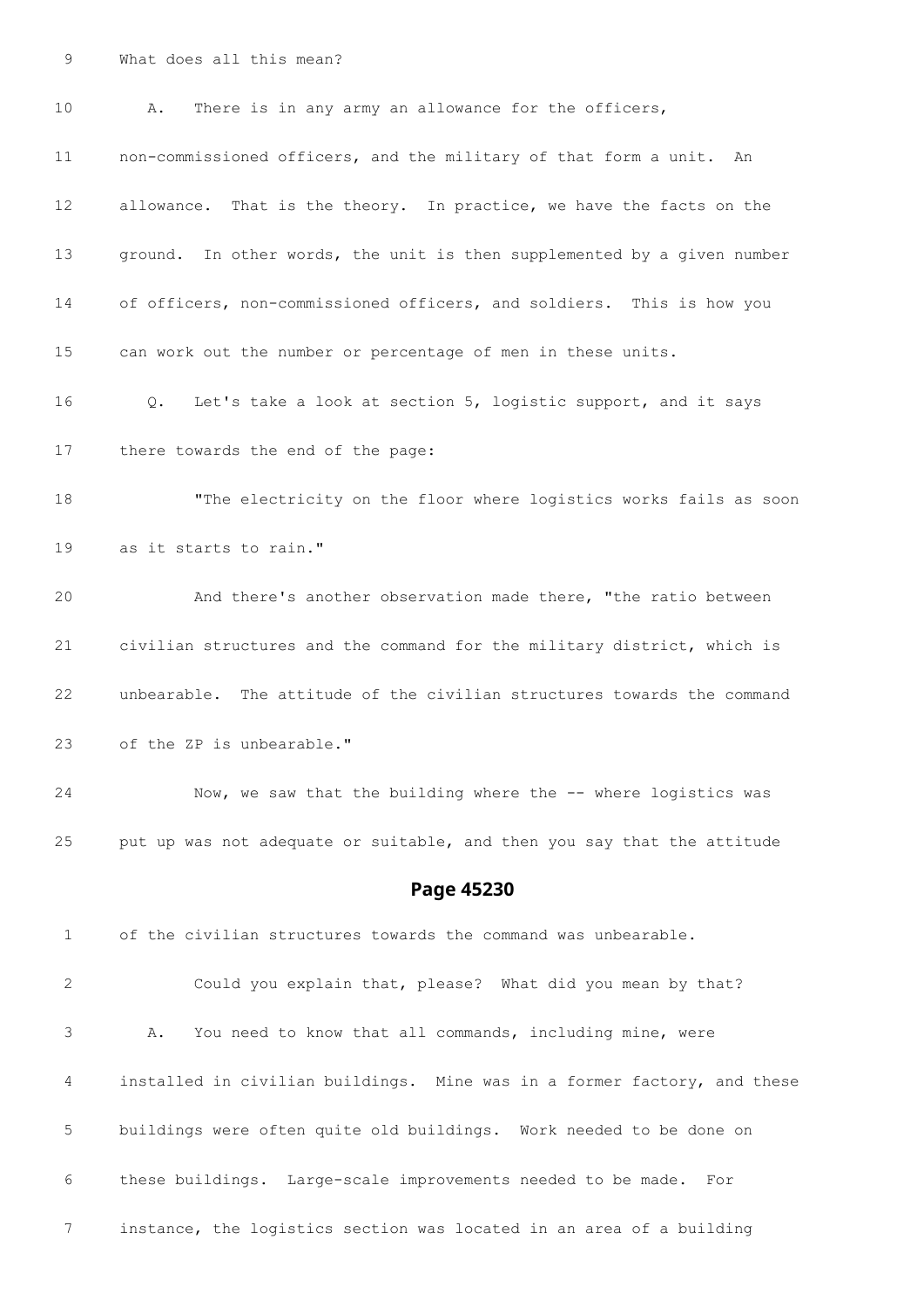8 when -- where whenever it started raining they got wet. So that was an inappropriate location to work in good conditions. It was too expensive to repair, and since the state had no money, this did not get repaired. Q. And tell me, Mr. Skender, why was this observation made about the relationship with the civilian structures and the command, and it says that they were unbearable. So can you think back and try and remember why you wrote this and what the situation was like? A. Yes, indeed, because every time the military settled somewhere, we were in the way. That's the first thing. And secondly, it is true that the military destroyed a lot of the equipment and the houses. So 18 the civilians were not too happy about that. Q. I'd like to ask you to look at page 7 of this report of yours now, please. And on that page you speak about the quartermaster's corps, and I'd like to draw your attention to the food supply, and you say that food supply is coming from Grude, from the central logistics base, the SLOB. What was this SLOB Grude? A. Yes, indeed. Grude was the logistics centre of the HVO. Q. So it says here that the food was good and there was a variety **Page 45231** but in insufficient quantities and that the percentage of delivered food was just 80 per cent, which sometimes causes problems in its distribution. Do you remember that and the problems that you faced? A. Of course I remember, because my command and I, well, very often

we didn't have enough to eat.

Q. Now, going further down the page, we see that it says that beds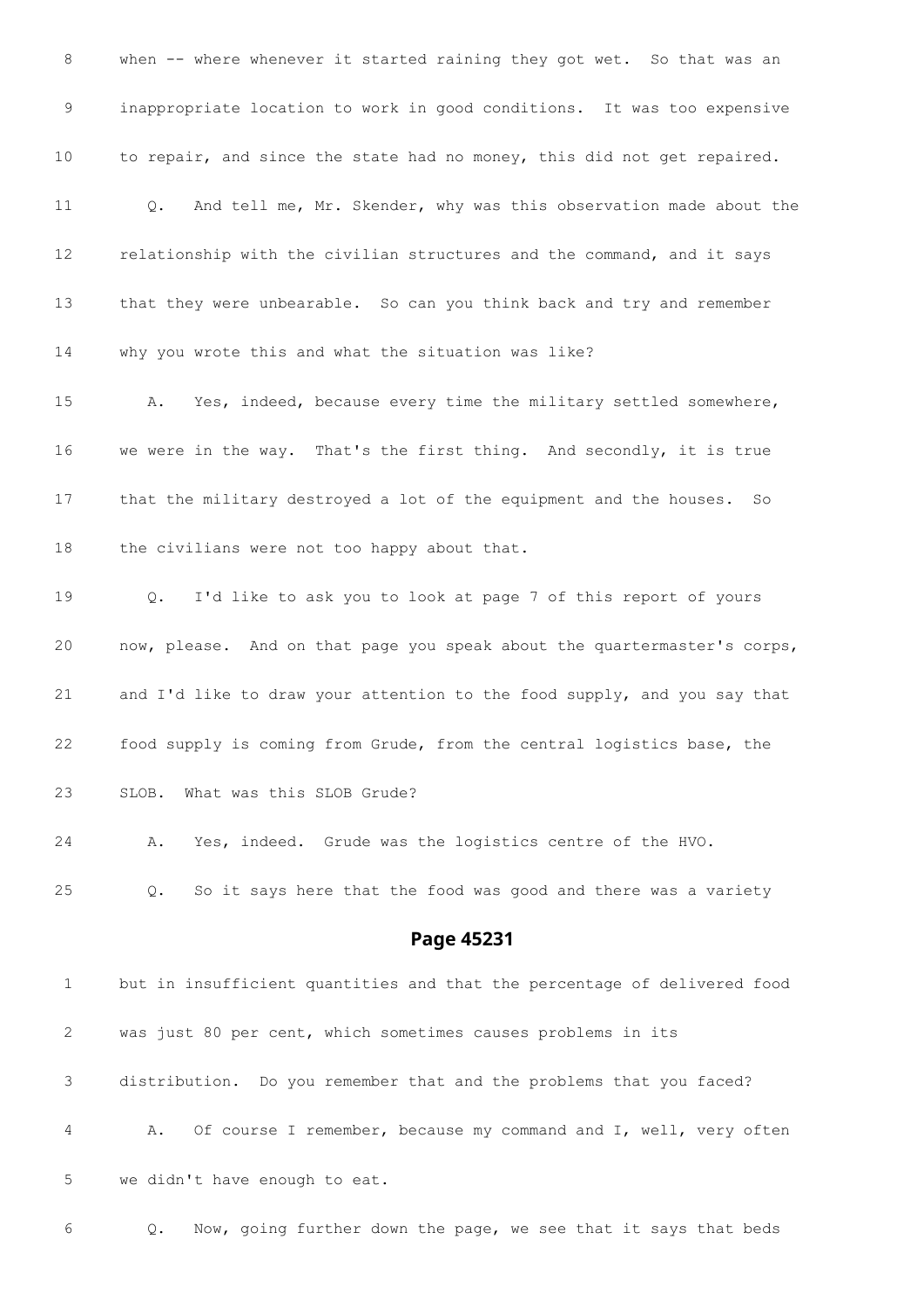were urgently required in order to put up the soldiers, and then it says at the end that certain responsibilities had to be fulfilled but they didn't have the wherewithal; that is say, that the army didn't have enough beds for the accommodation of soldiers. A. That's right. There wasn't enough accommodation and beds were in short supply, because there were a great number of units that weren't properly accommodated. I asked for more beds, which is a prerequisite for a soldier when he's not in the field. JUDGE TRECHSEL: [Interpretation] I'm a little bit surprised about this bed question, because we've been told at length several times that the HVO soldiers were not usually in the barracks. They went home when they weren't on the front line, and at home we can assume that they had beds. So you are discussing a situation which seems to be different here. THE WITNESS: [Interpretation] Yes, Your Honour. We need to place this in context. We were located behind a mountain. There was only Prozor there and the forest. The units that arrived on the front line comprise a set number of soldiers, of reserve soldiers, that were not on the front line,

#### **Page 45232**

 and these had to be accommodated somewhere. They were not in a barracks because there weren't any barracks. So it was important to find places. In our case it was in a building, to find a place to stay for these people.

JUDGE TRECHSEL: [Interpretation] Thank you.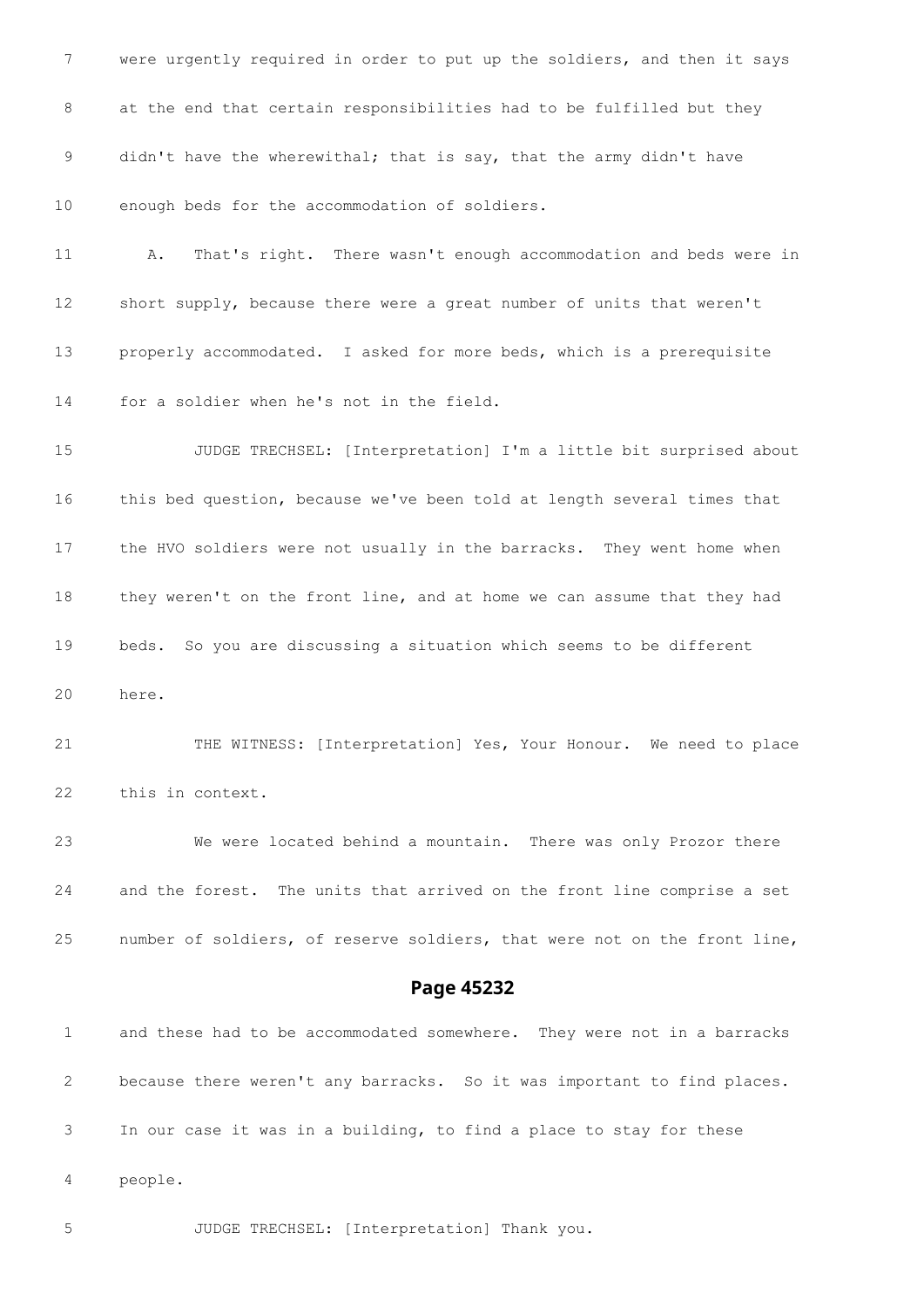MS. NOZICA: [Interpretation]

| 7               | Q.<br>Thank you. I'd like to ask you to ask you to look at the next      |
|-----------------|--------------------------------------------------------------------------|
| 8               | document now, please, which P1077, in the pink binder. It's the next     |
| 9               | document. Have you found it? It's a document signed by                   |
| 10              | Mr. Bruno Stojic, and it is on an appointment. And I'd like to ask for   |
| 11              | your comments, and at the beginning of your report -- well, when you     |
| 12              | refer to your report, you say that -- that the establishment posts --    |
| 13 <sup>°</sup> | that there weren't trained cadres for the establishment posts and that   |
| 14              | ordinary soldiers were assigned to those posts. So may we have your      |
| 15              | comments on that?                                                        |
| 16              | This only confirms what I have said already. People were<br>Α.           |
| 17              | appointed to a command post without any military knowledge whatsoever    |
| 18              | that goes with it, either via of political collection -- connection. I   |
| 19              | don't know. A corporal was, for instance, appointed commander of a       |
| 20              | brigade.                                                                 |
| 21              | Q.<br>Mr. Skender, we're talking about the deputy commander here, not    |
| 22              | the commander. It's the deputy commander who is mentioned here.          |
| 23              | Yes. Assistant commander.<br>Α.                                          |
| 24              | And I consider this to be an important point, and I refer to what<br>Q.  |
| 25              | you say in your report, because in your report you're not talking about  |
|                 | Page 45233                                                               |
| 1               | private connections. In your report you say that the reasons for acting  |
| 2               | in this way are common knowledge because there were no trained officers, |
| 3               | and that is why ordinary soldiers were appointed to establishment posts  |

of commanders and lance corporals and so on, that they were appointed to